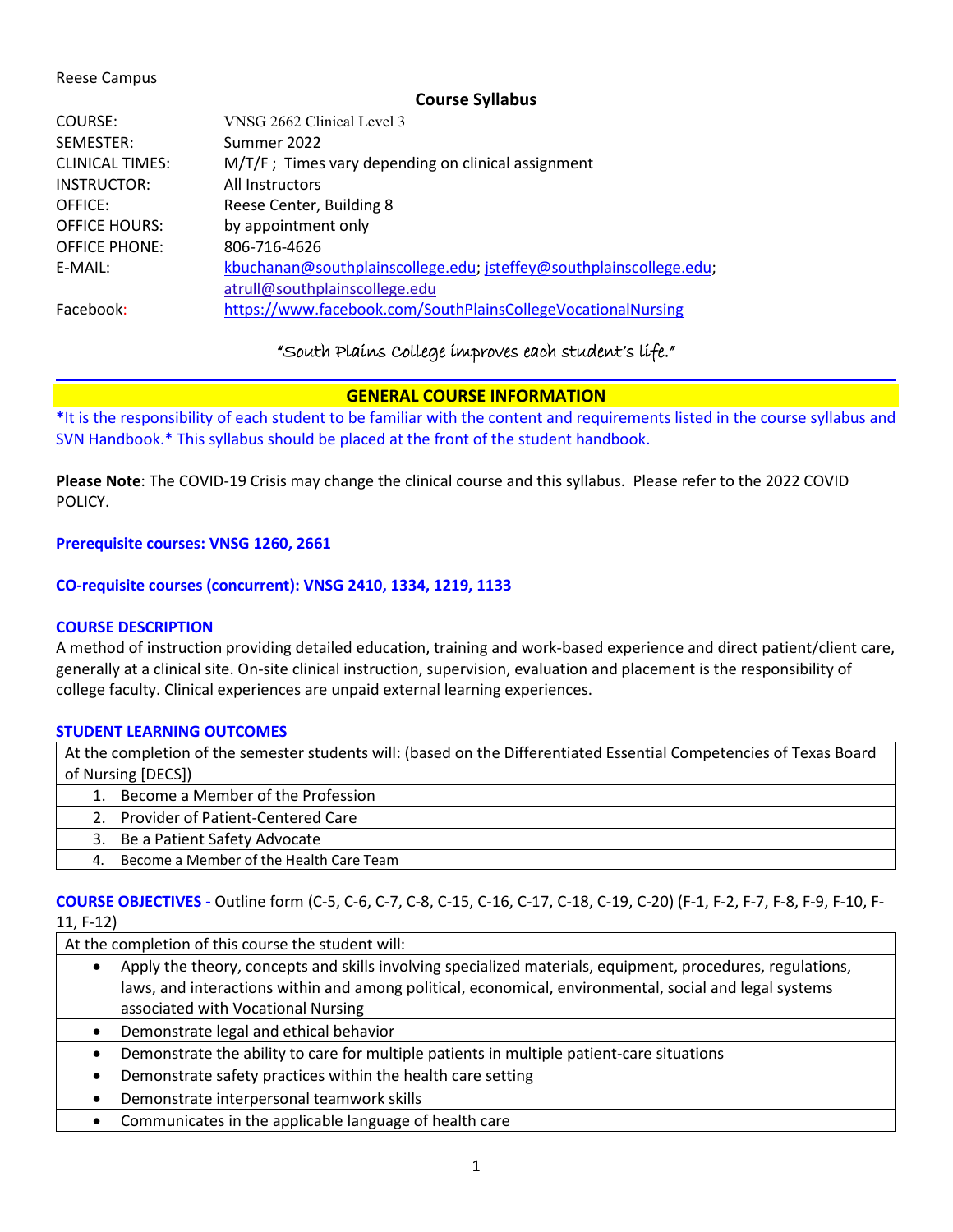- Be prepared to practice within the legal, ethical and professional standards of vocational nursing as a health care team member in a variety of roles
- Exhibit an awareness of the changing roles of the nurse
- Utilize the nursing process as a basis for clinical judgment and action
- Accept responsibility for personal and professional growth
- Be present and punctual for all clinical assignments and lab with no more than 3 (three) absences.

**COURSE COMPETENCIES:** To exit this course and graduate from the Vocational Nursing Program (VNP), the student must

- $\triangleright$  Have a 75 average grade AND
- $\triangleright$  Complete and turn in all required clinical paperwork by the scheduled due date. Students who fail to turn in work fail the clinical course regardless of other grades.
- $\triangleright$  Maintain CPR and immunizations AND
- $\triangleright$  Complete all required lab practices and check offs and complete the Lab self-evaluation forms AND
- $\triangleright$  Complete 90% of the skills checklist 4 weeks prior to graduation AND
- $\triangleright$  Complete BOTH sterile procedures (foley catheter and sterile dressing change) AND
- $\triangleright$  Have no more than three absences this semester AND
- $\triangleright$  Pass the Summative Evaluation AND
- $\triangleright$  Practice within the score of practice for SVNs, demonstrating movement to the graduate level of practice and clinical judgment

### **EVALUATION METHODS**

Weekly clinical performance evaluations, Clinical Judgment Process, vSims and other assignments with a final Summative Evaluation at the end of the semester.

### **ACADEMIC INTEGRITY**

It is the aim of the faculty of South Plains College to foster a spirit of complete honesty and a high standard of integrity. The attempt of any student to present as his or her own any work which he or she has not honestly performed is regarded by the faculty and administration as a most serious offense and renders the offender liable to serious consequences, possibly suspension.

**Cheating** - Dishonesty of any kind on examinations or on written assignments, illegal possession of examinations, the use of unauthorized notes during an examination, obtaining information during an examination from the textbook or from the examination paper of another student, assisting others to cheat, alteration of grade records, illegal entry or unauthorized presence in the office are examples of cheating. Complete honesty is required of the student in the presentation of any and all phases of coursework. This applies to quizzes of whatever length, as well as final examinations, to daily reports and to term papers.

**Plagiarism** - Offering the work of another as one's own, without proper acknowledgment, is plagiarism; therefore, any student who fails to give credit for quotations or essentially identical expression of material taken from books, encyclopedias, magazines and other reference works, or from themes, reports or other writings of a fellow student, is guilty of plagiarism. *This includes your Concept Map, Drug Cards, Diagnosis information and vSim Pathophysiology!*

### **VERIFICATION OF WORKPLACE COMPETENCIES**

Successful completion of this course and all required concurrent theory courses entitles the student to receive a Certificate of Proficiency and to apply to write the examination for licensure (NCLEX-PN) to practice as a Licensed Vocational Nurse in the State of Texas.

#### **BLACKBOARD**

**Blackboard is an e-Education platform designed to enable educational innovations everywhere by connecting people and technology. This educational tool will be used in this course throughout the semester as a reporting tool and communication too.** Students should be aware that the "total" points noted on this education platform does not reflect the actual grade of the student because it does not take in to consideration the percentages of each grade. Please calculate your grade according to the criteria in this syllabus.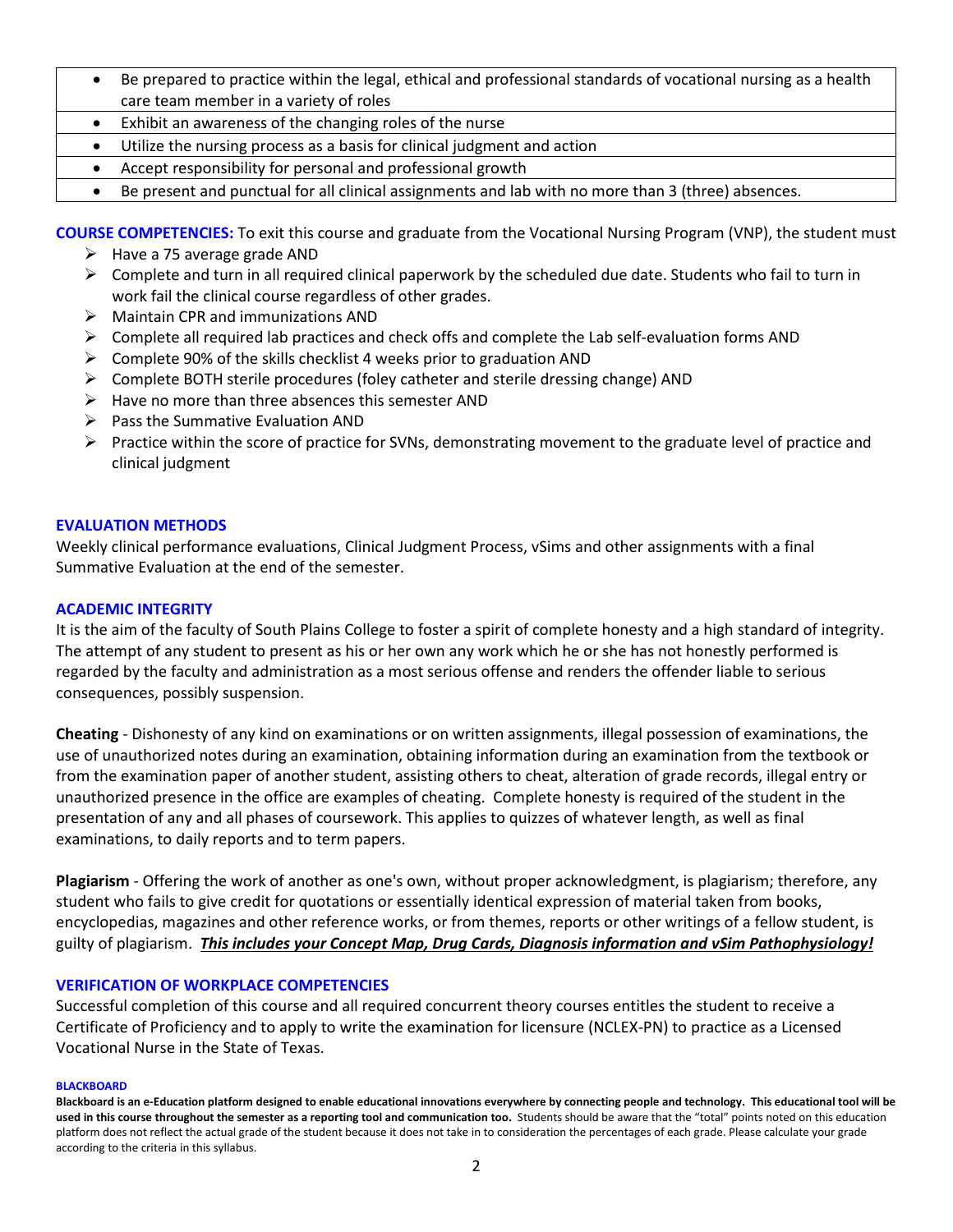#### **FACEBOOK**

The Vocational Nursing Program has a Facebook page at https://www.facebook.com/SouthPlainsCollegeVocationalNursingProgram in addition to the South Plains College website; this Facebook page will be used to keep students up-to-date on program activities, South Plains College announcements and will help with program recruitment. "Liking" the South Plains College Vocational Nursing Program Facebook page is not mandatory, nor are personal Facebook accounts, in order to access this page.

#### **SCANS and FOUNDATION SKILLS**

Refer also to Course Objectives. Scans and Foundation Skills attached

#### **SPECIFIC COURSE INFORMATION**

#### **LEVEL 3 CLINICAL OBJECTIVES: (Based on the TBON DECs)**

During the clinical course, the competent vocational nursing student progresses to proficient graduate vocational nurse through the following:

**I. Member of the Profession**

**The student vocational nurse who exhibits behaviors that reflect commitment to the growth and development of the role and function of nursing consistent with state and national regulations and with ethical and professional standards; aspires to improve the discipline of nursing and its contribution to society; and values self-assessment, self-care, and the need for lifelong learning.**

*A. Function within the nurse's legal scope of practice and in accordance with the policies and procedures of the employing health care institution or practice setting.*

1. Function within a directed scope of practice of the vocational nurse with appropriate supervision.

2. Assist in determination of predictable health care needs of patients to provide individualized, goal-directed nursing care.

3. a. Practice according to facility policies and procedures and provide input in the development of facility policies and procedures. b. Question orders, policies, and procedures that may not be in the patient's best interest.

*B. Assume responsibility and accountability for the quality of nursing care provided to patients and their families.*

1. Practice according to the Texas laws and regulations, agency policies and SPC policies.

2. a. Provide nursing care within the parameters of vocational nursing knowledge, scope of practice, education, experience, and ethical/ legal standards of care.

b. Participate in evaluation of care administered by the interdisciplinary health care team.

3. a. Practice nursing in a caring, nonjudgmental, nondiscriminatory manner.

b. Provide culturally sensitive health care to patients and their families.

c. Provide holistic care that addresses the needs of diverse individuals across the lifespan.

4.a. Use performance and self-evaluation processes to improve individual nursing practice and professional growth.

4b. Evaluate the learning needs of self, peers, and others and intervene to assure quality of care.

5. a. Assume accountability for individual nursing practice.

b. Follow established evidence-based clinical practice guidelines.

6. a. Follow established policies and procedures.

b. Question orders, policies, and procedures that may not be in the patient's best interest.

c. Use nursing judgment to anticipate and prevent patient harm, including implementing Nursing Peer Review. invoking Safe Harbor.

7. Demonstrate professional characteristics that display a commitment to nursing care and to recognizing and meeting patient needs. Use communication techniques to maintain professional boundaries in the nurse/ patient relationship.

8. Use communication techniques to maintain professional boundaries in the nurse/ patient relationship.

9. Uphold professional behavior in nursing comportment and in following organizational standards and policies. Comply with professional appearance requirements according to organizational standards and policies.

10. Implement principles of quality improvement in collaboration with the health care team.

*C. Contribute to activities that promote the development and practice of vocational nursing.*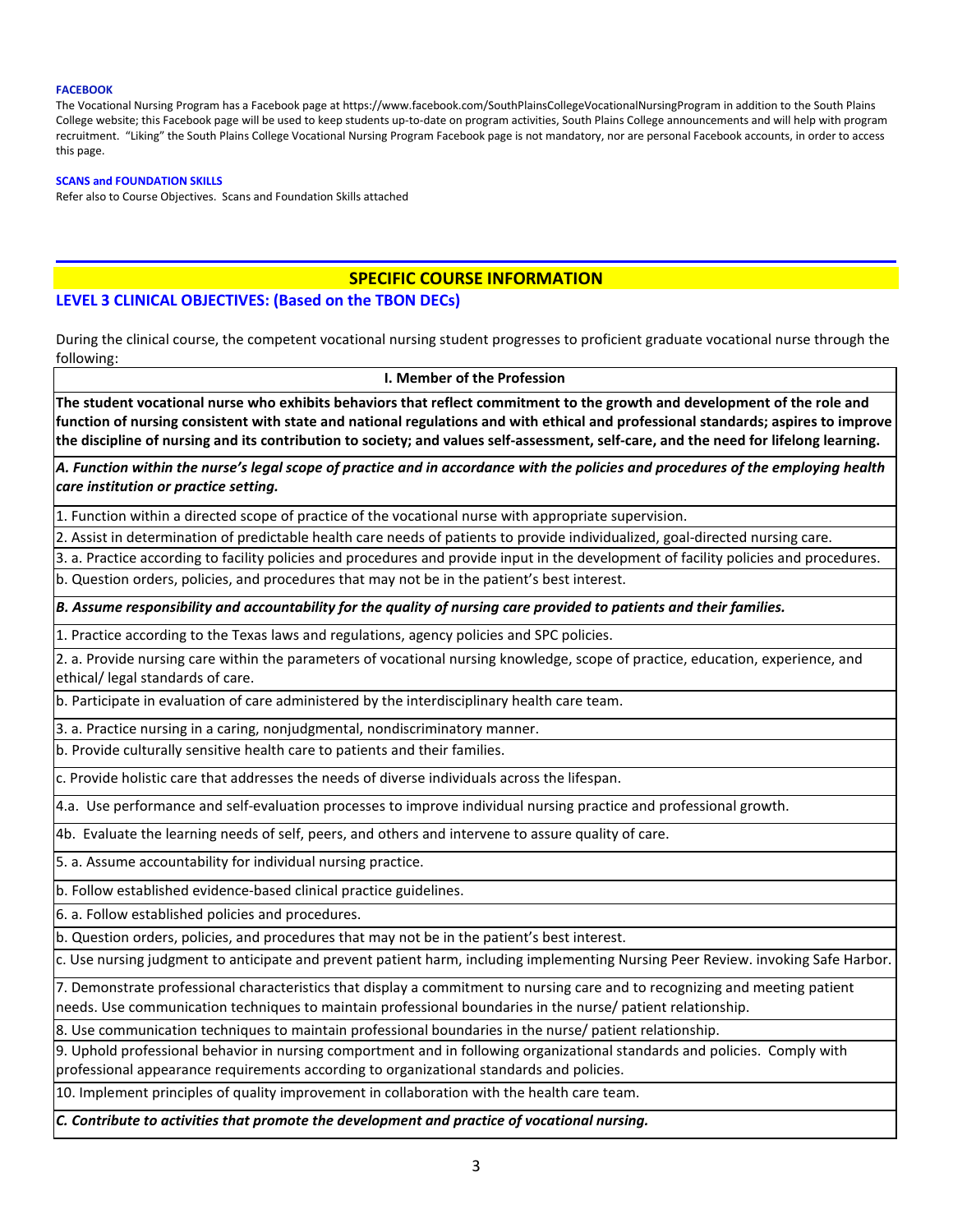1. Identify historical evolution of nursing practice and issues affecting the development and practice of vocational nursing.

2. Work collegially with members of the interdisciplinary health care team.

3. Participate in activities individually or in groups through organizations that promote a positive image of the vocational nursing role.

4. Recognize roles of vocational nursing organizations, regulatory agencies, and organizational committees.

5. Practice within the vocational nursing role and Scope of Practice.

6. Serve as a positive role model for students, peers, and members of the interdisciplinary health care team.

*D. Demonstrate responsibility for continued competence in nursing practice, and develop insight through reflection, self-analysis, self-care, and lifelong learning*

1. Participate in educational activities to maintain/improve competency, knowledge, and skills.

*\*2. Participate in nursing continuing competency activities while within the program to prepare for licensure.*

3. Use self-evaluation, reflection, peer evaluation, and feedback to modify and improve practice.

4. Demonstrate accountability to reassess and establish new competency when changing practice areas.

5. Demonstrate commitment to the value of lifelong learning.

6. Engage in self-care practices that promote work-life balance.

#### **II. Provider of Patient-Centered Care**

**The student vocational nurse who, based on educational preparation and scope of practice, accepts responsibility for the quality of nursing care and provides safe, compassionate nursing care using a systematic process of assessment, analysis, planning, intervention, and evaluation that focuses on the needs and preferences of patients and their families. The student vocational nurse incorporates professional values and ethical principles into nursing practice. The patients for SVNs (LVNs) individual patients and their families.**

1. Use problem-solving approach to make decisions regarding care of assigned patients.

2. a. Organize care for assigned patients based upon problem-solving and identified priorities.

b. Proactively manage priorities in patient care and follow-up on clinical problems that warrant investigation with consideration of anticipated risks.

c. recognize potential care needs of vulnerable patients

3. Identify and communicate patient physical and mental health care problems encountered in practice.

4. Apply relevant, current nursing practice journal articles to practice and clinical decisions.

*B. Assist in determining the physical and mental health status, needs, and preferences influenced by culture, spirituality, ethnicity, identity, and social diversity of patients and their families, and in interpreting health-related data based on knowledge from the vocational nursing program of study. of culturally, ethnically, and socially diverse patients and their families based on interpretation of health-related data.*

1. Use structured assessment tool to obtain patient history.

2. Perform focused assessment to assist in identifying health status and monitoring change in patients.

3. Report and document focused patient assessment data.

4. Identify predictable and multiple health needs of patients and recognize signs of decompensation.

5. Share observations that assist members of the health care team in meeting patient needs.

6. Assist with health screening.

7. Differentiate abnormal from normal health data of patients.

8. Recognize healthcare outcomes and report patient status.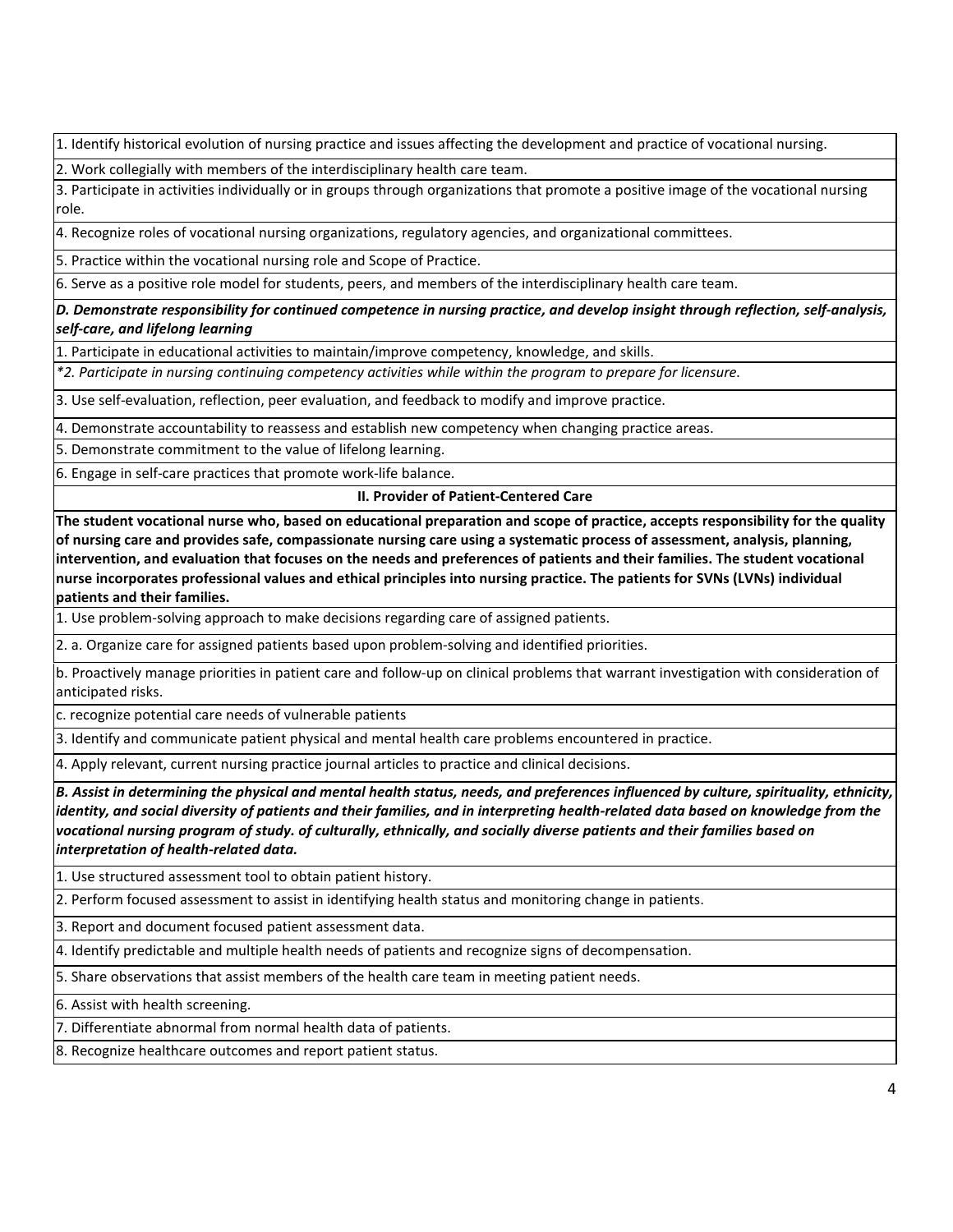9. a. Recognize that economic and family processes affect the health of patients.

9. b. Identify health risks related to social determinants of health

*C. Report data to assist in the identification of problems and formulation of goals/ outcomes and patient-centered plans of care in collaboration with patients, their families, and the interdisciplinary health care team.*

1. Integrate concepts from basic sciences and humanities to deliver safe and compassionate care in delivery of patient care.

2. Identify short-term goals and outcomes, select interventions considering cultural aspects, and establish priorities for care in collaboration with patients, their families, and the interdisciplinary team.

3. Participate in the development and modification of the nursing plan of care across the lifespan, Including end-of-life care.

4. Contribute to the plan of care by collaborating with interdisciplinary team members.

5. Assist in the discharge planning of selected patients.

6. Demonstrate fiscal accountability in providing patient care.

7. Demonstrate basic knowledge of disease prevention and health promotion in delivery of care to patients and their families.

*D. Provide safe, compassionate, basic nursing care to assigned patients with predictable health care needs through a supervised, directed scope of practice.*

1. Assume accountability and responsibility for nursing care through a directed scope of practice under the supervision of a registered nurse, advanced practice registered nurse, physician assistant, physician, podiatrist, or dentist using standards of care and aspects of professional character. professional values.

2. a. Identify priorities and make judgments concerning basic needs of multiple patients with predictable health care needs in order to organize care.

b. Manage multiple responsibilities.

c. Recognize changes in patient status.

d. Communicate changes in patient status to other providers.

3. a. Implement plans of care for multiple patients.

b. Collaborate with others to ensure that healthcare needs are met.

4. Participate in management activities.

*E. Implement aspects of the plan of care within legal, ethical, and regulatory parameters and in consideration of patient factors.*

1. Implement individualized plan of care to assist patient to meet basic physical and psychosocial needs.

2. Implement nursing interventions to promote health, rehabilitation, and implement nursing care for clients with chronic physical and mental health problems and disabilities.

3. Initiate interventions in rapidly-changing and emergency patient situations.

4. Communicate accurately and completely and document responses of patients to prescription and nonprescription medications, treatments, and procedures to other health care professionals clearly and in a timely manner.

5. Foster coping mechanisms of patients and their families during alterations in health status and end of life.

6. a. Assist interdisciplinary health care team members with examinations and procedures.

b. Seek clarification as needed.

c. Provide accurate and pertinent communication when transferring patient care to another provider

7. a. Inform patient of Patient Bill of Rights.

b. Encourage active engagement of patients and their families in care.

8. Communicate ethical and legal concerns through established channels of communication.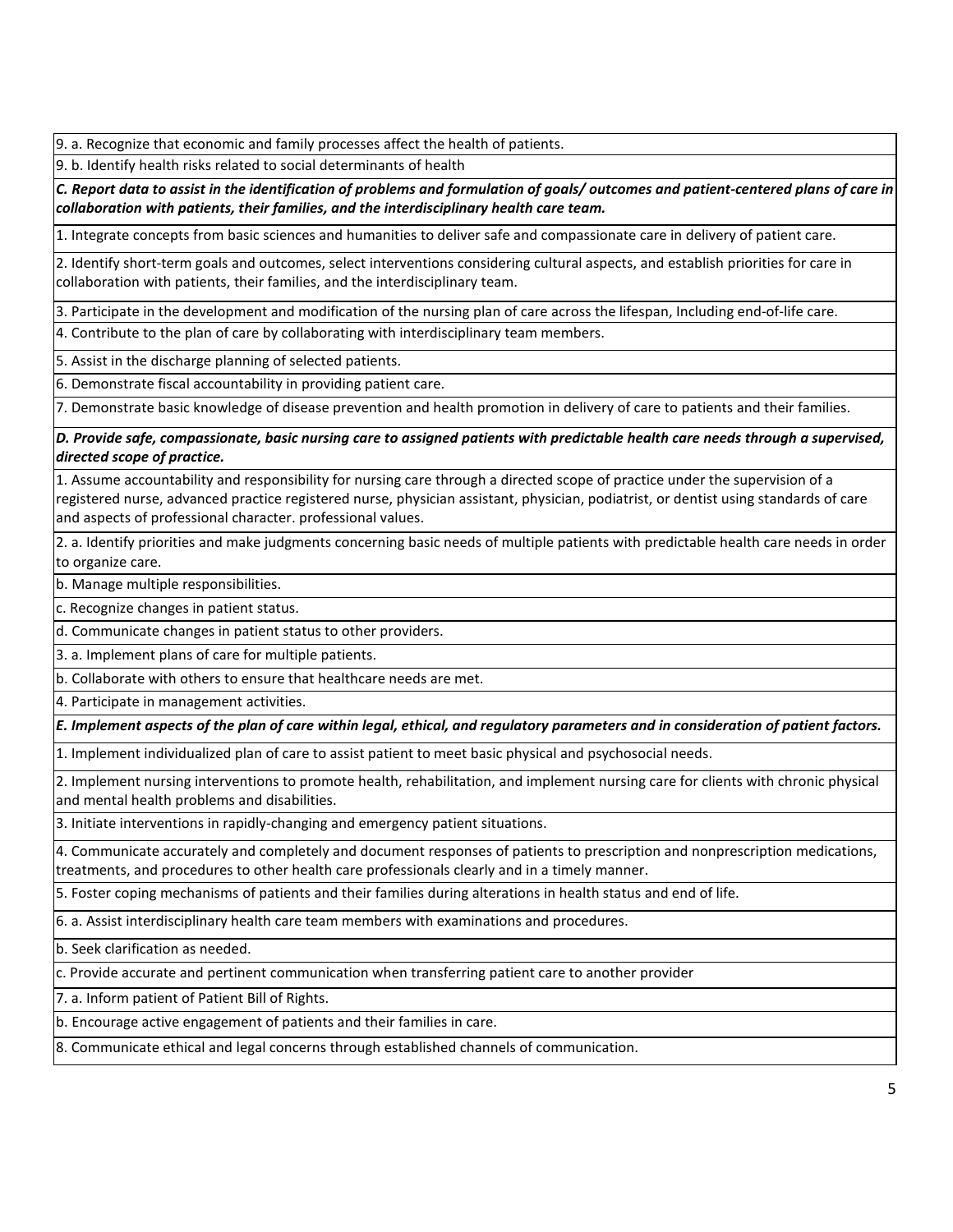9. Use basic therapeutic communication skills when interacting with patients, their families, and other professionals.

10. Apply current technology and informatics to enhance direct patient care while maintaining patient confidentiality and promoting safety.

11. Facilitate maintenance of patient confidentiality.

12. a. Demonstrate accountability by providing nursing interventions safely and effectively using a directed score of practice

b. Provide nursing interventions safely and effectively using established evidence-based practice guidelines.

13. Provide direct patient care in disease prevention and health promotion and/or restoration.

*F. Identify and report alterations in patient responses to therapeutic interventions in comparison to expected outcomes.*

1. Report changes in assessment data.

2. Use standard references to compare expected and achieved outcomes of nursing care.

3. Communicate reasons for deviations from plan of care to supervisory health care team member.

4. Assist in modifying plan of care.

5. Report and document patient's responses to nursing interventions.

6. Assist in evaluating patient care delivery based on expected outcomes in plan of care and participate in revision of plan of care.

*G. Implement teaching plans for patients and their families with common health problems and well-defined health learning needs.*

1. Identify health-related learning needs of patients and their families.

2. Contribute to the development of an individualized teaching plan.

3. Implement aspects of an established teaching plan for patients and their families.

4. Assist in evaluation of learning outcomes using structured evaluation tools

5. Teach health promotion and maintenance and self-care to individuals from a designated teaching plan.

6. Provide the patient with the information needed to make choices regarding health

7. Provide patients and families with basic sources of health information.

*H. Assist in the coordination of human, information, and physical materiel resources in providing care for assigned patients and their families.*

1. Participate in implementing changes that lead to improvement in the work setting.

2.a. Report unsafe patient care environment and equipment.

2 b. Report threatening or violent behavior in the workplace

3. Implement established cost containment measures in direct patient care.

4. Assign patient care activities taking patient safety into consideration according to Texas Board of Nursing rules (217.11).

5. Use management skills to assign to licensed and unlicensed personnel.

6. Assist with maintenance of standards of care.

**III. Patient Safety Advocate**

**The student vocational nurse who promotes safety in the patient and family environment by: following scope and standards of nursing practice; practicing within the parameters of individual knowledge, skills, and abilities; identifying and reporting actual and potential unsafe practices; and implementing measures to prevent harm.** 

*A. Demonstrate knowledge of the Texas Nursing Practice Act and the Texas Board of Nursing Rules that emphasize safety, as well as all federal, state, and local government and accreditation organization safety requirements and standards*

1. Attain licensure through completion of these objectives in preparation to pass NCLEX and receive licensure

2. Practice according to Texas Nursing Practice Act and Texas Board of Nursing rules.

3. Seek assistance if practice requires behaviors or judgments outside of individual knowledge and expertise.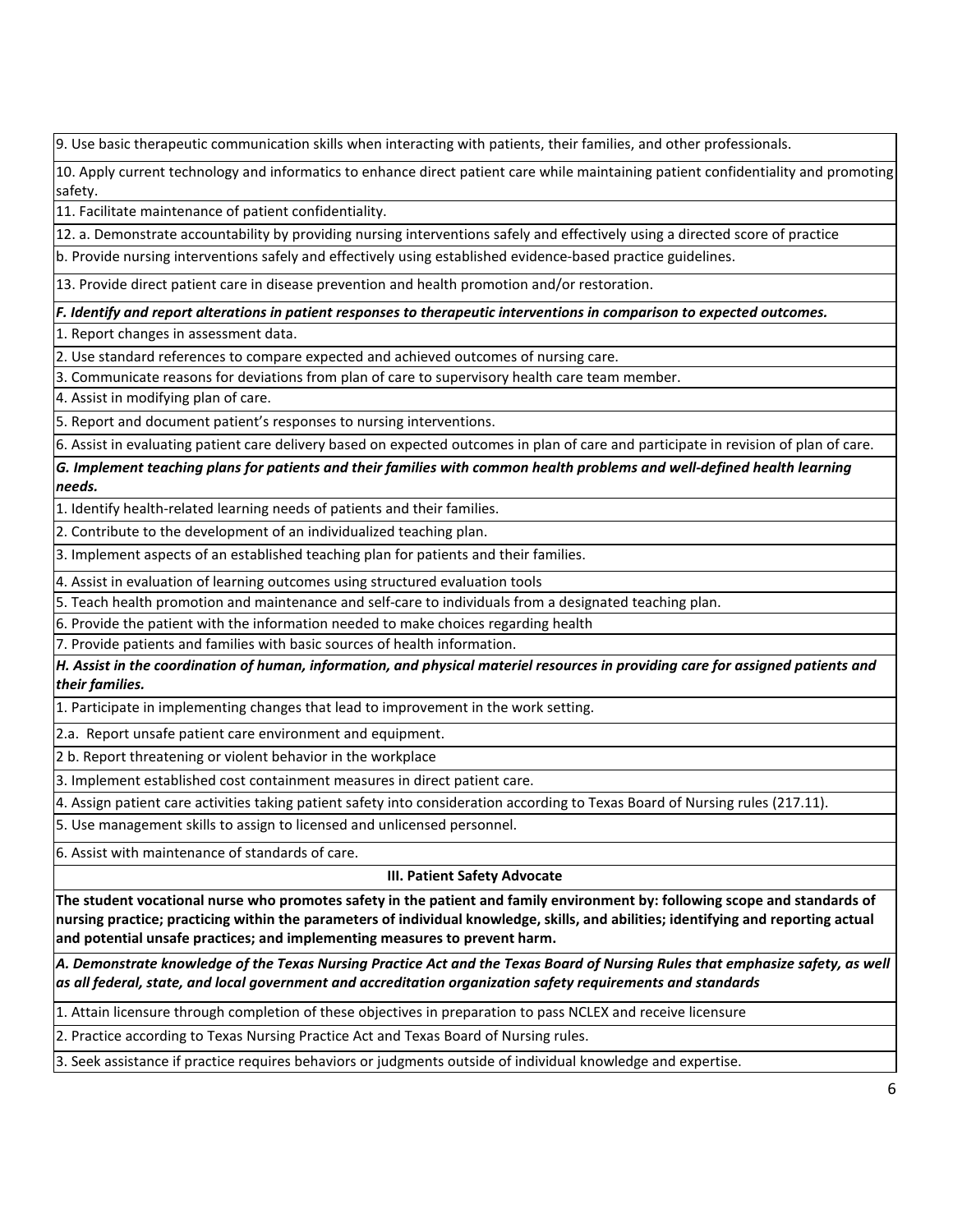4. Use standards of nursing practice to provide and evaluate patient care.

5. Recognize and report unsafe practices and contribute to quality improvement processes.

6. Participate in peer review

**B. Implement measures to promote quality and a safe environment for patients, self, and others.**

1. Promote a safe, effective caring environment conducive to the optimal health, safety, and dignity of the patients and their families, the health care team and others consistent with the principles of just culture.

2. Accurately identify patients

3. a. Safely perform preventive and therapeutic procedures and nursing measures including safe patient handling.

b. Safely administer medications and treatments.

4. Clarify any order or treatment regimen believed to be inaccurate, non-efficacious, contraindicated, or otherwise harmful to the patient.

5. Document and report reactions and untoward effects to medications, treatments, and procedures and clearly and accurately communicate the same to other health care professionals.

6. Report environmental and systems incidents and issues that affect quality and safety, and promote a culture of safety.

7. Use evidence-based information to contribute to development of interdisciplinary policies and procedures related to a safe environment including safe disposal of medications and hazardous materials.

8. Implement measures to prevent risk of patient harm resulting from errors and preventable occurrences.

9. Inform patients regarding their plans of care and encourage participation to ensure consistency and accuracy in their care.

**C. Assist in the formulation of goals and outcomes to reduce patient risks.**

1. Assist in the formulation of goals and outcomes to reduce patient risk of health care-associated infections

2. a. Implement measures to prevent exposure to infectious pathogens and communicable conditions.

b. Anticipate risk for the patient.

3. Implement established policies related to disease prevention and control.

**D. Obtain instruction, supervision, or training as needed when implementing nursing procedures or practices.**

1. Evaluate individual scope of practice and competency related to assigned task.

2. Seek orientation/ training for competency when encountering unfamiliar patient care situations.

3. Seek orientation/ training for competency when encountering new equipment and technology.

**E. Comply with mandatory reporting requirements of the Texas Nursing Practice Act, SPC policies and agency policies.**

1. Report unsafe practices of healthcare providers using appropriate channels of communication.

2. Understand nursing peer review rules Safe Harbor rules and implement when appropriate.

3. Report safety incidents and issues through the appropriate channels.

4. Implement established safety and risk management measures

**\* F. Accept and make assignments that take into consideration patient safety and organizational policy.**

1. Accept only those assignments that fall within individual scope of practice based on experience and educational preparation.

*\* 2. When making assignments, ensure clear communication regarding other caregivers' levels of knowledge, skills, and abilities.*

*\* 3. When assigning nursing care, retain accountability and supervise personnel based on Texas Board of Nursing rules according to the setting to ensure patient safety.*

**IV. Member of the Health Care Team:**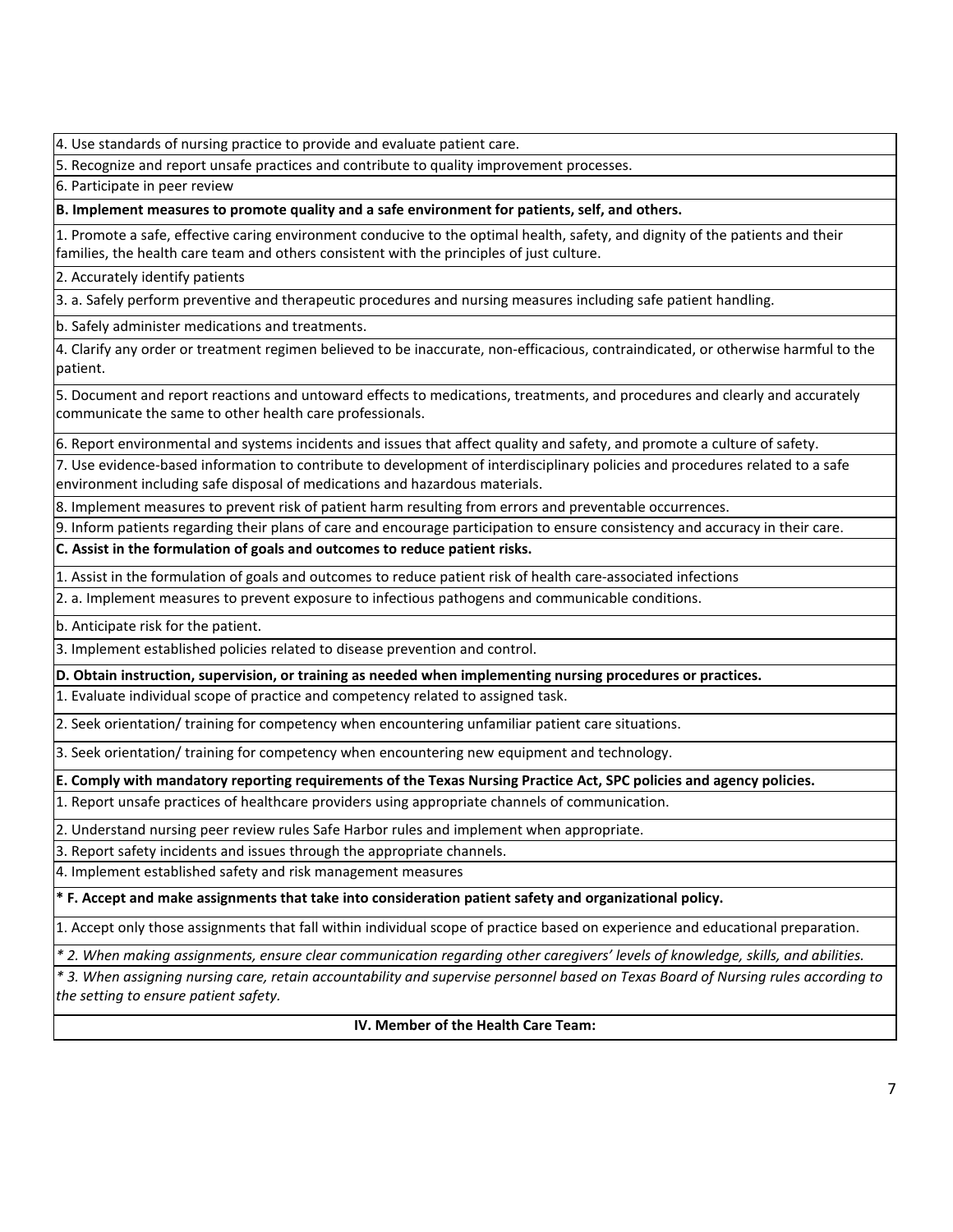**The student vocational nurse who provides patient-centered care by collaborating, coordinating, and/ or facilitating comprehensive care with an interdisciplinary/multidisciplinary health care team to determine and implement best practices for the patients and their families.** 

A. Communicate and collaborate with patients, their families, and the interdisciplinary health care team to assist in the planning, delivery, and coordination of patient-centered care to assigned patients.

1. Involve patients and their families with other interdisciplinary health care team members in decisions about patient care across the lifespan.

2. Cooperate and communicate to assist in planning and delivering interdisciplinary health care.

3. Participate in evidence-based practice in development of patient care policy with the interdisciplinary team to promote care of patients and their families.

**B. Participate as an advocate in activities that focus on improving the health care of patients and their families**

1. Respect the privacy and dignity of the patient*.*

2. Identify unmet health needs of patients.

3. Act as an advocate for patient's basic needs, including following established procedures for reporting and solving institutional care problems and chain of command.

4. Participate in quality improvement activities.

5. Refer patients and their families to community resources.

**C. Participate in the identification of patient needs for referral to resources that facilitate continuity of care, and ensure confidentiality.**

1. a. Identify support systems of patients and their families.

b. Identify major community resources that can assist in meeting needs.

2. a. Communicate patient needs to the family and members of the health care team.

b. Maintain confidentiality according to HIPAA guidelines.

c. Promote system-wide verbal, written, and electronic confidentiality.

3. a. Advocate with other members of the interdisciplinary health care team on behalf of patients and families to procure resources for care.

b. Assist patient to communicate needs to their support systems and to other health care professionals.

4. Identify treatment modalities and cost of health care services for patients and their families.

**D. Communicate patient data using technology to support decision making to improve patient care.**

1. a. Identify, collect, process, and manage data in the delivery of patient care and in support of nursing practice and education.

b. Use recognized, credible sources of information, including internet sites.

c. Access, review, and use electronic data to support decision-making

2. a. Apply knowledge of facility regulations when accessing client records.

b. Protect confidentiality when using technology.

c. Intervene to protect patient confidentiality when violations occur.

3. a. Use current technology and informatics to enhance communication, support decision making, and promote improvement of patient care.

b. Advocate for availability of current technology.

4. Document electronic information accurately, completely, and in a timely manner.

*\*E. Assign nursing care to other SVNs or unlicensed personnel based upon an analysis of patient or work place unit need.*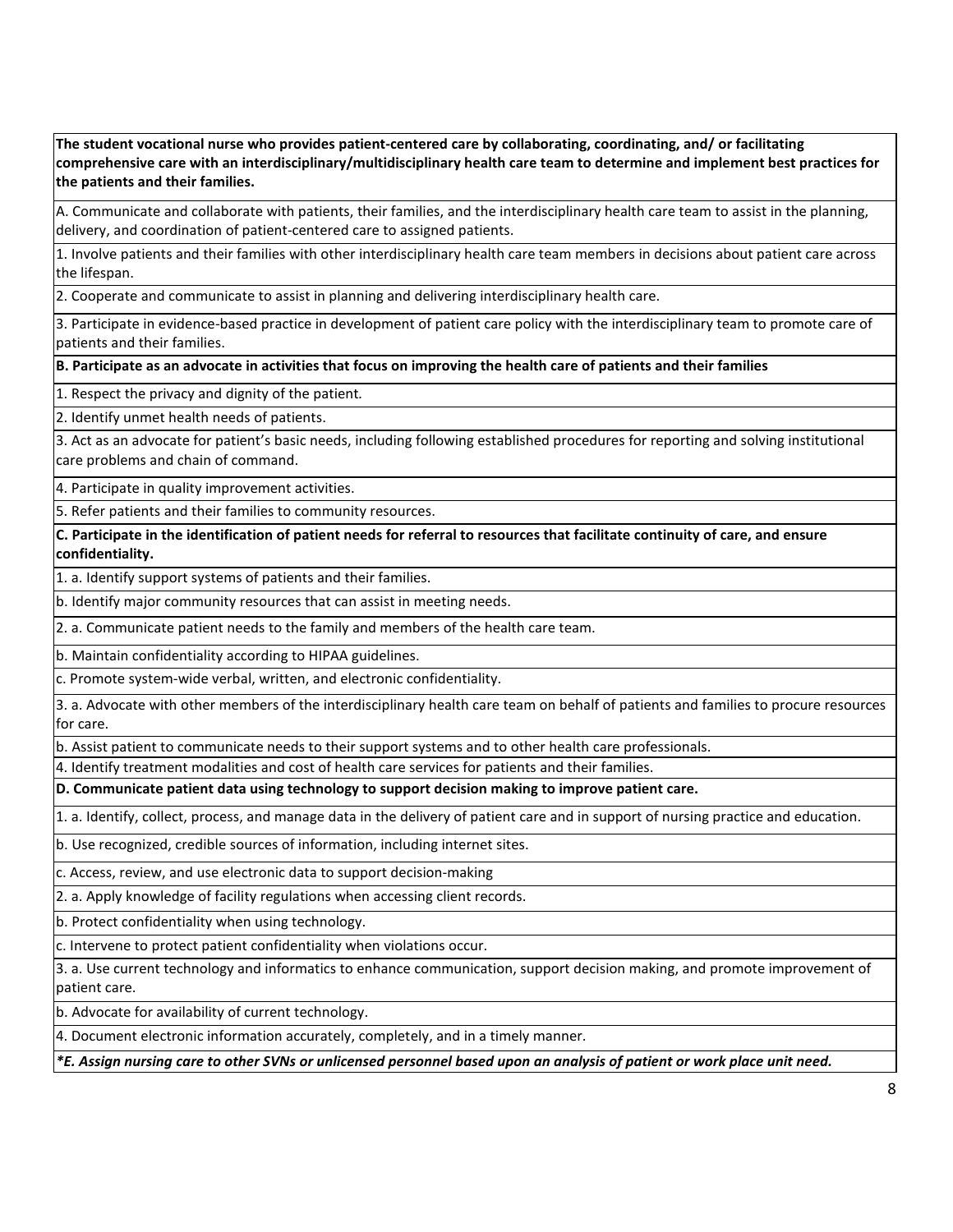*\*1. Compare needs of patient with knowledge, skills, and abilities of assistive and licensed personnel prior to making assignments.*

*\*2. a. Assign and monitor tasks of unlicensed and licensed personnel in compliance with Texas Board of Nursing rules.*

*b. Reassess adequacy of care provided.*

*\*3. a. Document and/ or report responses to care or untoward effects.*

*b. Provide feedback on competency levels of team members.*

*\*F. G. Supervise nursing care provided by others for whom the nurse is responsible.*

*\*1. Provide instruction where needed to members of the health care team to promote safe care.*

*\*2. Seek direction and clarification from supervisors when questions arise to promote safe care by health care team.*

*\*3. a. Oversee and monitor patient care provided by unlicensed assistive personnel and vocational licensed personnel as assigned.*

*b. Base assignments on individual team member competencies.*

*\*4. Ensure timely documentation by assigned health team members*

**G. Assist health care teams during local or global health emergencies or pandemics to promote health and safety, and prevent disease.**

1. Recognize the impact and prepare to respond to an emergent global or local health issue in an assistant role

2. Guide patients, staff, and others in understanding the extent of the emergency and their response

3. Participate with the health care team to promote safety and maintain health during an emergency or pandemic

4. Include public health strategies in the care of individuals and communities that address resolution of a global or local crisis and promotion of health among the population.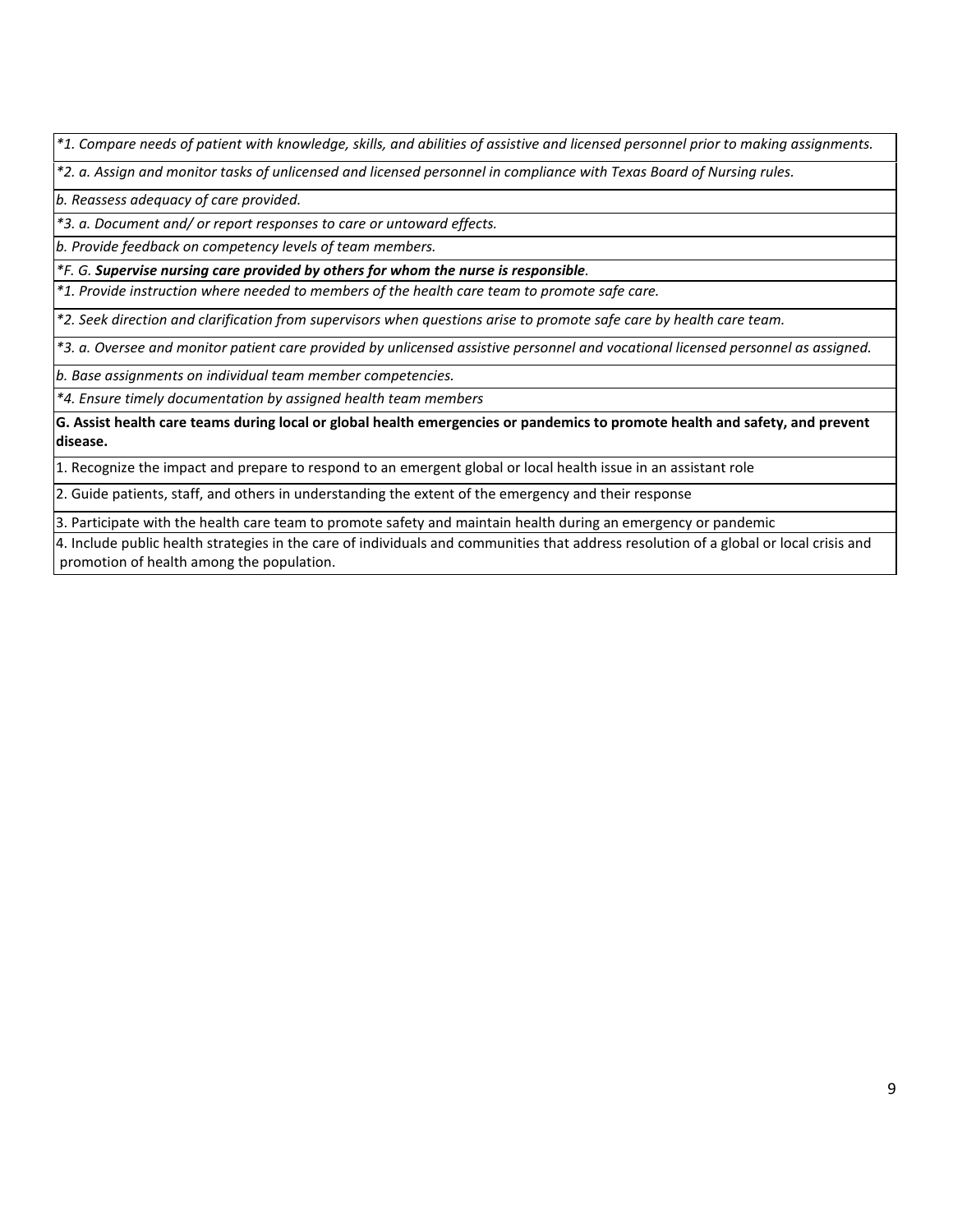### **SPECIFIC LEVEL 3 CLINICAL UNIT OBJECTIVES:**

# **MEDICAL-SURGICAL ROTATIONS**

#### **University Medical Center: Medical-Surgical Floor Objectives**

#### **Clinical Rotations are on Monday, Tuesday**

| Unit         | Location            | <b>Phone</b> | <b>Speciality</b>                                                  |
|--------------|---------------------|--------------|--------------------------------------------------------------------|
| 3 West       | $3rd$ floor west of | 775-8909     | Orthopedics: pre/post op care for joint replacements, amputations, |
|              | patio               |              | arthroscopy or trauma. May also have overflow medical patients.    |
| 3 East       | $3rd$ floor east of | 775-8903     | Medical and Surgical patients such as pneumonia, GI bleeds, skin   |
|              | patio               |              | issues, pain                                                       |
| 3 West Tower | $3rd$ floor West    | 775-9770     | Gertiatric trauma and supportive care. Supportive care manages     |
|              | Tower               |              | pain, nausea, loss of appetites or other s/s caused by illness or  |
|              |                     |              | medical treatments. Floor includes end-of-life care                |
| 4 East       | $4th$ floor East of | 775-8959     | Medical Surgical, Pre operative and post operative Cancer          |
|              | patio               |              | patients. Wound care, IV therapy, pain management, chest tubes,    |
|              |                     |              | blood administration, chemo and radiation patients. There are six  |
|              |                     |              | bone marrow transplant rooms.                                      |
| 5 West       | $5th$ floor west of | 775-9790     | Medical or surgical patients and patients for "observation".       |
|              | patio               |              | Admissions & discharges are frequent                               |
| 5 East       | $5th$ floor east of | 775-9780     | Medical/Surgical/Telemetry patients; includes pre/post op,         |
|              | patio               |              | cardiac procedures and medical problems.                           |

# **General Guidelines for ALL Medical Surgical Rotations in Level 3**

| <b>Criteria</b>                                           | Level 3 |
|-----------------------------------------------------------|---------|
| Number of patients                                        | $3 - 5$ |
| Medication administration with instructor supervision     | Yes     |
| EMR documentation on student pages                        | Yes     |
| <b>Chart Pack</b>                                         | Yes     |
| VS and brief assessment by 0730                           | Yes     |
| Full assessment documented by 0930                        | Yes     |
| Staple removal with instructor supervision                | Yes     |
| Foley Catheter insertion (initially with instructor) TPCN | Yes     |
| Sterile Dressing change (initially with instructor) TPCN  | Yes     |
| Follow Do and Don't List in handbook                      | Yes     |

**\*\*other clinical facilities may be assigned during the semester as they become available to students. If this occurs, additional clinical objectives may be posted.**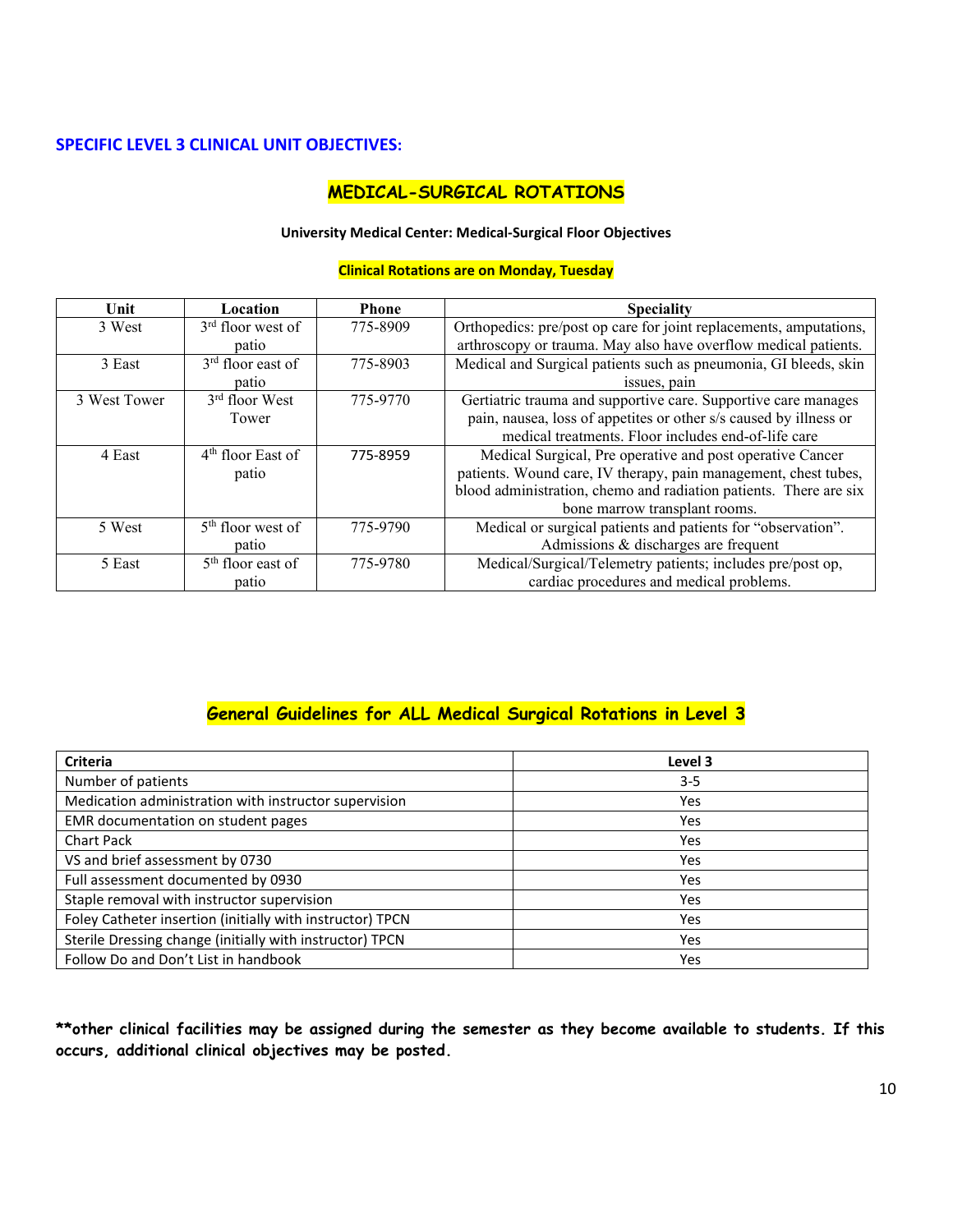Students MAY NOT bring course work to "study" during clinical rotations, complete clinical assignment paperwork (like care plans, case studies), research clinical information or other activities that distract from the clinical experience while on the units. Students should refrain from asking class questions of instructors during clinical time; instead, the student who has questions about class work should make an appointment with the appropriate class instructor for that discussion.

### **Maternal Child Rotations**

**Please note: there is limited space availability in the maternal child areas. If a student misses a day in this rotation, the student may not be able to complete the required rotation, thus failing the clinical course. You must have 2 days of labor and delivery and 2 days of postpartum care to complete this rotation.**

# **Family Birth Center (FBC) and Family Care Unit (FCU) at UMC ( L&D/PP GUIDELINES): L&D 2nd Floor / Post Partum/Nursery**

The FBC/FCU rotation at UMC Hospital is three days and possibly NICU [NICU may be part of the pedi rotation instead] One day will consist of working in the Family Birth Center (Labor and Delivery) located on the 1<sup>st</sup> floor; two days in the Family Care Unit (Postpartum) located on the 2nd floor.

#### **STAY OUT OF THE BREAKROOM!!! Wait at the nurse's station for the Charge Nurse and check in with her**

**FBC:** You will be assigned with a TPC nurse and her laboring patients each A.M. Complete your ISBAR. After your patient delivers, you will be assigned to another patient. If your patient is scheduled for a C-section, you will accompany your patient to the L&D O.R.

You will stay with the patient from delivery through the recovery stage. You will help your TPCN transfer the patient to the FCU unit, listen to nurse-to-nurse report, and then return to L&D with your TPCN.

Under direct supervision and permission of the delivery nurse, the student who has passed PSCCL may administer Erythromycin eye drops to the newborn.

You must have your drug card with you to administer it. You may not administer any other medications to the newborn.

**FCU:** You will be assigned 2 patients by the charge nurse. The patients on FCU only stay 24-48 hours postdelivery. You probably will not have the same patients for the 2 days you are there.

> During the FCU rotation, you will also do your Nursery Rotation. The babies room in with the new mother—this means that these nurses have two (2) patients at one time—the mother and the newborn**. You will be responsible for the care of both the mother and infant.** (The newborn goes to the nursery for only a few hours. During this time, the baby will be assessed, blood sugar checked, and medications given.) If your patient has delivered a male child that is to be circumcised, then you can go to the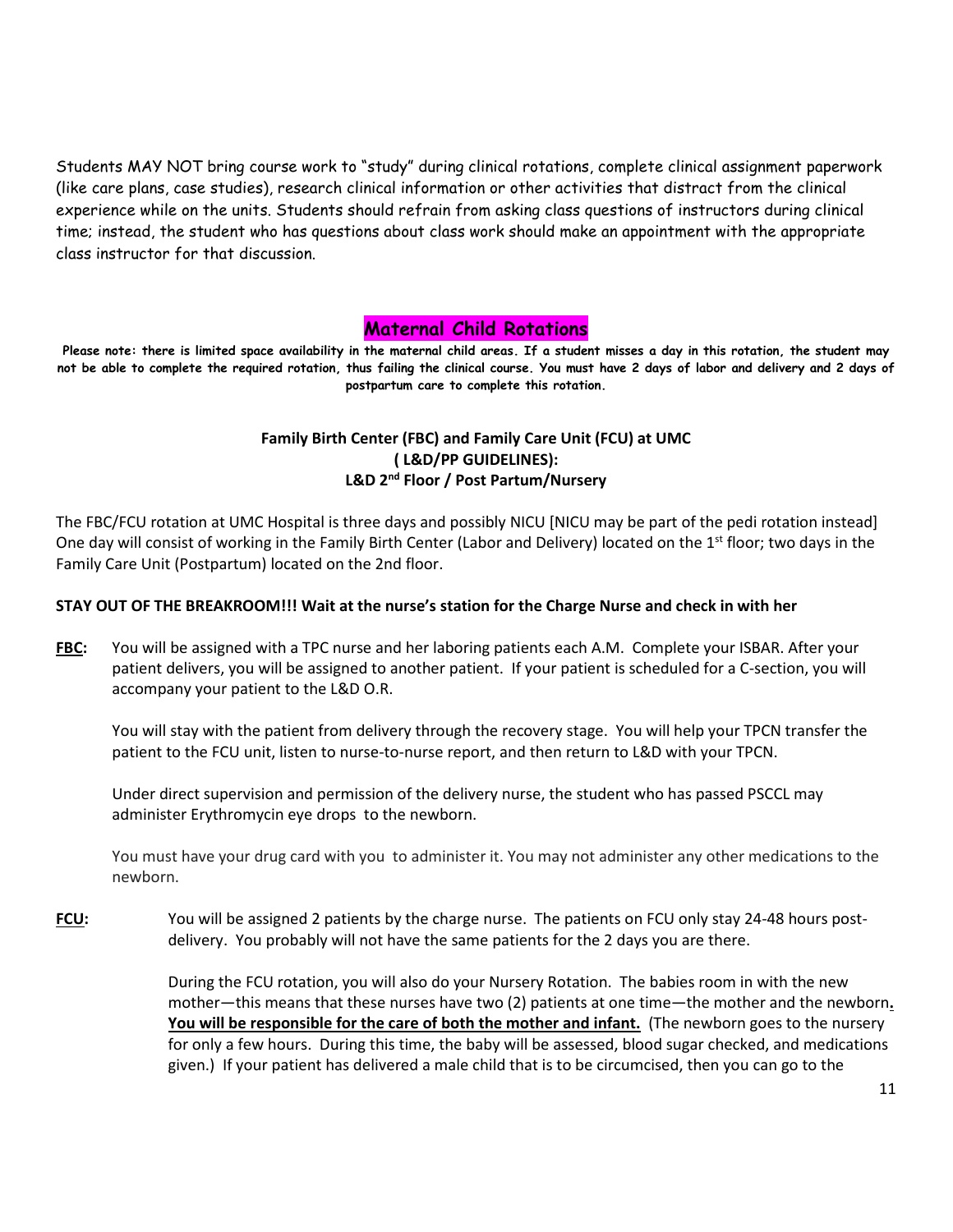nursery and observe this procedure. **You must document the care of each patient** (mother and newborn!)

Under supervision and with permission of the TPCN, you may administer oral medications to the mother. You must have a drug card for each medication.

### **Bring your Nursing Skills Checklist with you during these rotations.**

Postpartum, Labor and Newborn a – m Antepartum, Labor and Newborn  $a - c$  (antepartum is located on the 3<sup>rd</sup> floor at UMC with FCU.) You may take one antepartum patient during your postpartum rotation.

**Items Required for this rotation:** Postpartum and L&D ISBARs, infant ISBAR, chart pack (with lab and med sheets completed); DX and Med cards required by OB instructor

# **PEDIATRIC OBJECTIVES:**

- 1. Demonstrates an awareness of safety factors applicable to the hospitalized child and initiates action to provide a safe environment for the client.
- 2. Demonstrates the ability to assess the needs of and implements a care plan to meet the needs of the hospitalized child, using measures to make the experience less threatening for the child.
- 3. Maintains the holistic nature of the ill or hospitalized child by recognizing the importance of play and diversion activity in his/her overall care plan.
- 4. Demonstrates an understanding of nutrition for the recovery and continued growth and development of the child client.
- 5. Recognizes the normal range of vital signs in the child as contrasted to those in the adult client.
- 6. Recognizes the normal growth and development for age, thereby identifying abnormal aspects relative to the total assessment of the child client.
- 7. Analyzes the parent-child relationship and implements nursing measures geared to strengthen and support the child, as well as the family.
- 8. Demonstrates knowledge of immunization schedule and aspects of preventative pediatrics which contribute to the "weakness" of the child.

.

9. Demonstrate accountability for own nursing practice

# **GUIDELINES FOR PEDIATRIC ROTATION**

### **STAY OUT OF THE BREAKROOM. Report to the Charge Nurse when arriving on the floor.**

- #1 Rule: DOUBLE check with TPC nurse/Charge Nurse prior to performing a procedure, treatment or giving meds. An error with a child can quickly result in a poor client outcome.
- #2 Rule: Children are usually allowed to sleep in the morning instead of being awakened early for vital signs unless otherwise ordered or if condition requires. Ask your TPC nurse when to take VS and do assessment.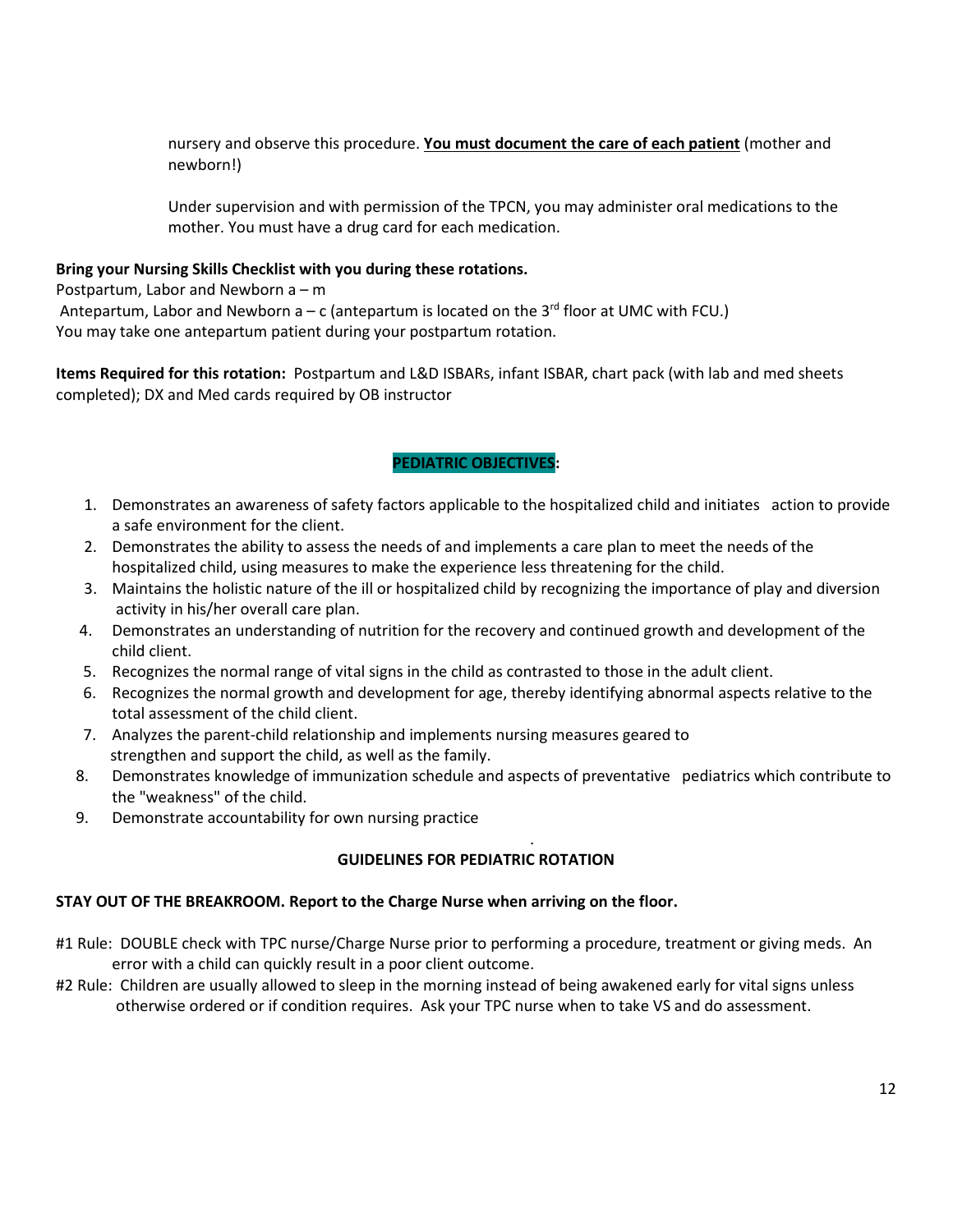### **Children's Hospital @ UMC**

Pediatrics Location:  $2^{nd}$  Floor East Pediatric ICU Phone: 775-8838 Phone: 775-8828

- 1. Meds must be double checked by the TPC nurse. Follow Medication Administration Guidelines. The student may give oral or topical meds only. Topical meds may be applied with TPCN supervision; all other Med administration is under the supervision of the instructor.
- 2. Take three pediatric clients if available (less should only be taken if low census)
- 3. The student should spend time with the client/family--find appropriate toys, diversion activities, etc. Identify if the child is meeting milestones for age.
- 4. If the unit is not busy, the student may work on the child/family study or may study pediatrics ONLY. The student MAY NOT work on any other material or read magazines, newspapers, etc.

| <b>Criteria</b>                                           | Level 3                       |
|-----------------------------------------------------------|-------------------------------|
| Number of patients                                        | 3-5 (take 2 if census is low) |
| Medication administration with instructor supervision     | PO only Yes                   |
| EMR documentation on student pages                        | Yes                           |
| <b>Chart Pack</b>                                         | Yes                           |
| VS and brief assessment by 0730                           | Yes                           |
| Full assessment documented by 0930                        | Yes                           |
| Staple removal with instructor supervision                | Yes                           |
| Foley Catheter insertion (preferred with instructor) TPCN | Yes                           |
| Sterile Dressing change (preferred with instructor) TPCN  | Yes                           |
| Follow Do and Don't List in handbook                      | Yes                           |

# **Guidelines for Medication Administration during Clinical Medication Administration**

#### **THE STUDENT WILL:**

- 1. Be assigned a floor and be assigned medication administration by the faculty.
- 2. Obtain all information on the patient regarding diagnosis and medications for the first clinical day and prepare all diagnosis and medication cards on the patient and have everything prepared for the instructor on the second day.
- 3. Prepare drug sheet for the patient(s) that must include all active medications the patient is prescribed by the physician scheduled meds, prn meds that the patient has had within the last three days, and IVPB medications.

#### *Please Note: Information obtained from the PYXIS systems is incomplete and does not give the student enough information for safe drug administration; therefore, the student must have a completed drug sheet.*

- 4. Be able to verbally tell the instructor and/or TPCN from memory or by reading drug sheet the following:
	- a. medication name (trade and generic)
		- b. classification
		- c. effect (action)--reason patient is on medication (diagnosis)
		- d. route ordered
		- e. normal dose range for route ordered
		- f. major common side effects (expect/report)
		- g. nursing implications (V/S, lab, safety, etc.)
		- h. patient teaching.

**THE FIRST TIME THE STUDENT IS UNABLE TO GIVE THIS INFORMATION ON EACH MEDICATION FOR EACH ASSIGNED PATIENT, THE STUDENT WILL have points deducted from the clinical grade (This applies to incomplete/missing RX information as well) AND will be placed on PROBATION. A second infraction will result in dismissal from the program. This policy will carry over from medication rotation all the way through to graduation.**

- 5. Find all orders for all medications to be administered and know where orders are located in the patient(s) chart or on the computer.
- 6. Review medications with instructor and then administer medications only under the supervision of an instructor.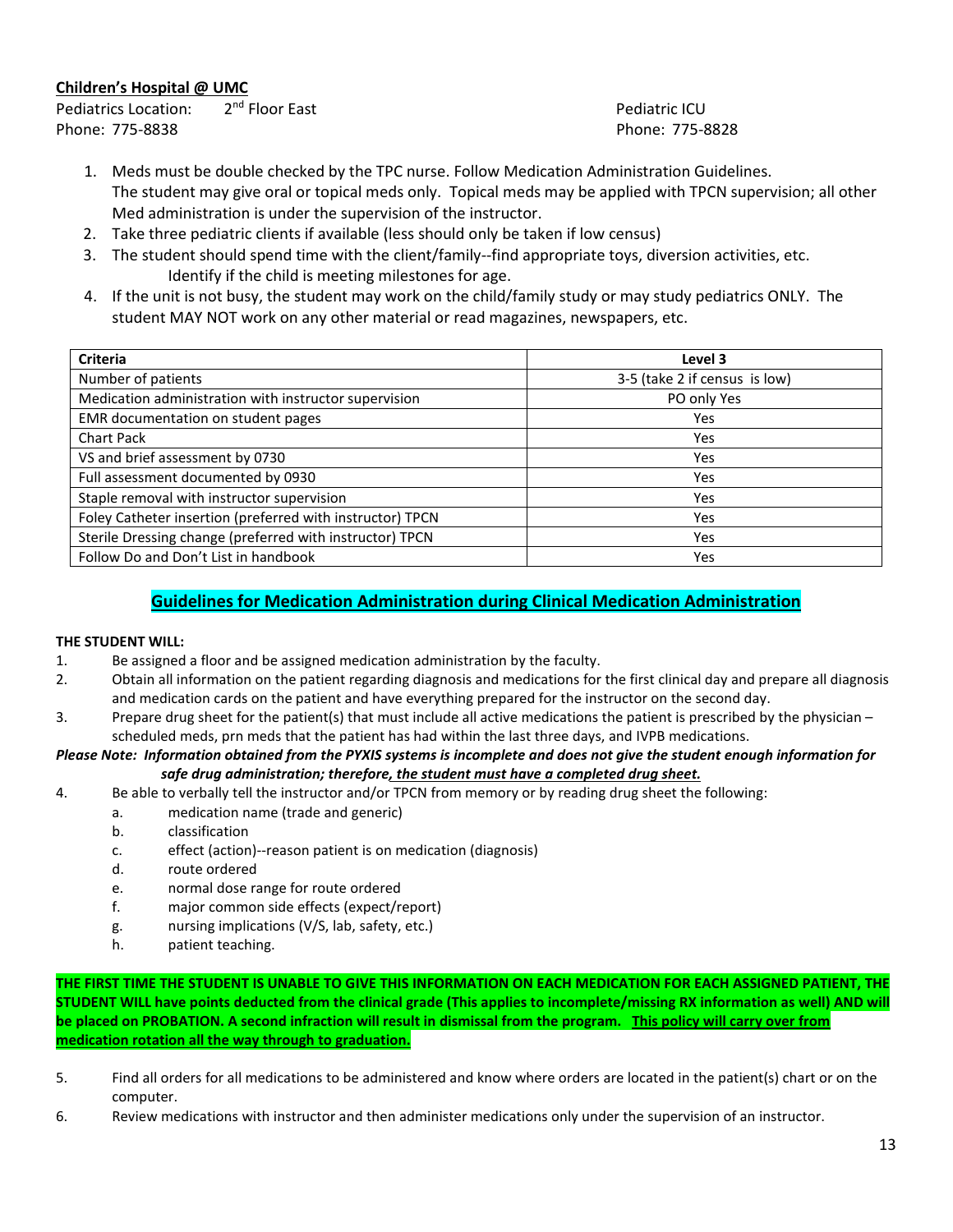**SHOULD A STUDENT ADMINISTER MEDICATIONS WITHOUT** *INSTRUCTOR* **SUPERVISION, THE STUDENT WILL BE PLACED ON PROBATION. A SECOND INFRACTION WILL RESULT IN THE STUDENT BEING WITHDRAWN FROM THE VOCATIONAL NURSING PROGRAM FOR UNSAFE PRACTICE. This policy is followed all the way through graduation!**

- 7. Follow hospital policies which state that SVNs may give medications by all routes **EXCEPT IV** with supervision by the instructor.
- 8. Complete all other aspects of patient care.
- 9. Students may NOT print drug card information from the clinical facilities; this is theft of hospital property.
- 10. Should the student not have four (4) days of medication administration during the Level II semester, the student will be put on probation in Level III and placed on Medical Surgical rotations until successfully completed.

# **MEDICATION ADMINISTRATION AFTER MED ROTATION**

#### **Medication Administration by Student Vocational Nurses after successful medication rotation**

#### **DECs: Member of a Profession, Provider of Patient-Centered Care, Patient Safety Advocate**

POLICY: Student Vocational Nurses will administer medications following all guidelines and policies for safe, effective administration of medications.

#### **STUDENT VOCATIONAL NURSES DO NOT ADMINISTER ANY MEDICATIONS UNTIL SUCCESSFUL PHARMACOLOGY CRITICAL COMPETENCY LAB in Level 2.**

**Definition of Supervision:** Instructor reviews medications and escorts student to the patient room, at all times. This includes scheduled and prn medication administration. [Please note: the OB floors are an exception to this policy and will be discussed thoroughly by the OB instructor.]

- 1. The student will follow the SPC/VNP and facility's policy and procedures on medication administration by the student vocational nurse.
- 2. The student will not pass medications without direct instructor supervision following hospital policy which states that the student vocational nurse may give medications by all routes EXCEPT IV (except on pediatrics where only oral and topical medications can be administered) with supervision by the instructor.
- 3. If the student has not administered a particular route and seeks the experience, the student must have complete medication information for that medication and call the instructor. The route will be documented on the Med/Surg checklist.
- 4. The student **must** have complete medication information **prior** to administering any medication. Failure to do so will result in disciplinary action. Students may administer herbal medicines and supplements with required information for which a written physician's order is on the chart and the pharmacy has supplied for the patient. Supplements from home are not to be given by SVNs.
- 5. The student will be able to administer medication in the following areas: Short Stay **Post Partum** Rehabilitation **Med-Surg Floors** Med-Surg Floors Telemetry Floors **except Renal patients** Long Term Care facilities
	- Students may give meds to two or more patients.
- 6. Students should prepare to administer 0900 to 1500 medications (except IV) on the day shift.
- 7. Students should communicate with the TPCN and notify them that they will be administering medications with their instructor for that patient. Please ask the TPCN to pull the medications from the PYXIS.
- 8. The student will be responsible for all patient care for assigned patients.
- 9. If a medication error is made, after assuring patient safety, the student will immediately notify the TPC nurse and instructor. The TPC nurse or instructor will notify the physician of the error, and an investigative report will be completed.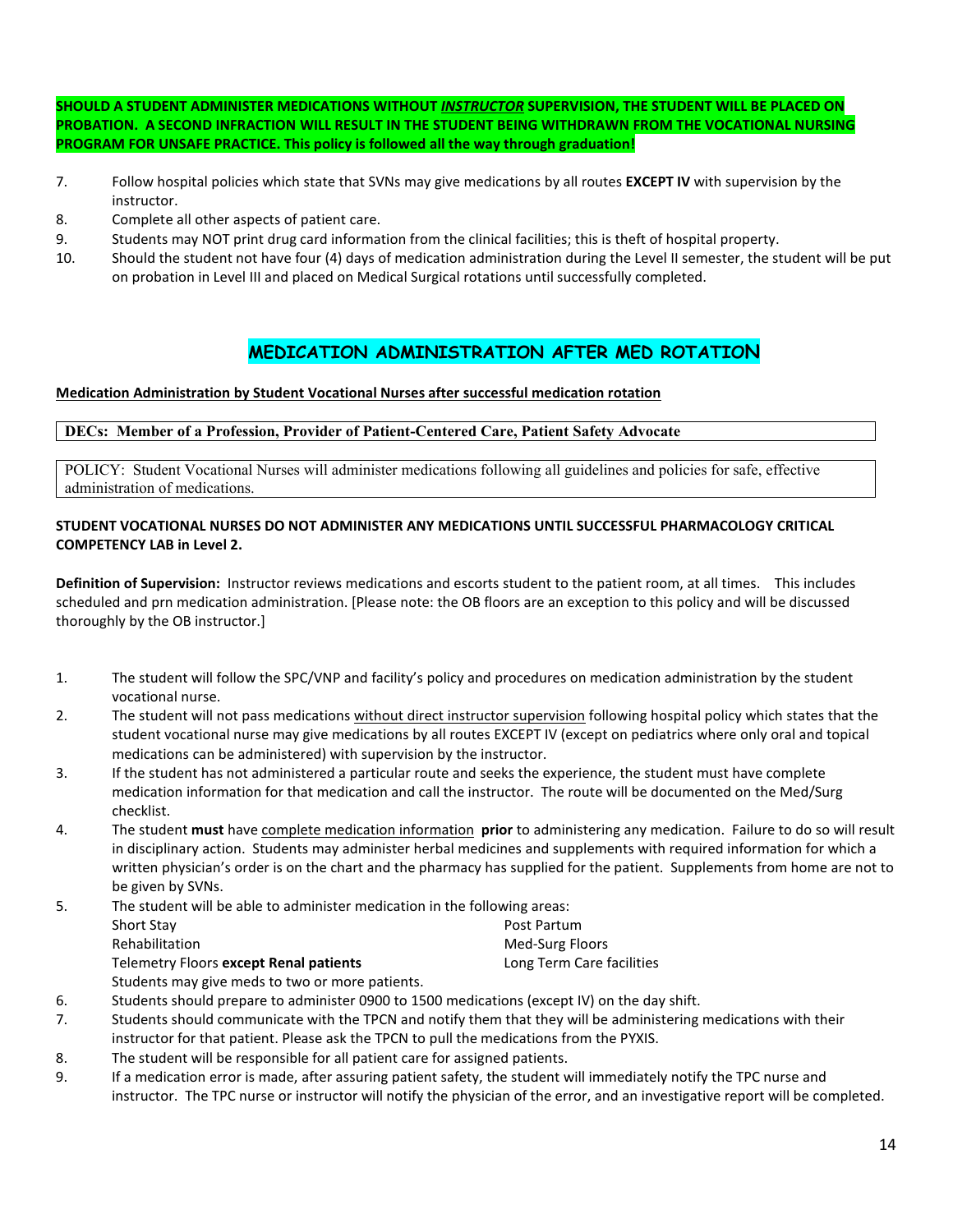The Medication Administration Error Quotient will be completed by the instructor and appropriate student action taken. See the example of the Quotient Form IN THE STUDENT HANDBOOK.

- 10. The student must have a completed med sheet on all medications (Except PRN that have not been given in the last 3 days).
- 11. For new medication orders (orders written between nursing report and 0900):
	- a. Look up the new medication in the drug book, review the information and mark the book.
	- b. Give the medication per SPC policy following all nursing implications.
	- c. Be prepared to show the instructor the new order and to discuss the new medication, including why it was ordered.
	- d. Complete the medication sheet and turn it in to the instructor the next classroom day.
	- e. Should the student fail to turn in the sheet on the following class day, the student will be subject to disciplinary action.
	- f. This process should be the **EXCEPTION**, rather than the rule, meaning that this should only happen on occasion and not daily or weekly! This will be monitored and the student who consistently has to "look up" drugs will be subject to disciplinary action.

**SHOULD A STUDENT ADMINISTER MEDICATIONS WITHOUT** *INSTRUCTOR* **SUPERVISION, THE STUDENT WILL BE PLACED ON PROBATION. A SECOND INFRACTION WILL RESULT IN THE STUDENT BEING WITHDRAWN FROM THE VOCATIONAL NURSING PROGRAM FOR UNSAFE PRACTICE. This policy is followed all the way through graduation!**

# **THE SIMULATION EXPERIENCE**

**The Purpose:** Simulation is a "strategy—not a technology— to mirror, anticipate, or amplify real situations with guided experiences in a fully interactive way." (http://www.ahrq.gov/)

When assigned, students will participate in simulated nursing care scenarios at the Center for Clinical Excellence located in Building 1 at the Reese Center. Refer to the Student Handbook for specific guidelines for this facility. Students can expect the following from simulation:

- The opportunity for independent critical-thinking, decision-making and delegation
- The opportunity to make and learn from mistakes
- The opportunity for deliberate nursing practice
- The opportunity for immediate feedback
- The opportunity to participate in experiential learning

During Simulation, students fulfill all roles of the nurse and are not restricted to student limitations. Students must treat the simulation experience as a REAL patient situation; if appropriate action is not taken by the student, the patient will experience a negative outcome, including "death. On a rotating basis, students will be assigned roles for each scenario. All roles are important and all students have learning opportunities in any role.

**RESEARCH –** Students must be prepared for the simulation. Student prep materials are found on Black Board and should be reviewed the Sunday before the Simulation experience begins. Students are required to prepare for the clinical experience through review of materials, preparation of Dx, RX, procedure cards and other information that will be used during the experience**. Students are unprepared for the simulation experience due to lack of preparation may be sent home, accruing an absence.**

**DEBRIEFING** occurs after the simulation concludes. During debriefing, the scenario is discussed and the student's nursing actions/decisions are examined. This is a great time for self-reflection. All students should participate in the debriefing process. Confidentiality is a must and students cannot share information with other classmates. **A Breach of Confidentiality in simulation is grounds for dismissal from the VNP.** While observing the scenario, students maintain a plus/delta sheet which allows the student to experientially learn and provide valuable feedback.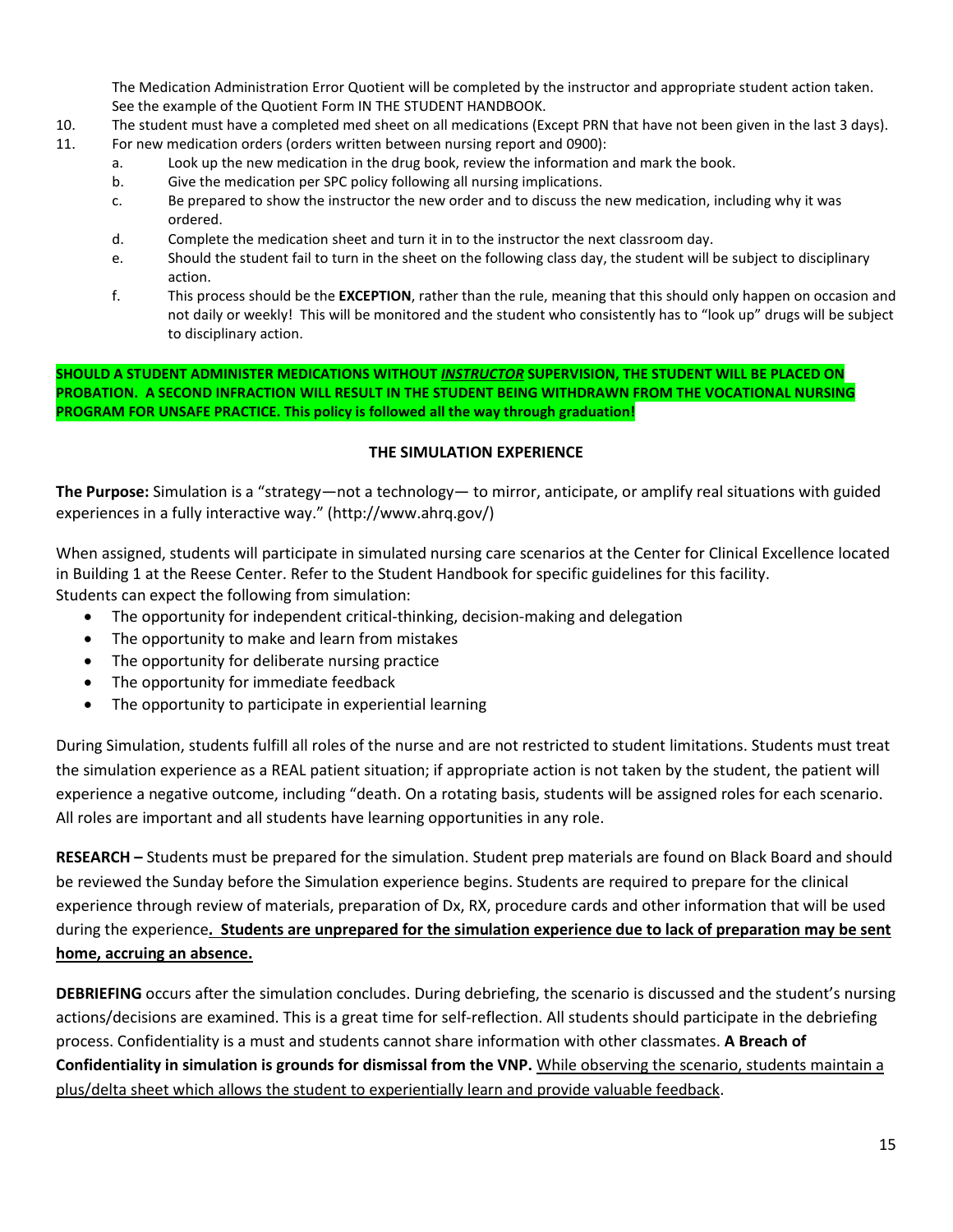**SIMULATION EVALUATION:** Students will be evaluated during the experience. Adherence to SPC and CCE policies (including dress code), participating in the experience, adhering to safe nursing practice principals and competency of previously learned skills are part of the evaluation. Additionally, students reflect on their own learning through the reflection tool found on BlackBoard.

**SIMULATION ATTIRE:** Students must be in full clinical uniform, including have stethoscope, penlight, scissors, SBAR, Chart Pack, Dx and Rx cards. **If you do not have these items you are considered out of dress code**. ONLY Pencils may be used in the simulation rooms.

**SIMULATION ATTENDANCE:** This is a clinical experience. Full attendance is expected. Students who must be absent for any reason must follow call in guidelines by emailing **ALL** instructors by 0700; after 0700, the student is classified as a "No Show." Students are absent at 0800—**THERE ARE NO TARDIES**—this experience is already later than hospital experiences, so there is no reason to be late. Students must clock in by their student ID in the computer lab.

**LUNCH:** The instructor will assign a lunch break during the day. You may bring your lunch or may leave the campus for lunch depending on the assigned time. You must be on time after lunch or you will be counted as absent**. If you return late from lunch, you are sent home absent for the day.**

# **DO NOT BRING CELL PHONE INTO THE BUILDING!! Leave it in your car!**

### **TEXT AND MATERIALS**

Students should use current resources from theory textbooks such as the Williams & Hopper, Davis Drug Guide, etc. as tools to equip them for patient care. Websites that the student may use should end in ".org" ".gov" or ".edu". Wiki websites are not acceptable; neither are WebMD or Mayo Clinic [these websites are designed for laypeople—not professionals!]

Students are required to have the following items with them for the clinical experience:

- This syllabus (has objectives)
- Davis Drug Guide

# **ADDITIONAL CLINICAL ITEMS**

Students should come to clinicals with all required research, chart pack or clinic notes. The student must be in full clinical uniform which includes the student badge, stethoscope, blood pressure cuff, penlight, bandage scissors, black ink pen and analog watch Refer to the Student Handbook for the full dress code

# **ATTENDANCE POLICY (\*READ CAREFULLY)**

### **Clinical Attendance**

Clinical experiences offer the student the opportunity to apply theory of nursing to actual nursing practice. Students are expected to attend all assigned clinical experiences, including Simulation, Clinical Judgment Experiences, Friday Lab and vSims. The student may be administratively withdrawn from the course when absences become excessive as defined in the course syllabus.

Recognizing that sometimes students are ill or have ill children or have some other real reason to be absent, students may have three absences this semester—this includes any day the student is sent home for clinicals for a rules violation (see Student Handbook) or Friday absences. The **first absence** does not require a make-up day; however, the point deduction will stand. **Two additional absences** must be made up at the end of the semester. Because students cannot be evaluated if they are absent, points are deducted from the weekly clinical grade*. Exceeding allowable clinical absences is failure in the clinical course*. The student will be administratively withdrawn.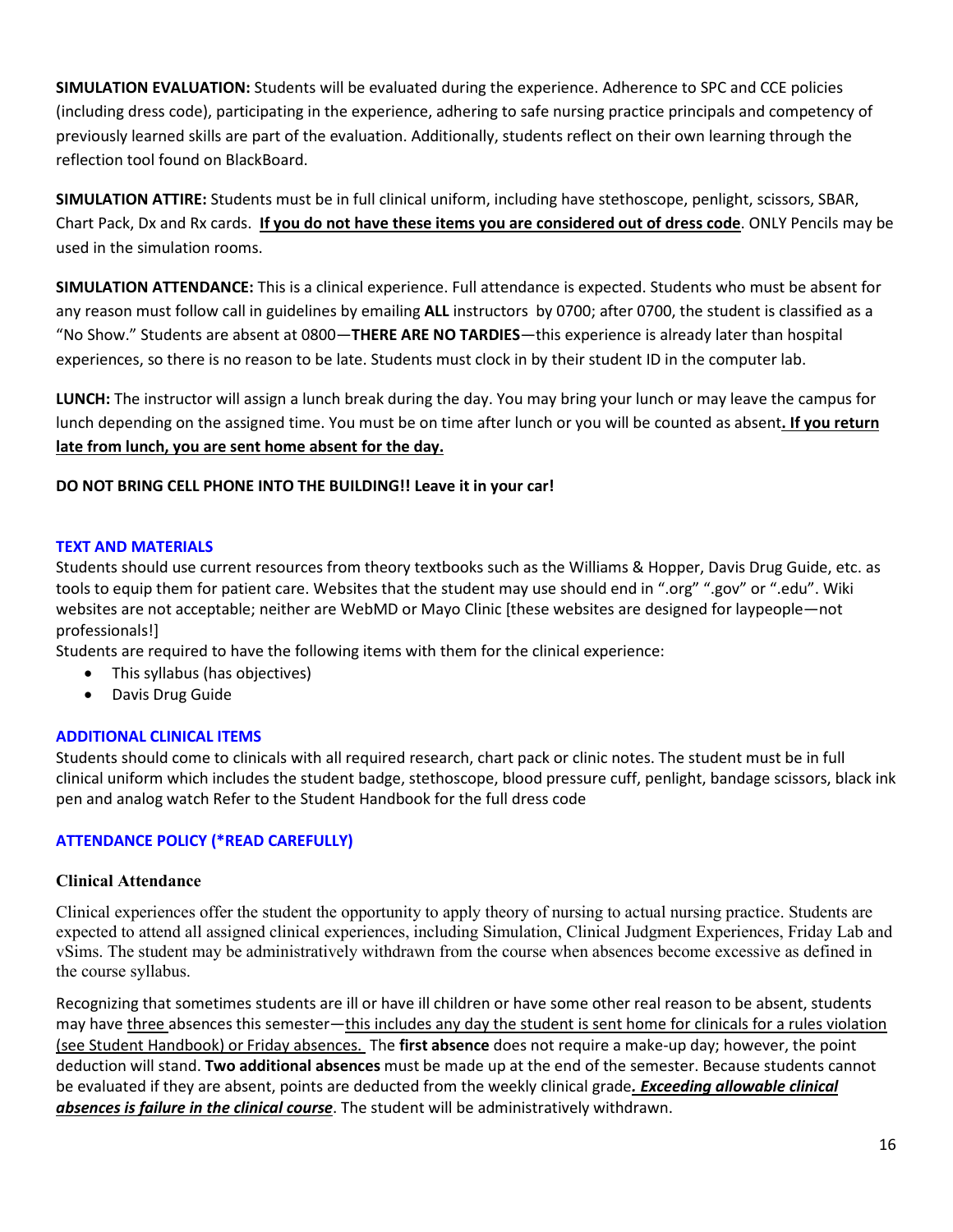**Hospital Clinical Times:** (must be clocked in BEFORE the "Absent at" time; students are absent on the given time.

| Facility                                                                      | Clinical<br>Lunch |                       | Absent | Call In | May leave floor at |
|-------------------------------------------------------------------------------|-------------------|-----------------------|--------|---------|--------------------|
|                                                                               | Time              |                       | at:    | Time    |                    |
| University Medical Center                                                     | 0630-1530         | 30 minutes            | 0645   | 0600    | 1515               |
| Simulation                                                                    | 0755-1600         | Approx. 60<br>minutes | 0800   | 0700    | 1600               |
| if<br>30 minutes<br><b>SHIFTs</b><br>1400-2200<br>EVENING<br>indicated at UMC |                   | 1340                  | 1300   | 2200    |                    |
|                                                                               |                   |                       |        |         |                    |

Clinical time is "on the job" learning. Students are expected to be up and working throughout the entire shift. Students MAY NOT leave the assigned unit at the hospitals until 3:15 at the hospitals. This means that the student gives report, checks on the patients and participates in patient care until 3:15 and then gathers belongings, leaves the floor and clocks out. Students who leave the floor before 3:15 or students who clock out right at 3:15 (which means they had to leave early in order to get to the time clock by then) are given an absence for the entire day. The clock out time should be no earlier than 3:20!

PLEASE NOTE: The Time Clock located at UMC (or Covenant) is the OFFICIAL clinical time. It is usually set to the Universal Time as found on digital media. Please set your analog watch to the time clock.

**Outpatient Clinics Clinical Times:** (must be signed in exactly at the START time in the outpatient clinics which means you must arrive at least 5 minutes early). **TIME SHEET REQUIRED FOR EACH CLINIC** turned in each Wednesday with your Clinic Packs to your clinical instructor.

### **OUTPATIENT CLINIC INFORMATION:**

| <b>Clinic</b>  | <b>Hours</b> | Contact/Phone         | Absent | Lunch         | <b>Parking</b>   | <b>Required Research PRIOR to</b> |
|----------------|--------------|-----------------------|--------|---------------|------------------|-----------------------------------|
|                |              | No                    | at     |               |                  | rotation                          |
| Covenant       | 0800-        | <b>Sherry Marston</b> | 0800   | Approx. 1 hr  | Outside          | Antibiotic Med List               |
| Health Plus,   | 1600         | 725-9408              |        | (based on pt) | parameter on N   | Hormone Med List                  |
| 7601 Quaker    |              |                       |        | load); may    | or S sides; come | Immunization Med List             |
|                |              |                       |        | eat out       | in through front |                                   |
|                |              |                       |        |               | door             |                                   |
| <b>TTUHSC</b>  | 0800-        | 743-4263 ask for      | 0800   | Approx. 1 hr  | Lots             | See each clinic's requirement     |
| Clinics @      | 1600         | unit mgr;             |        | (based on pt  |                  | listed below                      |
| Pavillon,      |              | IT Help: 743-         |        | load); may    |                  |                                   |
| 3601 4th ST    |              | 1815                  |        | eat out       |                  |                                   |
| (see below for |              |                       |        |               |                  |                                   |
| specific info) |              |                       |        |               |                  |                                   |

Students in the clinics work with all staff including nurses and physicians in providing outpatient care. Students should anticipate that they will assist staff with calling patients back, taking vital signs, completing focused assessments, assisting with procedures, removing sutures (nurse supervision), administering medications (nurse supervision- WITH approval from faculty), completing fingerstick blood sugars and Coumadin checks (nurse supervision), as well as assisting with all phases of nursing care. Students must always have complete medication information while administering any medication and follow all SPC policies and guidelines.

Assignment for each clinic: Complete the Clinic Notes posted on Black Board and follow those instructions. Submit to your clinical instructor by 8 a.m. Wednesday.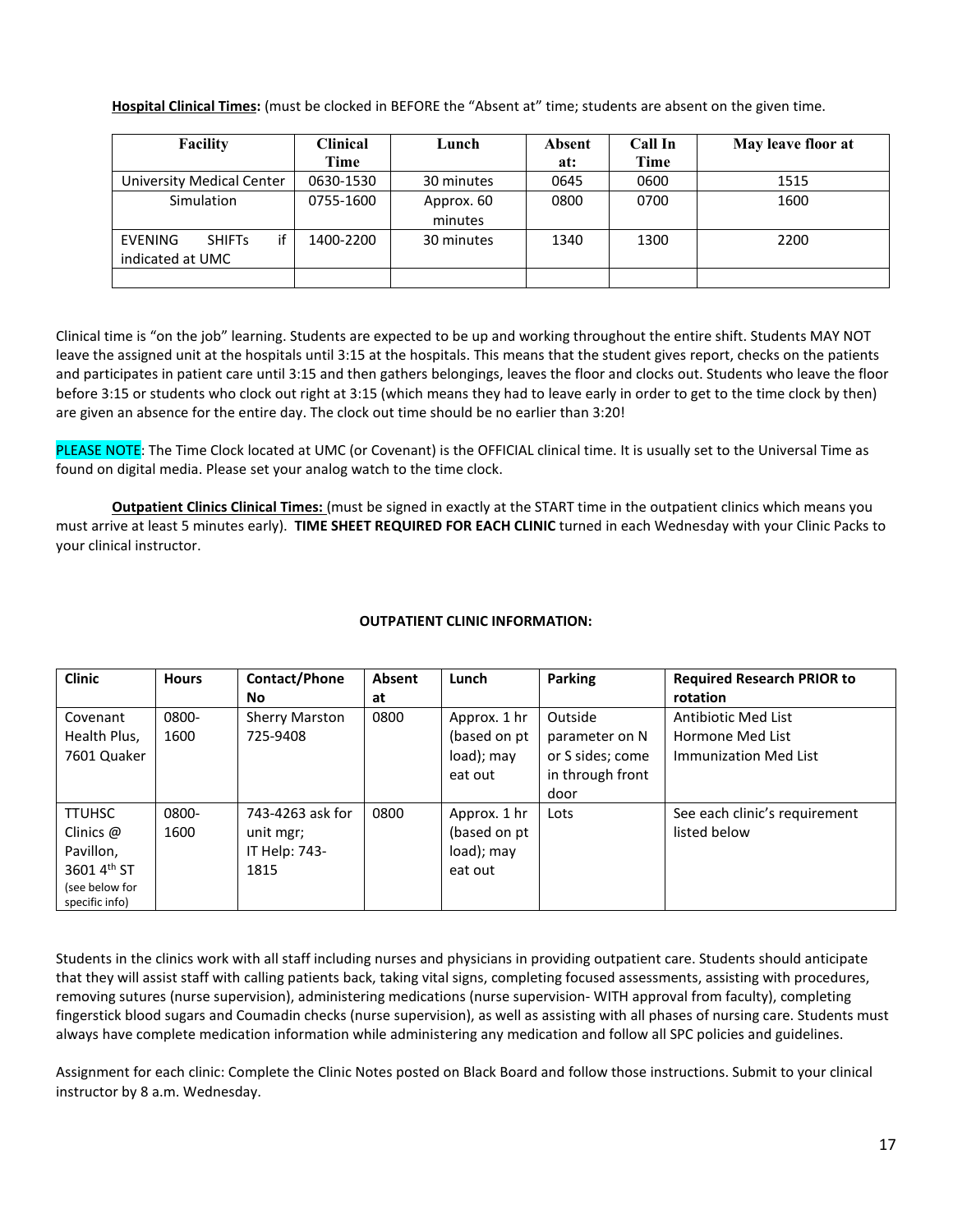#### **Texas Tech University Health Sciences Center (TTUHSC) Clinics Specific Information**

| <b>Clinic</b>            | <b>Abbreviation</b> | Location                         | <b>Phone Number</b> | Days                                  |
|--------------------------|---------------------|----------------------------------|---------------------|---------------------------------------|
| <b>Family Medicine</b>   | Pav FM              | First floor                      | 743-1177            | M, T                                  |
| <b>Internal Medicine</b> | Pav IM              | Second Floor                     | 743-3150            | M, T                                  |
| OB-GYN                   | Pay OB              | Third floor                      | 743-2340            | M, T                                  |
| PEDI                     | Pav Pedi            | Third floor                      | 743-7335            | M, T                                  |
| Urology                  | Pay Uro             | Third floor                      | 743-1810            | M, T                                  |
| Orthopedics              | Pay Ortho           | Fourth floor                     | 743-2373            | M, T                                  |
| Ear, Nose & Throat       | Pav ENT             | Fourth floor                     |                     | M, T                                  |
| Pedi Subspeciality*      | HD/507              | 4102 24th St Suite 507           |                     | *T, (2 <sup>nd</sup> day of HD rotat) |
| Pedi Surgery*            | HD/508              | 4102 24th St Suite 507           |                     | *T, (2 <sup>nd</sup> day of HD rotat) |
| Cardiology               | Pav Card            | <b>Building North of Pavilon</b> |                     | M, T,                                 |

**CLINICAL ABSENCES #2 and #3 MUST BE MADE UP in order to successfully meet clinical objectives.** Two days are available for clinical make-up at the end of each semester.

Fridays are part of the clinical experience, and absences on those days (or failure to submit ALL required work or failure to attend the debriefing) is an absence. If the absence occurs on Friday and there is a graded experience, the grade will be a "0" and the absence must be made up to change that grade [a regular clinical make up, not a lab make up]. If the Friday experience is a pass/fail experience, (such as a check-off lab), the weekly clinical grade for that week is reduced by 30 points and a make up day is still required.

#### **Exceeding the allowable clinical absences is failure in the clinical course. The student will be administratively withdrawn.**

Absences are recorded for the whole day. A student who leaves before the end of the clinical period is marked as "absent" for the entire day. Since the majority of nursing work is done in the morning, students may not come in to the clinical setting in the afternoon.

Absences will have an effect on the weekly clinical evaluation. A student cannot be evaluated if the student is absent. Points are deducted from the clinical grade for absences, including Friday Lab attendance or virtual Simulations. Missed points are returned upon making these days up (except for the first missed absence unless the student chooses to make it up to improve the grade, provided the student still has 2 make up days available).

Simulation is considered a clinical experience. An absence in simulation is the same as for all other clinical experiences. Students cannot be absent from the clinical unit in the morning and then come to simulation in the afternoon.

At times, students will be required to drive from hospitals to Reese and back during the clinical experience and should anticipate the need to drive back and forth.

Students who show up at the wrong facility will be counted as absent for the day. Students should verify their schedule on Sunday and make sure they understand the clinical assignment.

#### **Absences in Short Rotations:**

Maternal-child (L&D, PP, NSY or NIC), Pediatrics (PICU, PER or CCC) and medication administration rotations have limited clinical availability. Should there not be sufficient time or space in order to repeat this full clinical experience, the student will fail the clinical course. Absences in the medication administration rotation must be made up and the rotation will be extended as the clinical schedule allows. The student in a medication administration rotation making up absences loses an external clinical experience.

#### **Religious Holy Days Absence in the Clinical Setting:**

In accordance with Section 51.911, Texas Education Code, South Plains College will allow a student who is absent from a clinical rotation for the observance of a religious holy day to complete an assignment scheduled for that day within seven (7) calendar days after the absence.

Students are required to file a written notification of absence with each instructor within the first fifteen (15) days of the beginning of the semester in which the absence will occur. Forms for this purpose are available in the office Student Services, along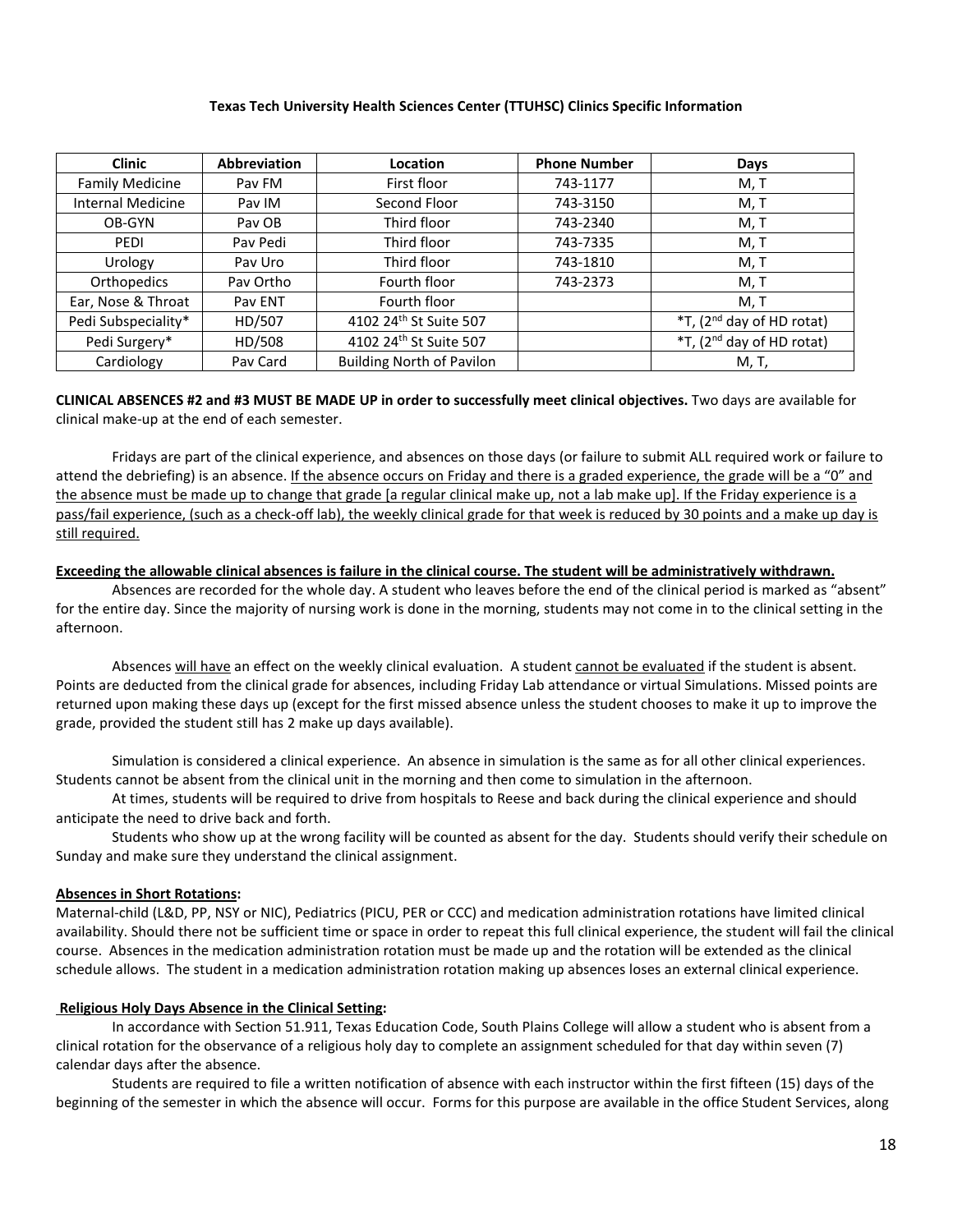with instructions and procedures. "Religious holy days" means a holy day observed by a religion whose place of worship is exempt from property taxation under Section 11.20, Tax Code.

Students will be required to make up any clinical days missed if the student absence cap has been exceeded.

**How to Decide if you are Too Sick to Attend Clinical (verify with HCP note):** Students should not come to the clinical setting for the following reasons:

- $*$  Fever  $> 100.4$ <sup>o</sup> F
- \* Conjunctivitis (Pink Eye)
- \* Diarrhea lasting more than 12 hours
- \* Group A Strep—culture confirmed or physician diagnoses
- \* Jaundice—yellowing of the skin which might suggest viral hepatitis
- \* Cold Sores (herpes) that are weeping, open (not crusted over)
- \* Active measles, mumps, pertussis, rubella, chicken pox or shingles
- \* Upper respiratory infection (cold) with productive cough (green or yellow sputum)
- \* Tuberculosis and/or positive TB skin test
- \* Head lice
- \* Scabies (mites that burrow under the skin causing a rash)
- \*any draining wound such as an abscess or boil
- \* Impetigo
- \* Mononucleosis

#### **Students who come to clinical contagious are sent home with an absence AND additional point deduction.**

Students are officially enrolled in all courses for which they pay tuition and fees at the time of registration. Should a student, for any reason, delay in reporting to a class after official enrollment, absences will be attributed to the student from the first class meeting.

Students who enroll in a course but have "Never Attended" by the official census date, as reported by the faculty member, will be administratively dropped by the Office of Admissions and Records. A student who does not meet the attendance requirements of a class as stated in the course syllabus and does not officially withdraw from that course by the official census date of the semester, may be administratively withdrawn from that course and receive a grade of "X" or "F" as determined by the instructor. Instructors are responsible for clearly stating their administrative drop policy in the course syllabus, and it is the student's responsibility to be aware of that policy.

It is the student's responsibility to verify administrative drops for excessive absences through MySPC using his or her student online account. If it is determined that a student is awarded financial aid for a class or classes in which the student never attended or participated, the financial aid award will be adjusted in accordance with the classes in which the student did attend/participate and the student will owe any balance resulting from the adjustment.

(http://catalog.southplainscollege.edu/content.php?catoid=47&navoid=1229#Class\_Attendance)

- Student MAY NOT attend clinical when running a fever, experiencing vomiting or diarrhea, having pink eye or any other infectious process. The student should anticipate that such illnesses or other emergencies may occur and should judiciously take an absence.
- LUNCH—the lunch break in the hospital setting is 30 minutes; this begins when the student reports off care of the patient until the time the student returns and resumes care. If the student spends 10 minutes waiting on the elevator, the student has 20 minutes remaining on the lunch break.

In some outpatient settings, the student may be given an hour for lunch IF there are no meetings during the noon hour which would give the student an additional learning experience (see each clinic objective). A student who takes excessive lunches or who leaves the site when there was a meeting during the noon hour will receive full disciplinary action and possible dismissal for unprofessional conduct.

BREAKS—please refer to the Student Handbook for information about breaks

NOTE ABOUT CLINIC TIMES-some clinics may finish their work early and staff may tell the student that they can leave early. THIS DOES NOT MEAN you can leave. Please contact your instructor and request instructions for the rest of the scheduled time; many times the student may be moved to another clinical for additional experience. To "assume" it is okay to leave the clinical setting results in an absence assigned for that day. If this absence causes the student to fail, the student will fail the clinical course, regardless of other clinical grades.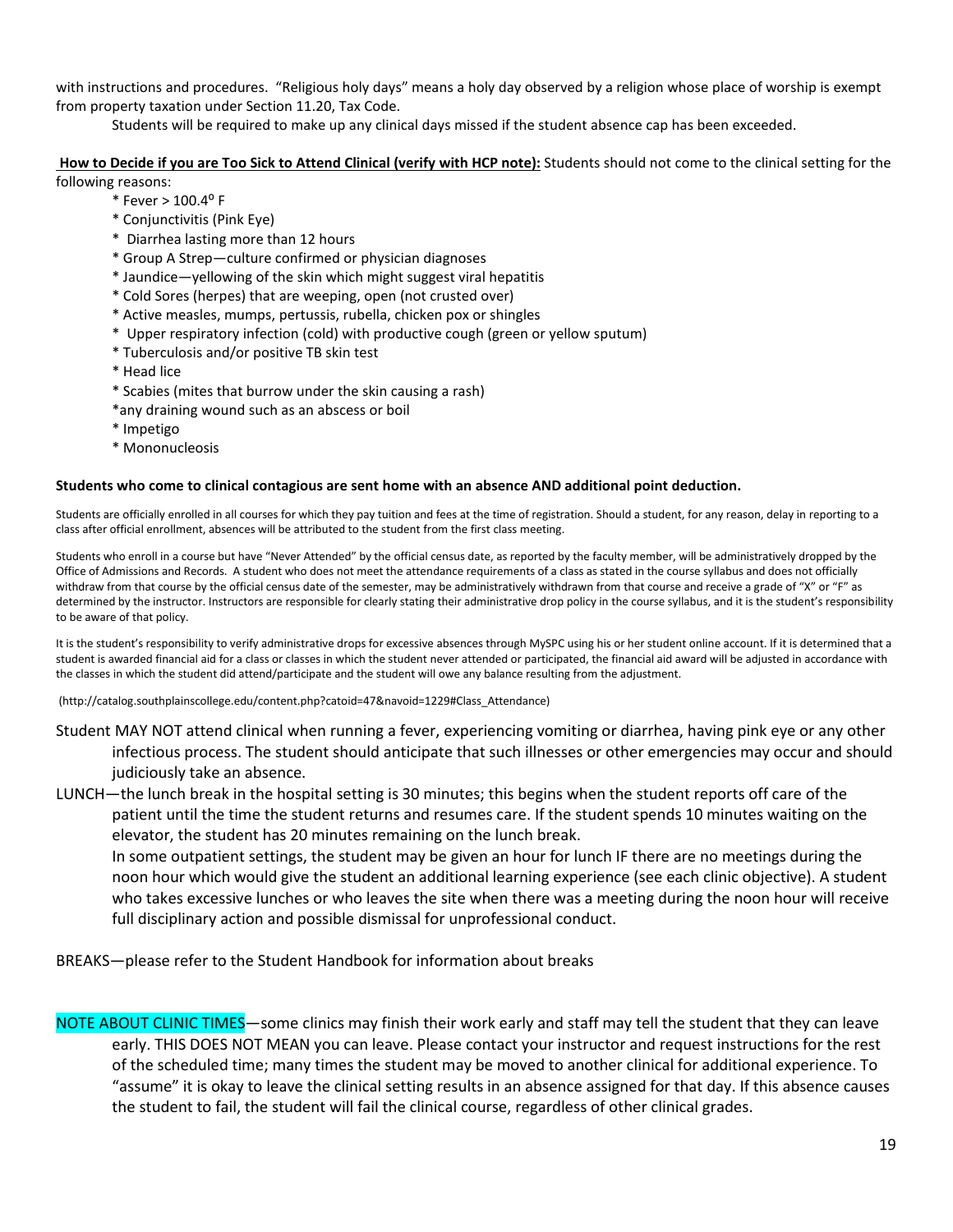- CLOCKING IN/OUT: Clocking in/out for other student is PROHIBITED and is considered unprofessional conduct as dishonest behavior. All students involved are dismissed from the Vocational Nursing Program (please refer to the Student Handbook).
- Time sheets are required at off-hospital rotations. Students who misrepresent themselves on the time sheet or forge a time sheet are deemed "unprofessional" and are dismissed from the program for unprofessional conduct (please refer to the Student Handbook).
- CLOCKING IN/OUT: Clocking in/out for other student is PROHIBITED and is considered unprofessional conduct as dishonest behavior. All students involved are dismissed from the Vocational Nursing Program (please refer to the Student Handbook).

 Time sheets are required at off-hospital rotations. Students who misrepresent themselves on the time sheet or forge a time sheet are deemed "unprofessional" and are dismissed from the program for unprofessional conduct (please refer to the Student Handbook).

### **NO SHOW POLICY**

Professional behavior requires the student to call in any time he/she will be absent. When absent on a clinical day, the student must email ALL instructors by the specified deadline. STUDENTS MUST EMAIL PRIOR TO THE SHIFT FOR THE ABSENCE TO NOT COUNT AS A 'NO SHOW"—ONCE THE SHIFT STARTS, IT IS A "NO SHOW" (so at 0645, the student is No Show if there has not been a call-in). Just not showing up is unprofessional and is detrimental to patient safety. No Shows apply to the entire clinical year as they would in employment; if a student has a No Show in the previous semester, it still is a part of the record and subsequent No Shows will be labeled as #2 or #3, depending on the actual number.

#### **CONSEQUENCES of No Show:**

- 1. Failure to email correctly by 0644 to report an absence results in being classified as NO SHOW.
- 2. The absence will have to be made up as with any other clinical absence; however, the grade for the missed day will remain the same (no points awarded for the NO SHOW.)
- 3. A second NO SHOW results in the same as in #2 and the student is placed on probation. Probation means that the student will not have any "off campus" rotations in the remainder of this Level until graduation.
- 4. A third NO SHOW results in clinical failure, regardless of other grades, and the student is administratively withdrawn.

# **Cell Phones in the Clinical Setting**

Cellular phones are NOT permitted in the clinical setting because they may interfere with electrical equipment within the facility. Additionally, cell phones are distraction to patient care.

Cell phones are **prohibited at any time during the clinical experience** and may not be used in any location of the clinical setting during clinical hours. Students should not have cell phones on their person, in their back packs, pockets or other personal areas during clinicals. Cell phones should be left in the student vehicle or left at home. **Students who violate this policy and have their cell phone out during the clinical day** *for any reason* **will be sent home as** 

Simulation is a clinical experience; this policy applies to simulation as well.

### **Clinical Affiliate Approval**

**"absent."** 

Clinical affiliates have a right to deny clinical experiences to students based on that facility's policies and procedures.

1. If a student is a former employee of a facility and *ineligible for rehire*, that student may not be able to perform clinical rotations at that facility.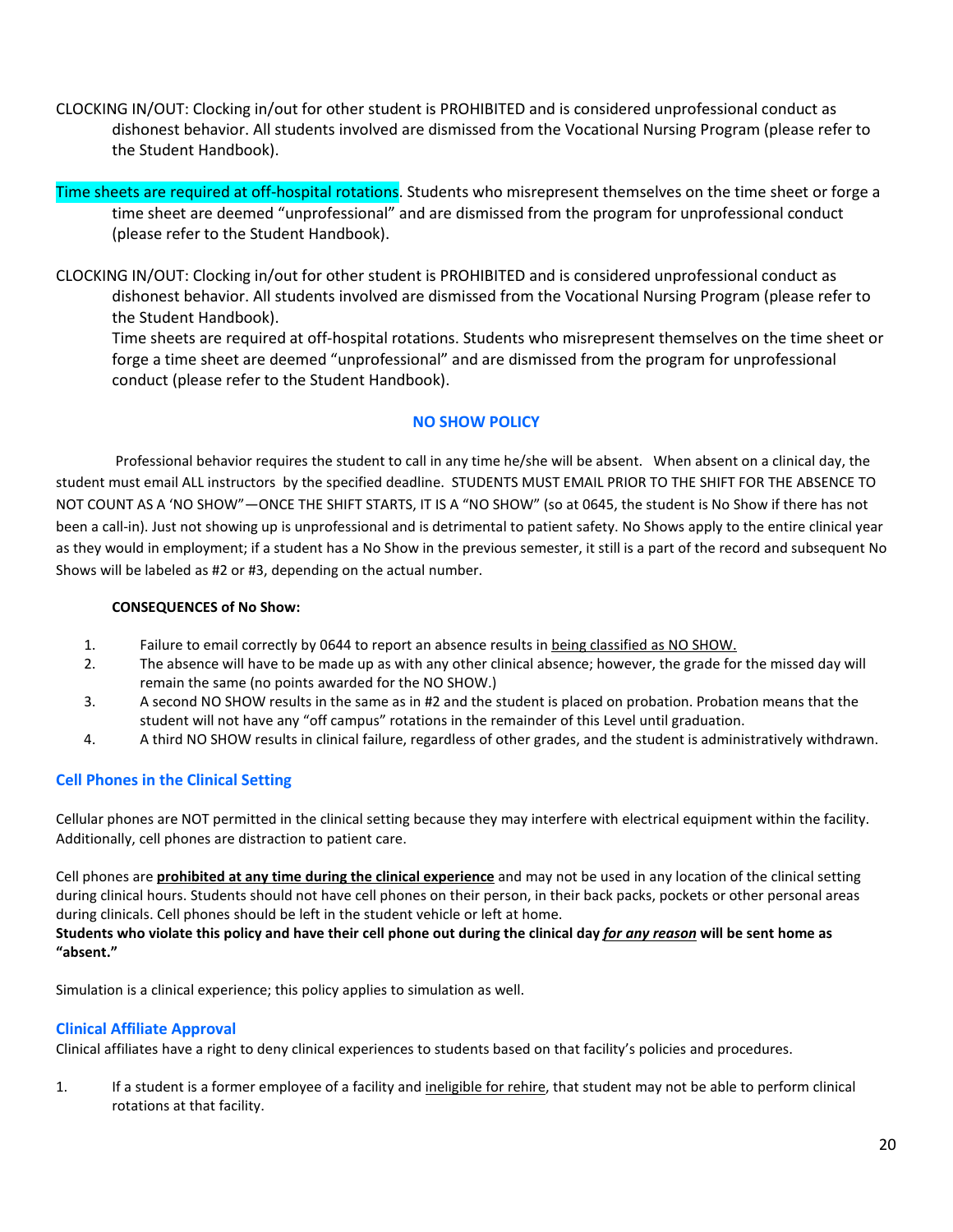- 2. Should alternative experiences not be available, the student must withdraw from the VNP.
- 3. Clinical facilities may also request, in writing, a denial. Should a student be denied clinical experiences at a particular affiliate, the faculty will look for alternative experiences within the program's current affiliations. However, should a student be prohibited from a major facility in which BON required experiences occur, the student cannot meet the program objectives and must withdraw.
- 4. Clinical facilities may request student information prior to allowing students to participate in clinical experiences. At a minimum, the student name and SPC student ID is shared with facilities for clearance with their IT systems. Other information may be requested.

### **Clinical Probation**

"Probation" is defined by Webster's New Collegiate Dictionary as "the subjection of an individual to a period of testing and trial to ascertain fitness…."

POLICY: During the course of each clinical rotation, the student will be evaluated by an instructor.

PROCESS: The instructor will complete a weekly clinical evaluation so that the student has many opportunities to improve performance.

- 1. Should a student have difficulty improving, that student may be placed on clinical probation.
- 2. A student who is not completing clinical paperwork may be placed on probation.
- 3. A student who is not completing the skills checklist may be placed on probation.
- 4. At the end of each clinical level, the summative evaluation tool will be completed by the Nursing Instructors.
- 5. The student on clinical probation who does not meet the clinical objectives will be withdrawn from the nursing program.
- 6. Students on probation at the beginning of Level III do not have off campus rotations.
- *7. The student who does not meet Level III objectives will not graduate from the VNP.*

### **CONFIDENTIALITY/HIPAA**

Student Vocational Nurses will not divulge any protected patient information, clinical instructional information, or instructor-student conference information

In the Vocational Nurse's Pledge, we pledge:

"I will not reveal any confidential information that may come to my knowledge in the course of my work."

This statement makes it clear that any information gained by the nurse during examination, treatment, observation or conversation with the client or his/her family is confidential. Unless the nurse is authorized by the client to disclose the information or is ordered by a court to do so, she/he has a clear moral obligation to keep the information confidential.

The nurse may use the knowledge to improve the quality of client care, but she/he never shares information about the client with anyone not involved with his/her care. The student will direct all inquiries directly to the charge nurse.

Even when sharing with caregivers, the nurse must be extremely cautious. The information is not discussed in the cafeteria or around persons not involved with the patient's care. Students need to be **very aware** of confidentiality and be **extremely careful** with whom and where they discuss their assignments.

*The Health Insurance Portability and Accountability Act (HIPAA)* became effective April 14, 2003 for all health care providers in the United States. HIPAA established regulations for the use and disclosure of Protected Health Information (PHI). PHI is **any** information held by a covered entity which concerns health status, provision of health care, or payment for health care that can be linked to an individual. This means that NO information about a patient may be shared outside of those health care providers that "need to know" the information to properly care for the patient. Violation of HIPAA is a federal violation and is grounds for dismissal from the nurse program. This includes any information about a health care facility or individuals providing health care at a specific facility.

Students must always be aware of the private information that they have about patients and must protect that information. Even if a specific name is mentioned, a violation can exist if there is enough information for other individuals to "connect the dots" and find out who the information is about. Students must be very cautious in discussing PHI – elevators, cafeterias, and even open nursing stations may be inappropriate places to discuss information.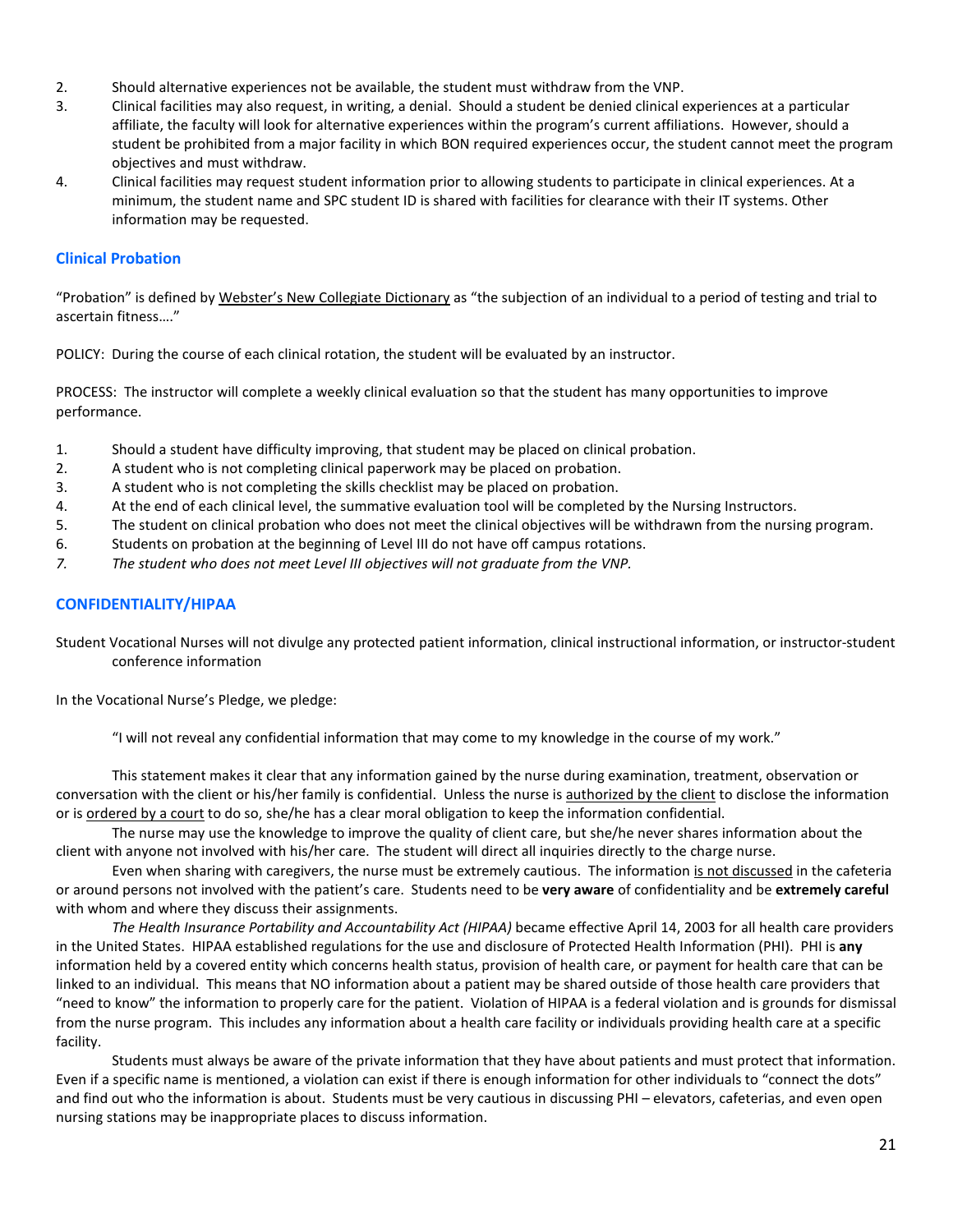All social networking sites are inappropriate areas to be discussing patient information. This includes Facebook, MySpace, Twitter, etc. HIPAA violations could also occur through the use of email or other computer programs. **Students who post inappropriate information or PHI on social media are dismissed from the program.** 

Students should only share PHI with their instructors for the purpose of learning and with the other health care providers on the assigned unit who are participating in that individual patient's care. It is inappropriate to discuss situations with other classmates, family members, etc.

Students must also protect all student paperwork and may not leave these out where anyone can read them. Students should always secure any identifying information when leaving that information (don't leave information at the nursing station, in patient rooms, etc.) ALWAYS LOG OFF of a computer system if you have used it!

**Confidentiality also extends to the nursing report, facility in-services or other hospital/clinic meetings that the student nurse attends. Additionally, confidentiality is to be maintained in all student/instructor conferences and disciplinary actions.**

#### **Failure to maintain confidentiality is grounds for dismissal.**

**Additionally, confidentiality is to be maintained in all program situations including classroom discussions, student/instructor conferences and disciplinary actions. Student grades and clinical evaluations are confidential also.**

**Simulation scenarios should not be discussed with other classmates outside of the group assigned for a simulation. Sharing of information is CHEATING and violation of confidentiality. This is grounds for dismissal.**

#### **Failure to maintain confidentiality is grounds for dismissal.**

In observance of confidentiality, students who have family members or friends in the hospital MAY NOT review their charts or take them as patients. Family members who want to review documentation should follow the established hospital protocol. Students who violate confidentiality in this manner will be withdrawn from the VNP.

Students agree to protect confidentiality in the Student Contract at the end of this manual. A separate Confidentiality Agreement is required by some clinical affiliates prior to participating in clinical experiences at those facilities.

#### **Contacting the Clinical Instructor**

Instructor's often rotate between floors for student instruction. The clinical instructor is the student's BEST clinical resource and should be contacted by the student ANY TIME the student has a clinical question or concern. Should the instructor be on another floor, the student should do the following to contact the instructor:

- 1. Obtain instructor's contact number from the clinical schedule.
- 2. Using a phone at the nurse's station (auxiliary stations do not have an outside return number), dial the instructor contact number.
- 3. The instructor may be with another student or assisting another student with a procedure; please leave a brief but detailed message and your contact number. The instructor will call you back as soon as possible.
- 4. **STAY BY THE PHONE!!!** If you must leave, be sure that you have a classmate that can wait for your return call; the staff are not responsible for making sure your message is delivered.
- 6. If you don't receive a return phone call within 10 minutes, please call again. The instructor may be supervising a procedure and may not be able to call right away.

#### **When Students Should Contact the Clinical Instructor:**

The clinical instructor should be contacted:

- 1. When there is a personnel issue on the clinical unit.
- 2. When there is a patient care issue on the clinical unit.
- 3. Any time a patient refuses an essential element of care, such as a bed bath or assessment.
- 4. When there is any patient or student-related incident.
- 5. For all sterile procedures until signed off.

#### **Dress Code for Clinical Experiences**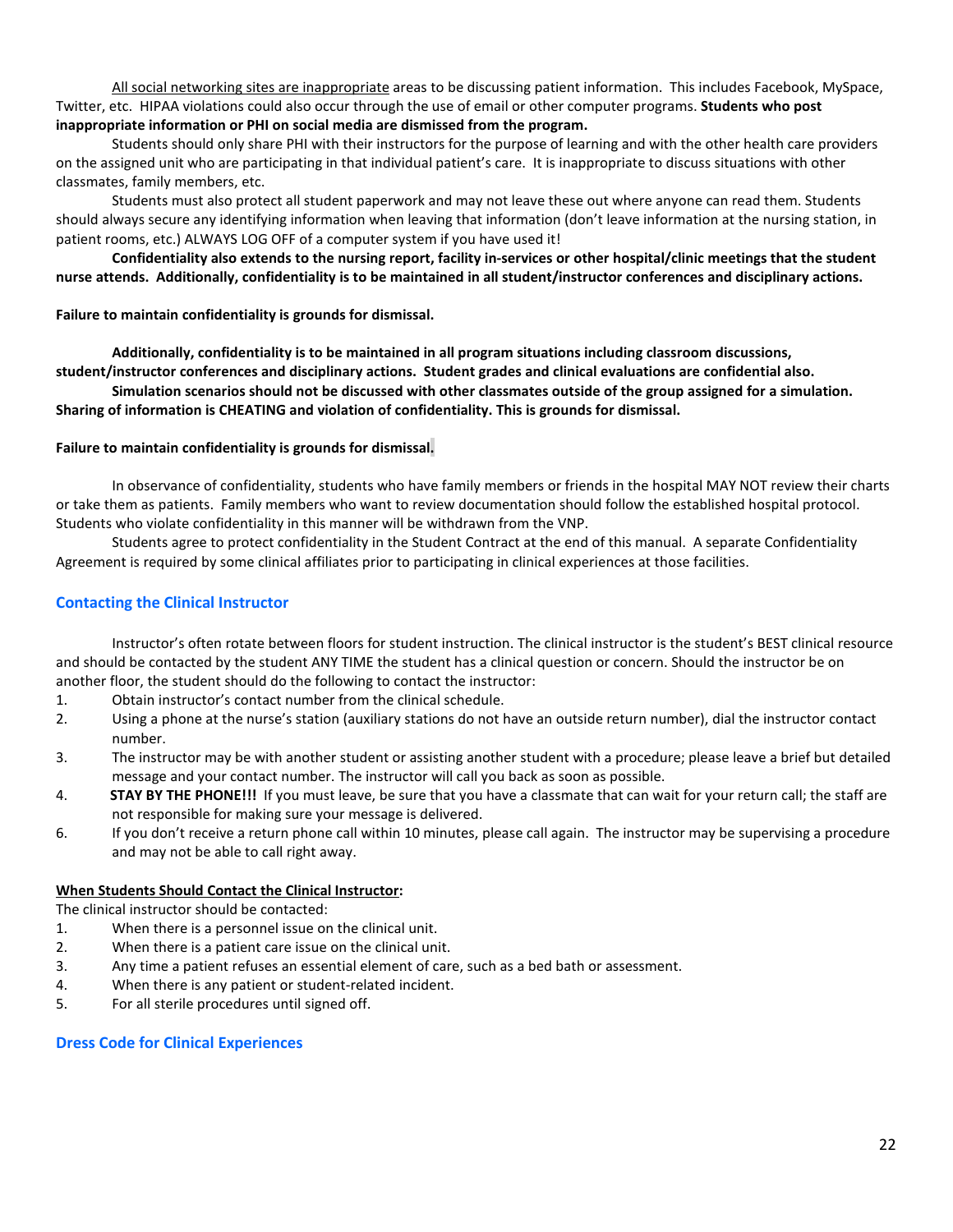Looking professional is an obligation a nurse has for the patient; a well-groomed nurse inspires confidence to patients and staff. Students are expected to follow the clinical dress code ANY time students are in clinical uniform for any clinical situation.

### 1. Uniform:

- a. Teal scrub top, pant or knee-length, A-line skirt. All tops must have "SPC" embroidered logo.
- b. Must have appropriate underwear with the uniform. Bras and underpants are required for females. Underpants are required for males. White socks or white hose are required. Underwear may NOT have writing on them that shows through the scrub top/bottom. Women wearing skirts must wear a slip and white hose. Bras should be skin colored and should not be visible through the neck of the clinical uniform.
- c. The uniform must be clean and pressed (ironed). Wrinkled uniforms look unprofessional and may result in the student being sent home as absent. To avoid ironing, remove uniforms immediately from the dryer and hang the uniform up. There are commercial sprays you can use to help remove wrinkles as well.
- d. The uniform must be worn to the hospital or other health care facility each clinical day, even during specialty rotations. This rule also applies to any special events such as honor lunches or breakfasts. If a student is at a rotation where street clothes are allowed, such as day care, the student MUST dress in the clinical uniform when participating in ANY school event.
- e. A closed-toe, closed-heel *mostly* white LEATHER shoe should be worn in ALL clinical settings, including day care. Athletic shoes that are mostly white may be worn. Shoe strings must be clean and shoes should be cleaned/polished regularly. Crocks and clogs or any other plastic shoes are unsafe and unacceptable.
- f. A teal jacket may be worn (optional). If worn, it must have the "SPC" embroidered logo. It must be clean and pressed DAILY. Cold-natured students should purchase this item. Other jackets and coats—even during lunch may not be worn with the student uniform. (Be advised that there is limited space to hang coats/jackets during the winter months. Expensive coats should not be worn to the hospital where they could be stolen [ripped off])
- g. A teal or black t-shirt may be worn under the scrub top for warmth. Teal or black are the only acceptable colors. A t-shirt, if worn, must be cleaned daily and must have no writing that shows through the scrub top. T-shirts must be tucked in and Not hanging out under the uniform
- h. IF a uniform is too little (as purchased) or IF it becomes too small so that it rides up over the buttocks, the student is sent home "absent" and cannot return to the clinical setting until a new uniform that fits correctly is purchased.
- 2. Sweaters must not be worn with the uniform.
- 3. No jewelry may be worn when in uniform other than a watch with a second hand {SMART watches are prohibited} and one flat WEDDING BAND without stones for married students only. Stones in rings may be damaged or may injure a patient. No body areas may be jeweled, including earrings, and tongue, nose, eyebrow, or chin studs. Plastic spacers are also unacceptable, because even if clear, they appear unprofessional.
- 4. No pins or other decorations may be worn on the uniform, except those approved by the faculty.
- 5. Tattoos must be covered at all times in the clinical setting with sleeves, wrist bands or band aids. This includes tattoos that may be underneath a uniform but because of range of motion such as lifting an arm or bending over (chest, back or buttocks). Tattoos on arms must be covered even if long sleeves are worn because there may be times the sleeves are pushed up and then the tattoos would be revealed. Tattoos on the hands must be covered with band-aids if they are offensive to any other individual. Faculty determine "offensive."
- 6. Hair must be kept clean, washed frequently, neatly arranged, and professional in appearance.
	- a. Extreme coiffures (bushy, mohawks, extreme shavings, pompadours or other hairstyles determined by faculty as extreme) are inappropriate with the uniform. Extreme hair colors (blue, pink, bright orange, purple, green, gold, silver, maroon, bright yellow or glitter, ombre, or those that call attention to self) are not allowed. **A student should be known for good nursing skill rather than hairstyle!**
	- b. Long hair must be worn in a neat and confined bun (NO MESSY BUNS). Swinging ponytails are not allowed. Long hair extensions must also be worn in a bun.
	- c. No loose bangs, tendrils and/or wings or braids are permitted. If hairs falls forward when bending over, it must be secured away from the face and shoulders. A thin headband the same color as student hair may be worn. Long bangs should be pinned back.
	- d. Decorative items such as ribbons, flowers, combs, barrettes, headbands, bandanas, head scarves, head-dress of any kind, beads, feathers, or "fad" items etc. must not be worn in the hair while in uniform. *Plain claw hair clamps may be worn by students to hold long hair back. These claw hair clips can only be in the following colors: black, brown, teal, or the student's own natural hair color.*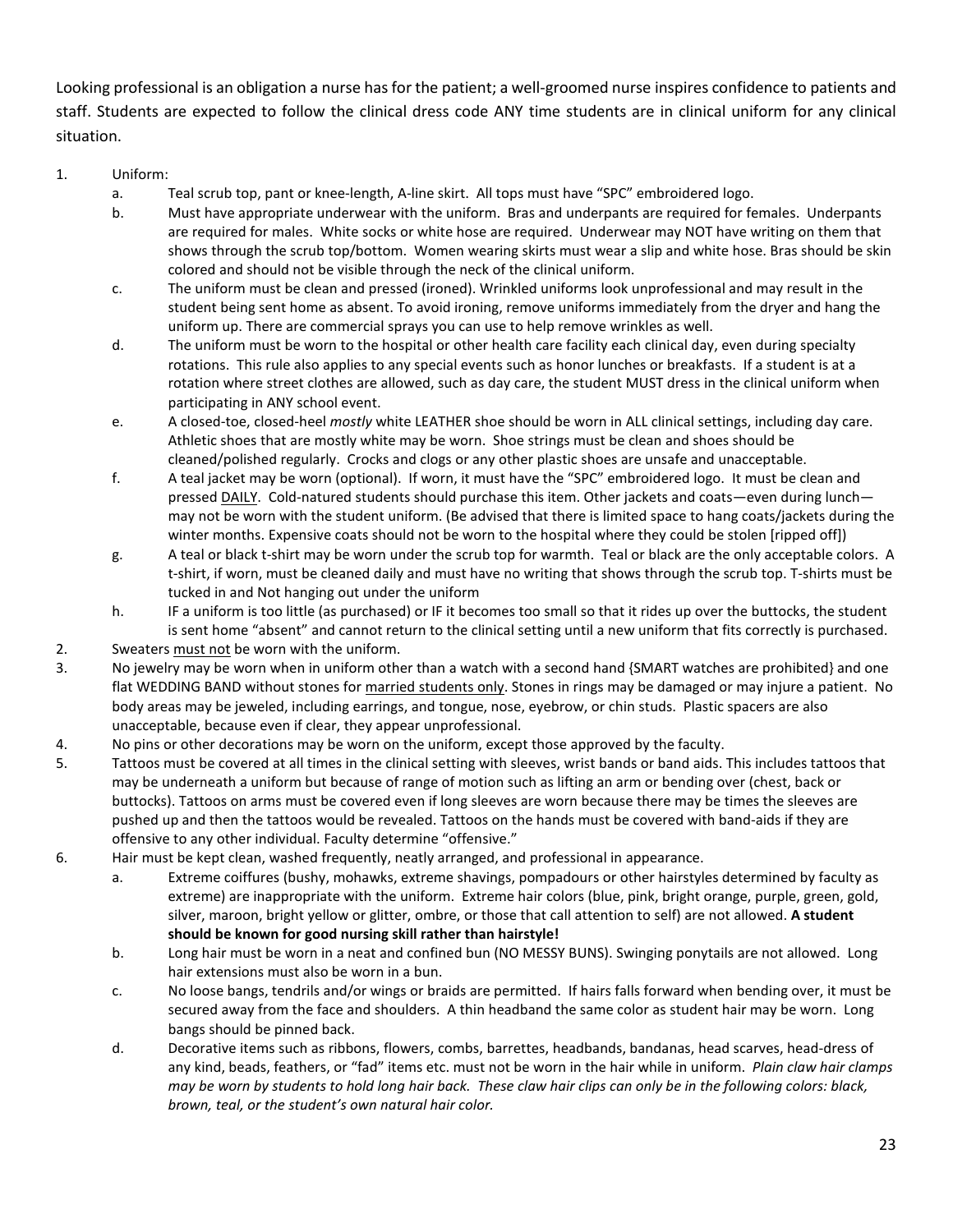- e. Head scarves/coverings or Hijabs worn for religious purposes must be black or teal and may not have adornments on them.
- f. Ponytail holders must be black, brown, teal, or the student's own natural hair color.
- g. Sideburns, beards and mustaches must be neatly trimmed and/or according to hospital policy.
- h. The above guidelines and specific clinical affiliate grooming policies will be adhered to during the time the student is in uniform, including touring off-campus facilities.
- 6. Nail polish (even clear) may NOT be worn with the uniform because polish of any kind can harbor infectious microorganisms.
	- a. Fingernails will be clean and well-shaped.
	- b. Fingernails will be kept filed to the edges of the fingers to eliminate the danger of scratching or injuring the patient or self.
	- c. NO artificial/sculptured nails may be worn.
- 7. Scented body powder, cologne, toilet water, aftershave lotion, perfume and hairspray may not be worn while on duty. Even pleasant scents can cause vomiting for a nauseous patient.
- 8. Personal and oral hygiene are a must for the nurse. Deodorant and antiperspirant must be used daily and must be sufficient to control personal body odors. Teeth should be brushed. Daily bathing is a must. Certain foods, such as garlic, curry, etc. may cause the body to have a peculiar odor and consumption of these foods may require more frequent bathing and washing of the uniform. Please be cautious when consuming these foods.
- 9. Make-up will be worn with discretion.
- 10. NO chewing gum is allowed. Breath mints may be consumed after meals and smoking.
- 11. No tobacco products are allowed on person during the clinical setting. Smoking is allowed only in designated areas for staff (not visitor smoking areas).There are no smoking areas at UMC.
- 12. The student badge must be visible above the waist at all times. No decorative badge holders other than the "SPC" badge holder may be worn. The ID badge must be worn at all times when in a clinical rotation**; students without their badges are sent home, accruing absences.** The PICTURE must always be visible.
- 13. The student badge and/or clinical uniform signifies that a student is a nurse or a student at SPC and must be worn with critical thought when the student is out in public. Sports bars, pubs or any place where the behavior could be questioned are inappropriate places to wear the student uniform for the following reasons:
	- a. Once identified as a nurse or nursing student, the individual becomes *obligated* to provide emergency care at that location should it be necessary. The student is held *legally liable* for all care rendered during this situation. Additionally, a student who has imbibed alcohol, even only one drink, could be charged with practicing nursing while under the influence. Drinking alcohol when in uniform is grounds for immediate termination.
	- b. The SPC VN logo is a professional standard and the public expectations of nurses is in conflict with the expectation of a person at a bar, even if the student is not partaking of alcohol beverages (guilt by association.) This situation can render the student susceptible to complaint and public humiliation.
	- c. Students who wear SPC insignia inappropriately or in a compromising situation (i.e. drinking alcohol) are dismissed from the VNP.

# **ASSIGNMENT POLICY—CLINICAL PREPARATION**

All assignments must be completed by the assigned due date/time. Late and/or incomplete work will not be accepted and a grade of zero will be recorded.

It is the responsibility of the student to be informed of class progress and assignments and to come to clinical prepared to participate in patient care, to turn in any assignments due, and/or take the quiz or test scheduled for that day in Friday lab. Students will be required to write Care Plans and Case Studies as part of the clinical experience.

# **Clinical Preparation**

Each student is expected to prepare for clinical practice in such a way that makes the student a safe, effective care giver. Not understanding the disease process and the expected care is equal to unsafe nursing practice. Preparing for clinical practice is a DUTY of the student vocational nurse and leads to SAFE NURSING PRACTICE. The student is required to prepare for clinical in such a way as to understand the medical diagnoses and medications, the implications of labs and diagnostics, the potential complications and how to prevent the, and the required nursing care. **Adequate preparation is a must**. The student should plan on a *minimum* of two hours of prep time per day for each clinical experience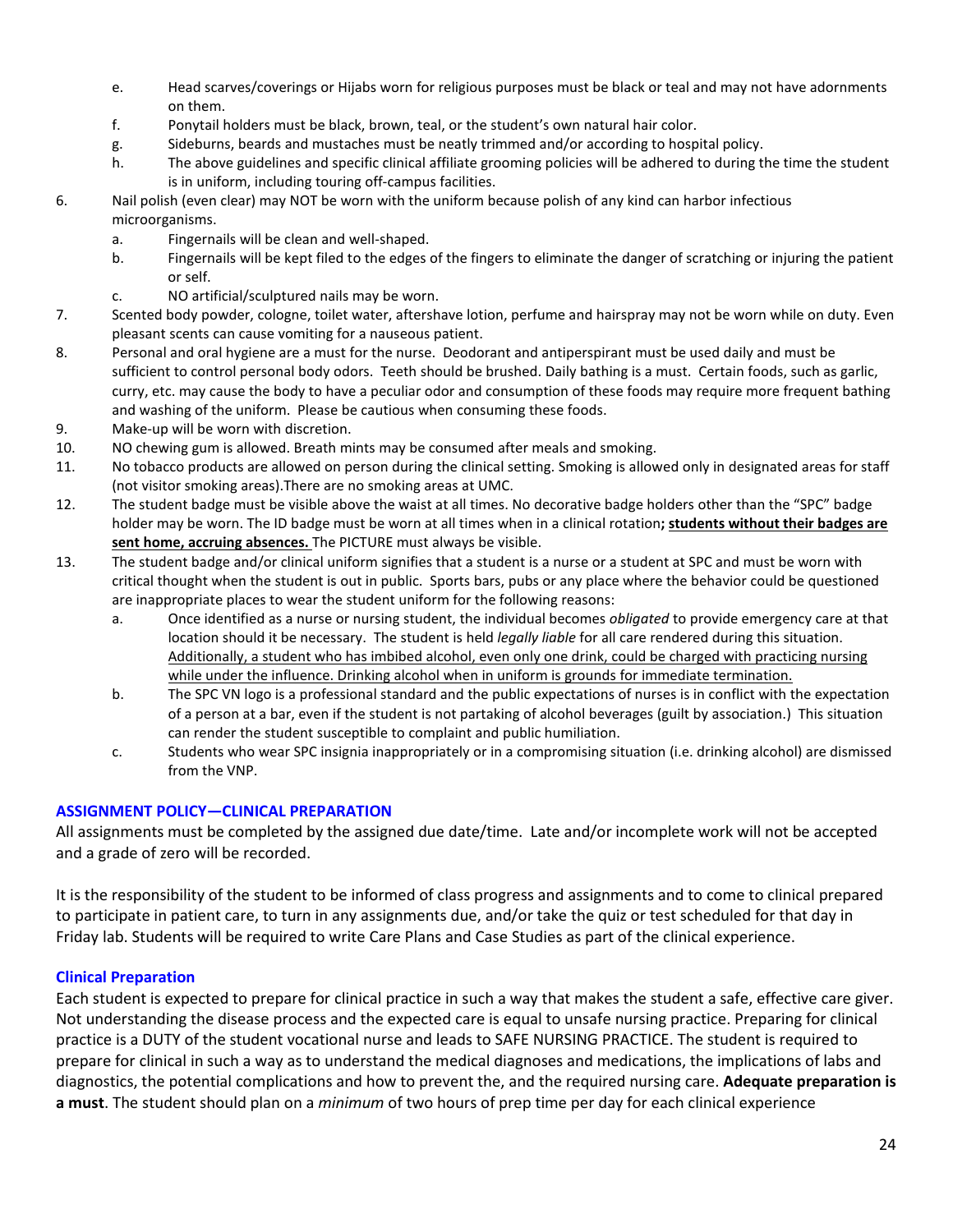Prepare" is the **intentional** effort on our part—to fix, establish and set. This means that the student must intentionally spend time and effort to fix, establish and "set" in the student mind the disease processes of the patient and the care required. The student will be expected to demonstrate this understanding through the care of the patient, as well as discuss this understanding with the instructor.

### **Requirements:**

- 1. The student will demonstrate understanding of the patient's diagnosis(es) through knowledgeable discussion of the diagnosis, risk factors, s/s, treatments, nursing interventions and rationales, and patient teaching.
	- a. In addition to the pathophysiology sheet, the student may add information in any form the student chooses, i.e., diagnosis sheets, diagnosis cards, tabbed diagnosis book, etc.
	- b. Students are encouraged to have this information written so that when the student becomes nervous, there is a reference for the student to use during discussion; however, a written form is not required *as long as* the student can discuss the information in a logical, organized, reasonable manner.
	- c. Students who are unable to discuss this information will receive a clinical deduction and may be instructed to have written information on subsequent clinical experiences.
- 2. The student will demonstrate understanding of the patient's medications through knowledgeable discussion of the medication, its action, its indication, the dosage and times of administration, possible side effects/adverse reactions, and applicable nursing indicators and patient teaching.
	- a. The Medication List is to be thoroughly completed for each patient. There is a deduction for any incomplete Med List
	- b. Students who are unable to discuss the medications will receive a clinical deduction and may be instructed to have write additional information on medications.
	- c. For students with really poor discussion of medications or for incomplete med list, med administration may be forfeited, with additional point deductions.
- 3. The student will demonstrate understanding of the patient's laboratory status through discussion of the lab, the normal values, the abnormal values and the indicators of the lab values.
	- a. The Lab Analysis Sheet is to be thoroughly completed for each patient.
	- b. Students who are unable to discuss the laboratory values will receive a clinical deduction and may be instructed to do additional written work on labs.
	- c. There is a deduction for incomplete lab data.

# **PROCESS:**

- 1. Utilize Computer Checklist
- 2. First day of clinicals: **After** *all patient care is completed and documented*, the student may access the patient's medical record for approximately **30 minutes** to gather information. This information should include
	- a. Patient's medical and surgical history
	- b. Current diagnoses
	- c. Medications
	- d. Labs and Diagnostics
- 3. Prior to leaving for the day, the student may verify with the instructor what information is important for research.**NO RESEARCH IS TO BE DONE ON THE UNIT!**
- 4. After clinical clock-out , the student should begin the preparation process so that there is enough time to research and organize the student's prepared work.
- 5. The student should organize the information and be ready to present the information to the instructor. If this patient(s) has been dismissed, the student may still discuss the current information.
- 6. IF PATIENTS are dismissed prior to 2 pm, the student is expected to pick a new patient and begin the research process again.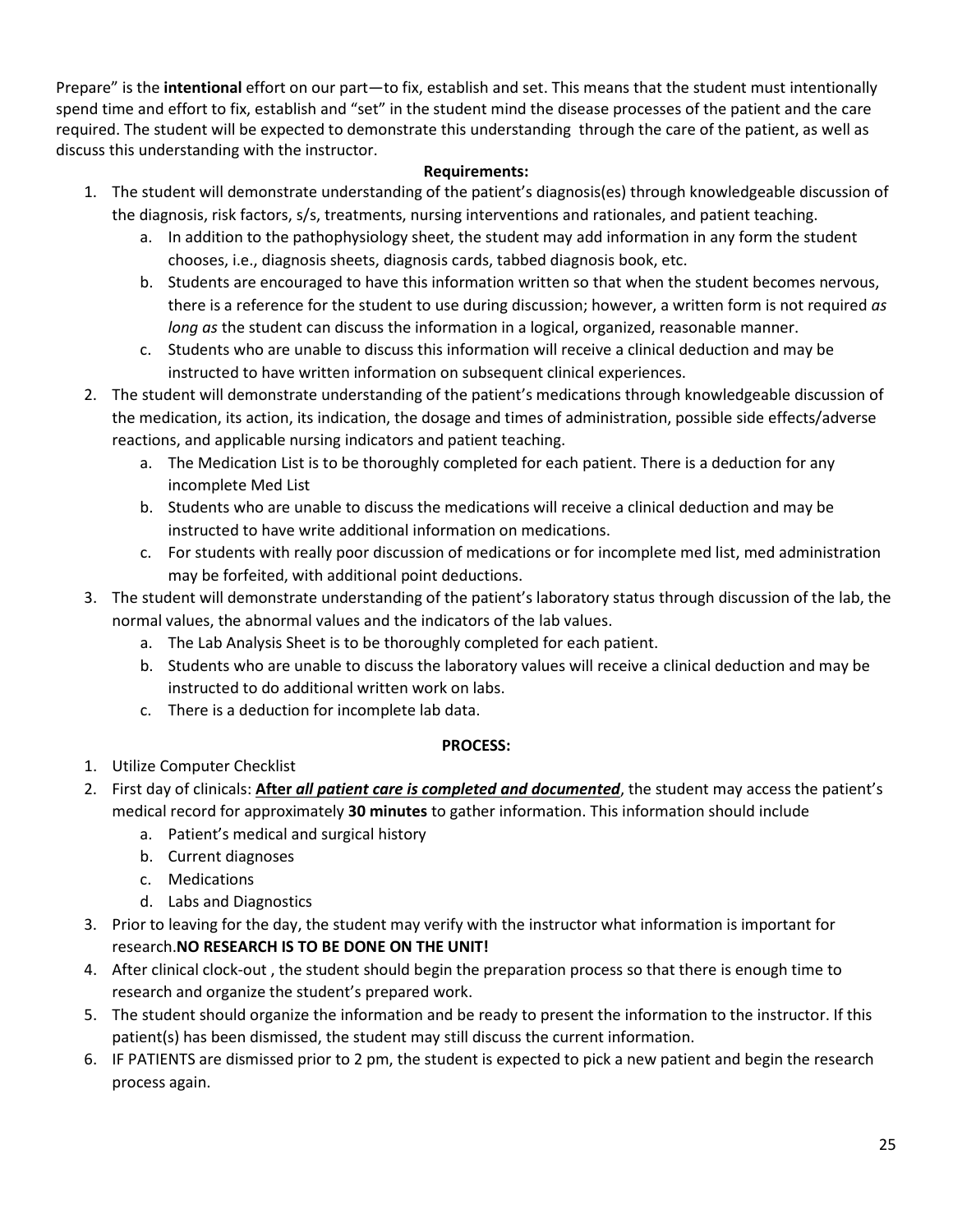7. IF PATIENTS are dismissed on the last clinical day, the student is expected to select new patients to provide care for during the day; however, clinical preparedness will not be required that evening.

To prepare for the Outpatient Clinics: Clinic rotations are senior-level rotations in which the student functions in a more independent role under the supervision of the clinical instructor and clinic nursing staff. Students on probation do not participate in off-campus rotations.

General rules:

- 1. Students may be assigned to a clinic more than one time during the semester; some clinics may not be available to every student
- 2. Each clinic has specific requirements of preparation that the student MUST do PRIOR to the rotation. Please see the table below.
- 3. Each clinic will require the following daily, both of which should be turned in to the clinical instructor by 0800 Wednesdays
	- a. Clinic Note
	- b. Med Log (if no meds are administered, please write "No meds administered" and submit)
	- c. Med Sheet from chart pack completely filled out for that clinic
	- d. Diagnosis Sheets as indicated by the clinic objective
	- e. Completed time sheet
- 4. Each student will submit a signed time sheet for the clinic rotation turned to the clinical instructor.
- 5. Additional clinical deductions will be taken for failure to turn the above documents in completed and on time.
- 6. Students who get placed on probation will forfeit all further clinic rotations so that greater instructor supervision is available to assist the probated student
- 7. Students at the clinics must follow all SPC guidelines.
- 8. The Clinic Notes and Medication Log are posted on Blackboard

| <b>Clinic</b>          | <b>Required Research PRIOR to rotation</b>                                                                                     |
|------------------------|--------------------------------------------------------------------------------------------------------------------------------|
| <b>Family Medicine</b> | Med sheets for: Antibiotics, Vitamins, Depo drugs, Immunizations (child & adult), Pain, Diuretics,<br>Antiemetics              |
|                        | Childhood diseases Diagnosis Sheets: Chickenpox, Measles, Mumps, Rubella, RSV,                                                 |
| Internal Medicine      | Med sheets for Pain, Antihistamine, Antihypertensives, Immunizations, Insulin, Steroids, Antianginals,<br>Medrols, antibiotics |
| OB-GYN                 | Med sheets for Hormones, Immunizations, Antibiotics                                                                            |
|                        | Childhood Diseases Diagnosis Sheets: Chickenpox, Measles, Mumps, Rubella, RSV,                                                 |
| <b>PEDI</b>            | Med sheets for Pain, Respiratory, Antibiotics, Immunizations, Steroids                                                         |
|                        | Childhood disease Diagnosis Sheets: Chickenpox, Measles, Mumps, Rubella, RSV,                                                  |
| Urology                | Med sheets for Antibiotics, Hormones, antineoplastics                                                                          |
| Orthopedics            | Med sheets for Antibiotics, Steroids, pain                                                                                     |
| Ear, Nose & Throat     |                                                                                                                                |
| Pedi Subspeciality*    |                                                                                                                                |
| Pedi Surgery*          |                                                                                                                                |
| Cardiology             | Meds sheets for antihypertensives, Diuretics                                                                                   |

### **Clinic Required Research**

You will also need your patient information, your diagnoses, medications and labs.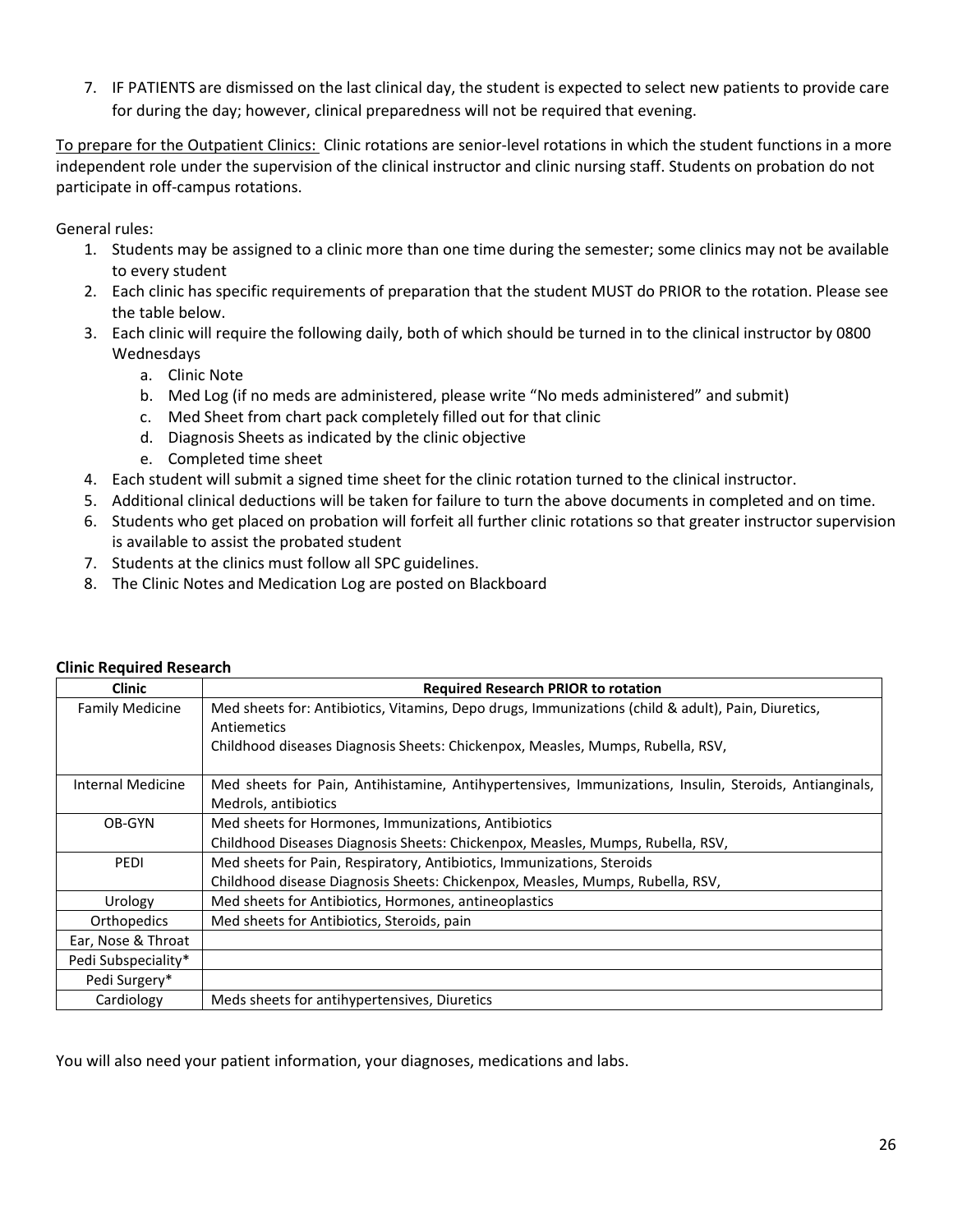### **CHART PACK:**

In all medical-surgical rotations, the student must complete individual research and the chart pack. The Chart Pack is the student's practice documentation and is considered a legal document (it may be subpoenaed for evidence); therefore, the Chart Pack should be treated with respect and completed up to the point the student relinquishes care of the patient. The student must complete the Chart Pack daily.

### **Instructions for Completing the Chart Pack**

Documentation of patient care is an integral part of care and is a necessary skill for the student to develop. *Student Nurse Documentation is one way that the student demonstrated clinical judgment/critical thinking*! It also has legal implications. The student must make every effort to provide thorough and effective documentation throughout the shift and must complete the documentation on the student work sheets.

#### *Remember: Your chart pack is your form of patient documentation and is considered a LEGAL document; therefore, you should treat your Chart Pack as a legal document. ONLY black ink should be used to document and you must complete all documentation. All writing must be legible. You should store your papers in a secure place at home.*

- 1. Each patient should have the ISBAR completed because this is your communication tool. You use one (1) ISBAR for the patient for all dates of care. There is room in the "assessment" area to write in your report information or you may use the back of the page. [If you must get a new patient, you need a new ISBAR]. THE ISBAR MUST BE VALIDATED BY THE INSTRUCTOR.
	- a. Write your name in the Introduction area.
	- b. In the R area, you should identify immediate nursing concerns for this patient and you identify/start discharge planning. Both of these should have further documentation in your nursing narrative.
- 2. From Blackboard, print the "chart pack"; you will need a new chart pack each day for each patient.
- 3. Assessment Page 1: write your name, patient initials, room number and date of the assessment across the top. At the bottom of the page is a place to document the time of the assessment. This format is basically a CHECKLIST of important assessment areas. It is to help you remember what to assess and then to document the assessment. You should complete it at the bedside. KEEP IT NEAT!
	- a. Go through each assessment area, placing a check mark (√) in all areas that apply to this patient and completing all blanks as necessary as you complete your patient assessment—**BE WARY OF THE TEMPTATION TO COPY FROM DAY-TO-DAY! This is unprofessional, illegal and unethical.**
	- b. If your patient has diabetic checks (accudatas), be sure to get that information for breakfast) on your assessment page. If that check is covered by insulin, be sure and document that. YOU SHOULD ALWAYS KNOW YOUR PATIENT'S LATEST BLOOD SUGAR (diabetic patients). Also, be sure to inspect the diabetic patient's feet
	- c. Be sure that you document your initial safety check on the checklist. You will also document this in your FLOW SHEET, but this is your FIRST check.
	- d. Under skin, describe the color—using descriptive terms but not "NORMAL FOR RACE" or a similar statement. Actually describe the color.
		- i. The Braden scale should be done on each patient, using your scale to make that determination. (You will no longer complete a Braden scale worksheet on each patient). Write in the Braden Score.
	- e. Be sure under "musculoskeletal" that you appropriately mark the pulses on the stick figure.
	- f. If something does not apply to your patient, leave it blank
	- g. Some areas indicate that they must be described in the narrative.
	- **h. ANY unusual finding should be marked with an asterisk\* and then detailed in the narrative. This is a patient problem.**
- 4. Assessment Page 2: Write your name, patient initials, room number and date across the top. There is a Narrative charting checklist provided for you at the top of the page to remind you of what you should include. This is the NARRATIVE NOTE. "Narrative" means story—this is the story of the patient that you will write for the day. You must write in BLACK ink and your writing MUST BE LEGIBLE! Please note the following basic rules:
	- a. This is considered "legal"—your records could be subpoenaed, so remember that when you document! ONLY factual information should be put in the patient's record.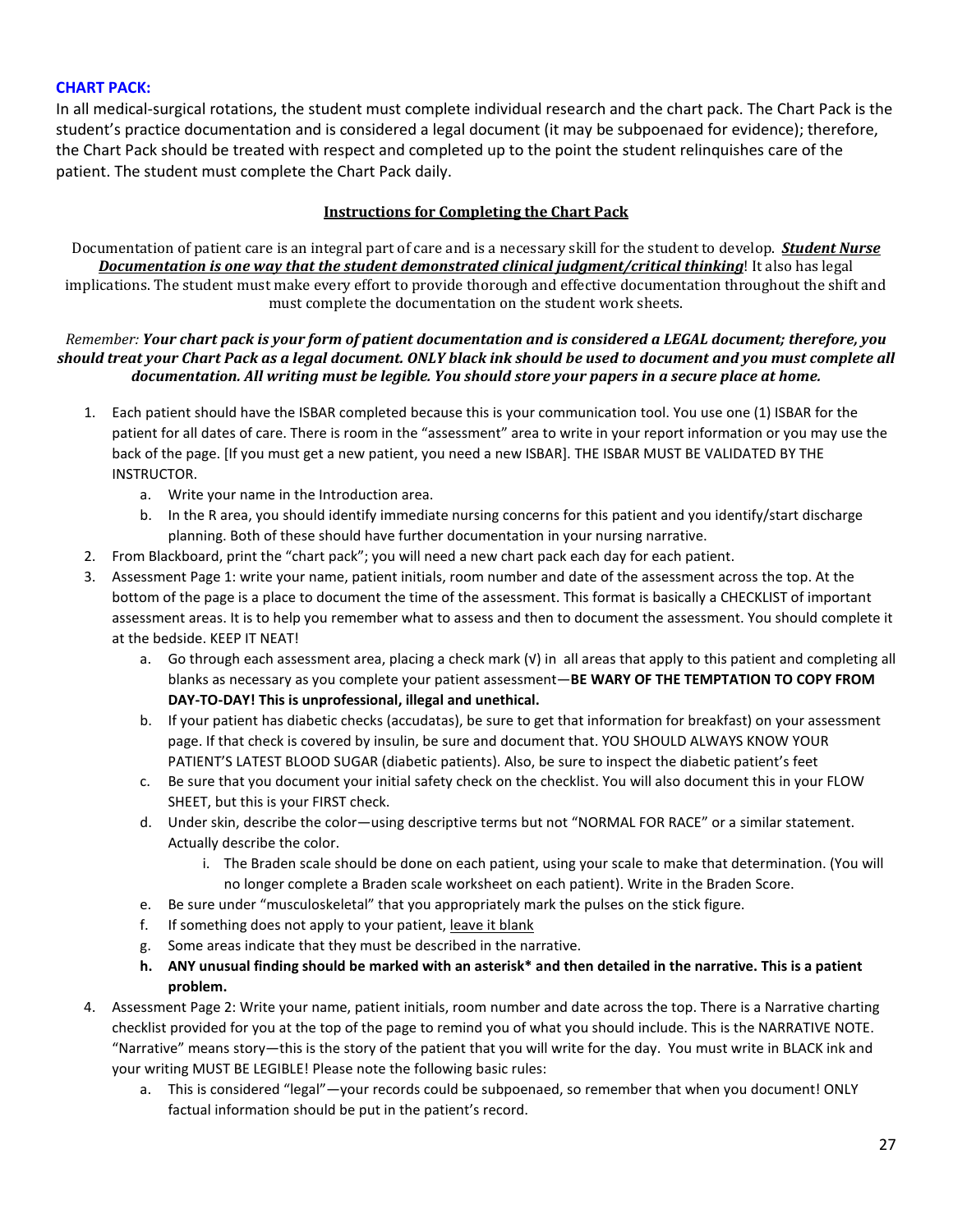- b. Writing must be clear. Correct spelling and punctuation are essential! Misspelled words could be used to indicate poor nursing care!
- c. This story is about THE PATIENT. Therefore, the *subject understood* of each sentence is "the patient" unless you change the subject. You do not need to write "the patient" every time—it is acceptable to start the sentence with the verb, realizing that "the patient" could be placed in front of the verb.
	- i. You must be cautious with this—if you fail to change the subject of the sentence, it could be read and interpreted as if the patient was doing his/her own care. For example, if you write "gave bed bath", it legally reads "the patient gave bed bath"—as if the patient gave his own bed bath. To write this, you would change the subject to "bed bath" and then you would write "bed bath given." Now, it clearly reads that you were the one giving the bed bath.
	- ii. Because this story is about the patient, you NEVER use personal pronouns in your narrative "I" "me" "we". . . it is NOT about you. It is about the patient, the care given to the patient, and the patient's response to that care!
	- iii. If you document care given by others, use their name and credential as much as possible so that it is clear who the care giver was. "TPCN" may be easy for you to write, but is unclear in the documentation.
- d. NEVER cross out, white out, erase or use any other method to remove an error. If there is an error made in the charting, use ONE line to cross through the error, and place your initials above that line [follow this same rule for all papers written in the VNP]. Any attempt to obliterate documentation indicates that something is being hidden. Do not write the word "error" anywhere on the chart—this could be used against you in a court of law, indicating nursing errors.
- e. If you forget to document something that you did at an earlier time, write in the current time that you remembered, and then in the narrative write "Late entry for \_\_\_\_\_\_\_ (the time you took action), then complete the documentation. *Eventually as a licensed nurse, you will document on a computer which automatically times each entry—therefore, it is important that you correctly learn to write a late entry.*
- f. Your student paperwork is CONFIDENTIAL. Always be aware of where you leave your papers. For all of your student paperwork, please only identify your patient by initials. Do not leave your papers out where anyone can read them.
- g. Be FACTUAL—only document what you observe or do or what the patient tells you, using direct quotes if necessary. Do not make a judgmental statement, but instead describe the behavior. For example, do not write "patient is angry." Instead describe the behavior "yelling, cursing, and throwing urinal at staff" is more specific and allow the reader to determine the patient's state of mind. You could even quote the patient's yells or curses to give a more accurate picture of the patient.
- h. Use only APPROVED abbreviations. The national trend is to use fewer and fewer abbreviations so that there is clarity in the documentation.
- i. The left column is the Time column. Please write—in military time—each time you are noting the care given. In the right column, is where you write your notes.
- j. NEVER leave blank spaces in the narrative chart. Always draw a single line through any empty space to prevent subsequent entries from being made in your documentation by another person.
- k. To begin your documentation, "open" your chart.
	- *i.* The OPENING statement should include the following:
		- *1.* report was received
		- *2.* care was assumed
		- *3.* of the patient by sex and age
		- *4.* the diagnosis and the physician—this shows that you are taking care of the patient and that you know who the patient is and why they are there.
	- *ii.* The next statement should be how you found the patient when you first went into the patient room. Is the patient (in bed? What position was the patient in? Was the patient breathing? Is the patient safe?)
		- *1. Position:* chickens "lay" and people "lie" [lying]—patients in bed are in a position: supine, prone, left lateral, right lateral, High-fowler's etc. Do not say "the patient was laying in bed" or "lying in bed"!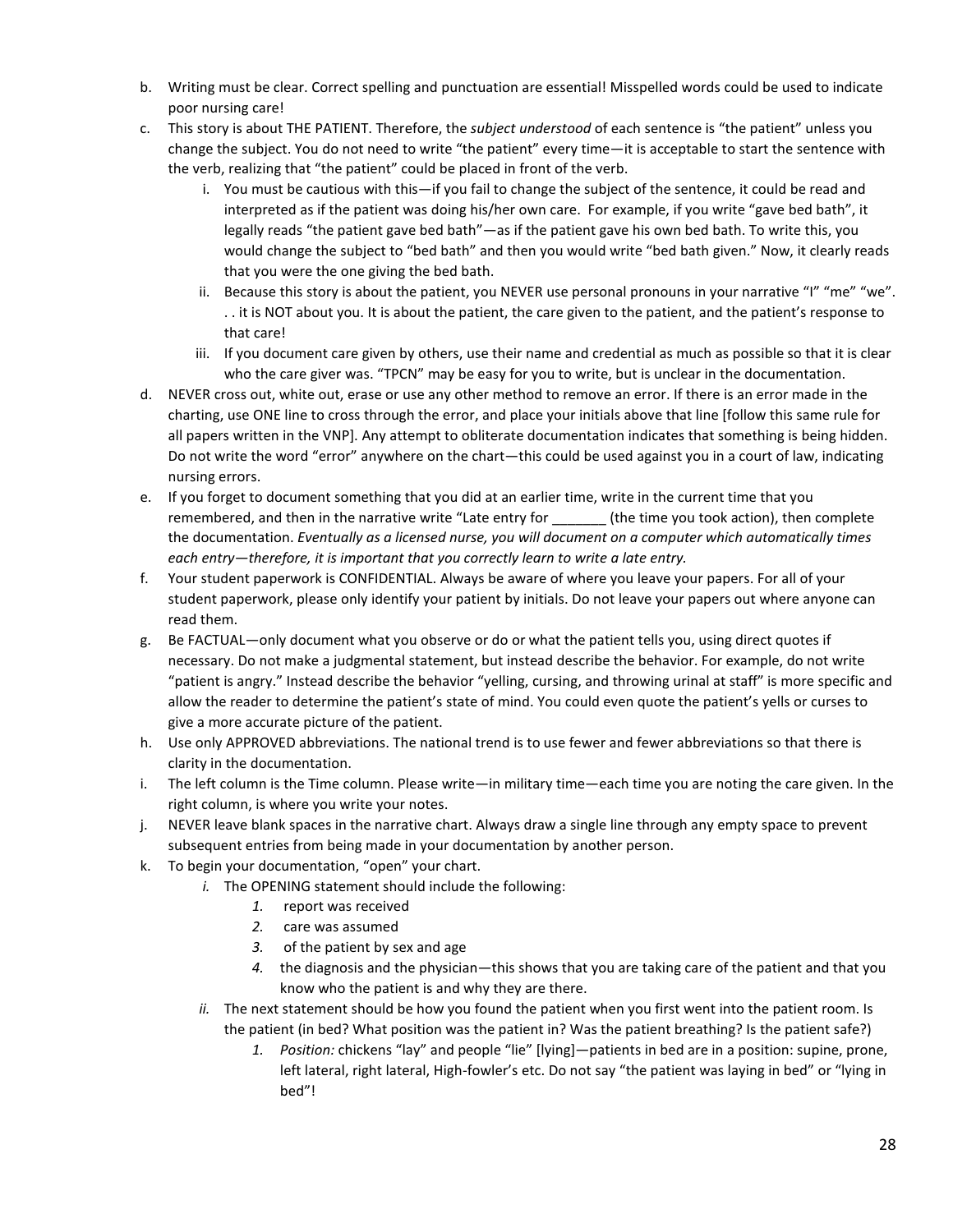- *2. Breathing:* the patient should be breathing! You need to note that you saw that their respirations were present, regular, etc.
	- *a. You cannot say the patient is "sleeping"—how do you know they are sleeping? The only way to know for sure is if you wake the patient up.*
	- *b. Their eyes may be closed. This is what you observe. This is why you document their breathing.* 
		- *3.* Describe what safety features are present.
- *iii.* Other items that must be described:
	- *1.* Pain—rating on a scale, location, intensity, duration
		- *a.* What is done about the pain
		- *b.* Follow-up—did whatever was done about the pain, change the pain?
	- *2.* Wounds—must be described, including location, dressings, care, etc.
	- *3.* IV/INT: the IV/INT site, dressing, condition should be described. If it is an IV, the solution, rate, amount should also be described—this is for primary solutions, not IVPBs. You must know the difference.
- *iv.* Asterisk items from assessment page must also be described in narrative and what was done about those items.
- *v.* Any unusual assessments or specific nursing actions should be addressed in the narrative. The narrative should show that care was given to the patient and that the patient needs were addressed. If the patient doesn't need nursing care, why are they still here?
- *vi.* IF A PATIENT *REFUSES* any care, it must be documented
	- *1.* The REFUSAL must also be reported to the TPCN and the instructor WHO WILL VERIFY THE REFUSAL. Document your reporting the refusal in the chart: *"Refused bath; refusal reported to TPCN Cindy and Instructor Backus."*
- *vii.* If the patient leaves the unit for any reason, the reason should be documented, how they left and with whom they left with. Their time of returning to the unit should also be documented, along with a quick assessment to make sure the patient is okay. *"To xray via w/c accompanied by transportation assistant. Returned to room, assist to bed; resp even and reg. denies needs at this time."*
- *viii.* Who is with the patient? Do they have needs? Questions?
- *ix.* Discharge Planning: discharge planning begins on admission; what needs are identified? How can those needs be met? What resources might the patient need?
- *x.* Ambulation: how far did they walk? Did they use equipment? How many nurses had to assist? What type of assistance? What therapy? "*Ambulate 20 feet to nurses station and back. Up to chair, call light within reach, overbed table at chairside."*
- *xi.* "Close" the chart at the end of the shift. The closing statement should indicate that report about the patient was given to another nurse and that care for that patient was relinquished to the nurse. The narrative must be signed by your LEGAL signature, your first initial, last name, nursing credential "SVN SPC-R". The signature must be legible.
- 5. Page 3: FLOW SHEET—This is your every 2 hour documentation!
	- a. ALL **bold face** items must be documented every 2 hours throughout the shift:
		- i. Pt position: what position is the patient in: B (back), R (right side) L (left side) P (prone), is the patient independent in turning  $= 1$ . If the patient gets up to the chair  $= U$ ; if the patient dangles on the bedside, "D." Write in the appropriate letter every 2 hours. If there is something that happens not here, write this in the narrative.
		- ii. Check armband and allergy band every 2 hours and initial. If there is a change or a loss, write this in the narrative.
		- iii. What position is the bed in? Use the arrows to indicate this. If something unusual happens with the bed, write this in the narrative.
		- iv. Where is the call light? Initial that you have checked its availability every two hours. If something happens unusual, write it in the narrative.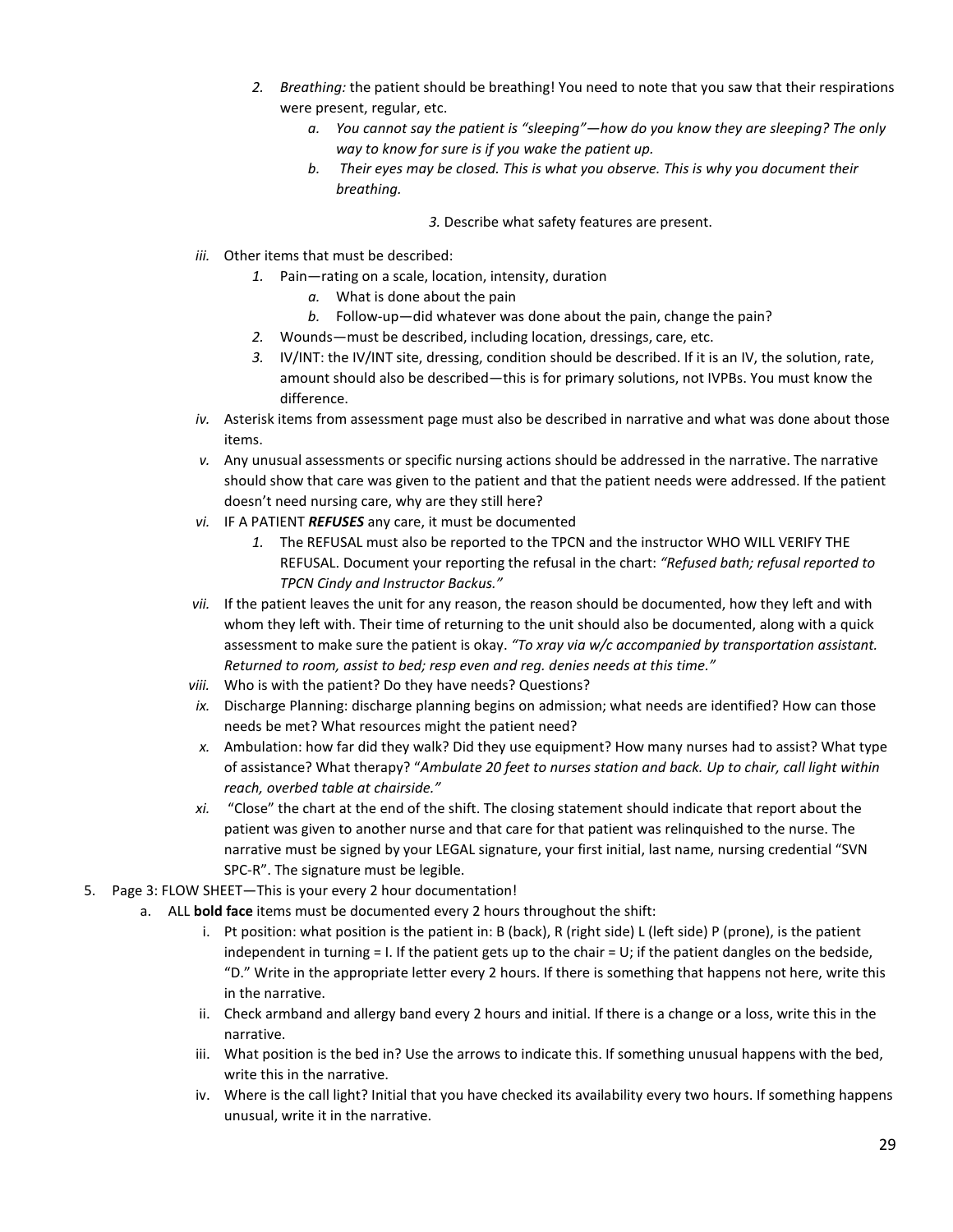- v. Are the bed brakes locked? Initial every two hours that you know the brakes are locked. If something unusual happens, write it in the narrative.
- vi. Are the siderails up at the head of the bed? Initial that you have checked every two hours. If there is something unusual happening or if the lower rails are also raised, write this in the narrative, explaining why the lower rails are raised. You would also need to narrate more information about assisting the patient out of bed or other safety measures if the lower rails are up.
- vii. The IV/INT site should be inspected at least every 2 hours and you should note if it is Clean (C), Dry (D) and intact (I). You should write CDI at each time it is checked. If the IV infiltrates or other problems develop, those should be noted in the narrative. If the IV is DC'd or restarted, it should be documented in the narrative.
- viii. Oxygen therapy should be noted via the device (write in the blank) and the Liters completed. Initial each time it is checked. If the Oxygen is DC'd or changed, it should be noted in the narrative. You should also note how the change in order has affected the patient's respiratory function.
- ix. Initial every time the Incentive Spirometer (IS) is used by the patient. If the patient is not using IS, leave this area blank. If the patient is having respiratory issues, you should evaluate the need for IS.
- x. Initial every time you have the patient TCDB. If the patient's care does not require TCDB, leave this blank. If the patient is having respiratory issues or has had any anesthesia, or if the patient is having respiratory issues, nurses should automatically introduce TCDB to the patient.
- xi. Is there family present? Indicate the number of family members present by writing in the number. Specific family questions, requests, or problems should be documented in the narrative.
- xii. Is toileting offered? This is especially important for patient with mobility or voiding problems and should be offered. Note the offer with your initials. If there are issues with toileting, these should be described in the narrative. If the patient is independent in toileting, leave this area blank.
- b. Routine AM Care:
	- i. Write in the type of bath the patient takes. Initial when this occurs. If the patient refuses a bath, this should be (1) reported to TPCN, (2) reported to instructor, and (3) documented in the narrative with the explanation of why the bath is refused.
	- ii. Initial the time when the following are done: oral care, skin care, peri care, foley care, linen change, ROM exercises and when TED/AE or PP are on. If the patient is independent in these activities or if the patient does not have a foley, TED/AE or PP, leave those blank. If the dependent patient refuses an area of care, this should be documented in the narrative.
- c. INTAKE and OUTPUT:
	- i. INTAKE: Record all of the patient's intake for the day. Be sure that you note the difference between an IV solution and IVPBs! At 2 p.m. (1400), you should total all of the day's intake in each category, then add them all together for the grand total intake. You should be concerned if the patient has NO intake all day**! In addition to getting a total and documenting it, you should report the intake to your TPCN when you relinquish care**.
	- **ii.** OUTPUT: write in output in each category for the time throughout the day. *An output that is less than 30 mL an hour MUST BE IMMMEDIATELY reported to the TPCN/CN! This is an emergency*. You should be concerned if there is no output! At the end of the day, total each category, then total all categories for the grand total. **In addition to documenting the output, you should report the output to the TPCN when you relinquish care.**
- d. Vital Signs—record the vital signs and the time. If frequent VS are required (like a post-op patient), there is space to write them. *Any abnormal VS should be discussed in the narrative, along with what was done about the abnormality. As a reminder to you, if there are extremes, there are reminders that these need to be reported*  **IMMEDIATELY**. IF the patient has a high temperature, you must check the WBCs and document them.
- e. Glasgow Score should be completed on all neuro patients or on patients that have an order for neuro checks. *Routine med-surg patients usually do not need this*.
- f. Nutrition: Write in the diet ordered, then record the percentage consumed of each meal. If the patient has a snack during the day, this should be documented in the narrative. If the patient is refusing to eat, (1) report and (2)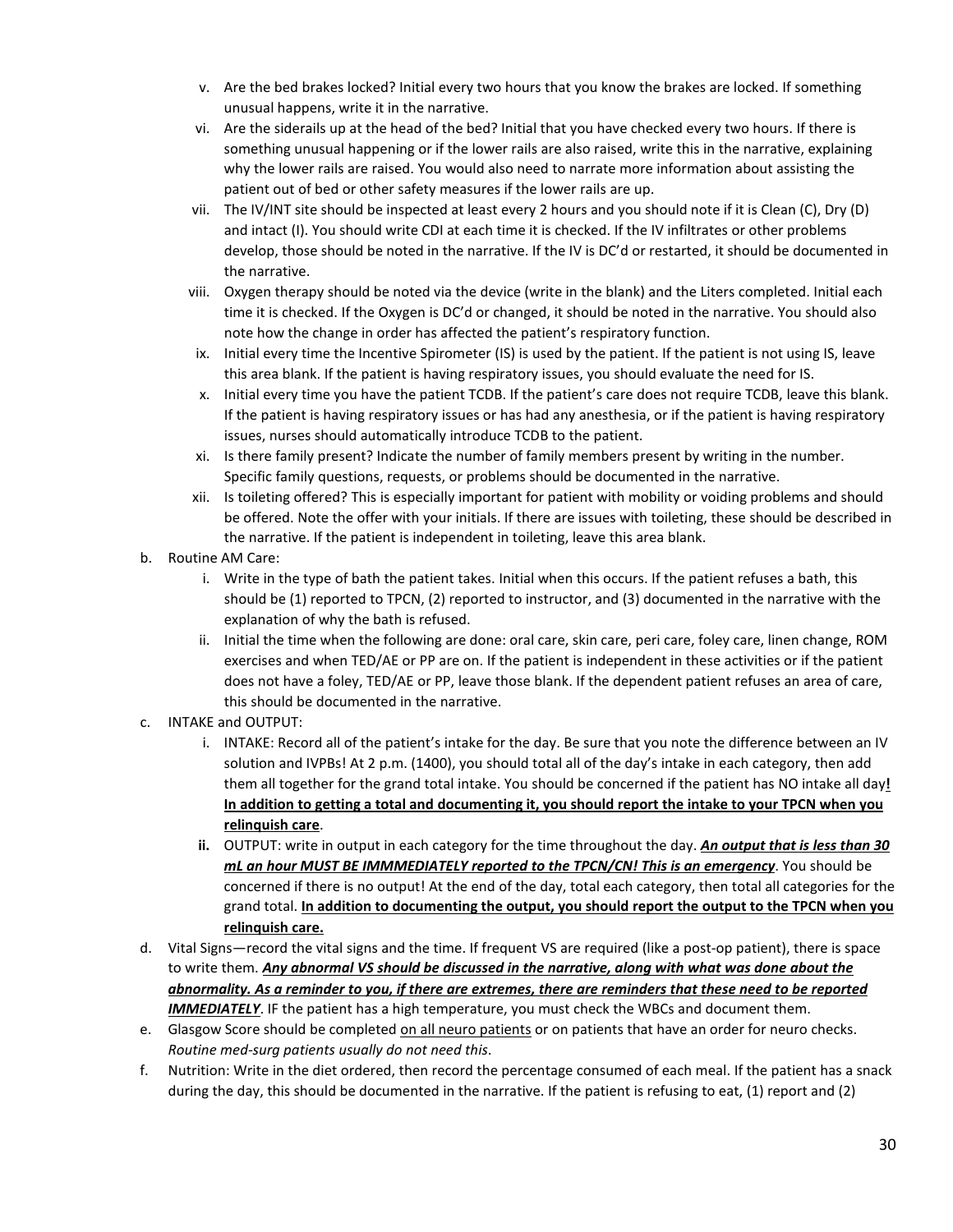document this in the narrative. Also write in the narrative what else was offered to the patient in the way of nutrition.

- g. For diabetic patients, record the AC lunch accudata and amount of insulin given is appropriate. You should always be aware of your patient's blood sugar. If there is an unusual occurrence, document this in the narrative.
- h. INCISIONS, WOUNDS, Pressure ULCERS: for each wound, please write in the location (i.e. midline abd), the type of wound (i.e. surgical, pressure) a brief description and the dressing type—can use OTA if the wound is open to air. If there are more than 4 wounds or if there is great drainage or dehiscence, etc., then describe this in the narrative as well as the care given.

#### *LEVEL 2 AND LEVEL 3:*

- 6. Medication Form: **AFTER** you have completed your a.m. care, go the patient's medical record and list your medications on this form. You should include the dose, the route, the frequency, and the times the medication is to be administered.
	- a. MONDAY NIGHT RESEARCH:
		- i. Write in both the GENERIC and BRAND name of the medication
		- ii. Write in the PHARMACOLOGICAL and THERAPEUTIC *classification* of each medication
		- iii. Write the *indication* for THIS patient—"My patient is taking this because. . ." Many times the patient takes a medication for a different reason than that of its classification. An example is Aspirin. Aspirin is classified as an antipyretic or pain reliever. However, for an adult, and 81 mg or 325 mg dose will not do either of those things. In this case, the patient is taking this as an antiplatelet/anticoagulant, NOT for fever. KNOW THE REASON!
		- iv. Write in the ordered dose (noting if this is a correct dose when you research) and the route
		- v. Write in the frequency of the medication AND the time—"daily" is not a time—not all meds ordered daily are at 0900, so you must write in the time the medication is to be administered.
		- vi. Identify 2-3 major *side effects* or adverse reactions (if you write a comprehensive term like *Steven Johnson Syndrome* you better be able to explain what that is [hint: write it on a stickie note])
		- vii. Write labs that must be checked prior to administering this medication
		- viii. Write in VS that must be checked prior to administering this medication
		- ix. If there are no labs or VS, please write " $N/A$ " do not leave blank.
	- b. Review your medications and think about the relationship to the diagnosis, the expected effect of the medication and how each works in the body so that you can effectively discuss these on Tuesday with your instructor.
	- c. For ALL antihypertensive medications and anti-arrhythmic medications, you MUST be able to explain the Mechanisms of Action (why they are on several BP meds, etc). {HINT: have it written down on a stickie note or other form with you so that you can refer to it.]
	- d. For ALL diabetic medications and insulins, you MUST be able to explain how they work, peak times of action (when you could expect a dip in blood sugar), relationship to meals and activity. Onset, peak and duration must be listed.
- 7. LAB DATA: **AFTER** you have completed your a.m. care, go to the patient's medical record and pull up lab and diagnostic information. You should write in all labs from the date of admission, then current labs for dates of care. **PLEASE NOTE: agency values may be slightly different based on each agency's equipment. If the agency calls something "abnormal" and it's value is a little different, please go with the agency determination**
	- a. ROUTINE LABS: There are some labs that almost all patients have and these are listed on the lab sheet, along with "normal" adult values as found in Van Leeuwen & Bladh, 2019.. Highlight in YELLOW all abnormal labs for this patient.
	- b. RESEARCH: Monday night (and then note any changes on Tuesday night), research why the patient's values are abnormal—you are looking for REASONS, not diagnoses. The large space indicates that more than one word is expected to be written here!
	- c. PATIENT SPECIFIC LABS: there are blank spaces in the lab form you to use to write labs that are specific to this patient. There is a suggestion box to use to help you think about what to look for. There is also a table in the back of your lab manual that has labs listed by diagnoses that you can use to help you. THIS AREA SHOWS YOUR CRITICAL THINKING when you determine that the lab is important to your patient and write it down or when you determine a lab is needed and request it to be ordered! Students who either cannot recognize important labs and have them written or who want to skip this will find deductions taken from the clinical evaluation!
		- i. Patient specific labs that are abnormal should also be highlighted in **YELLOW**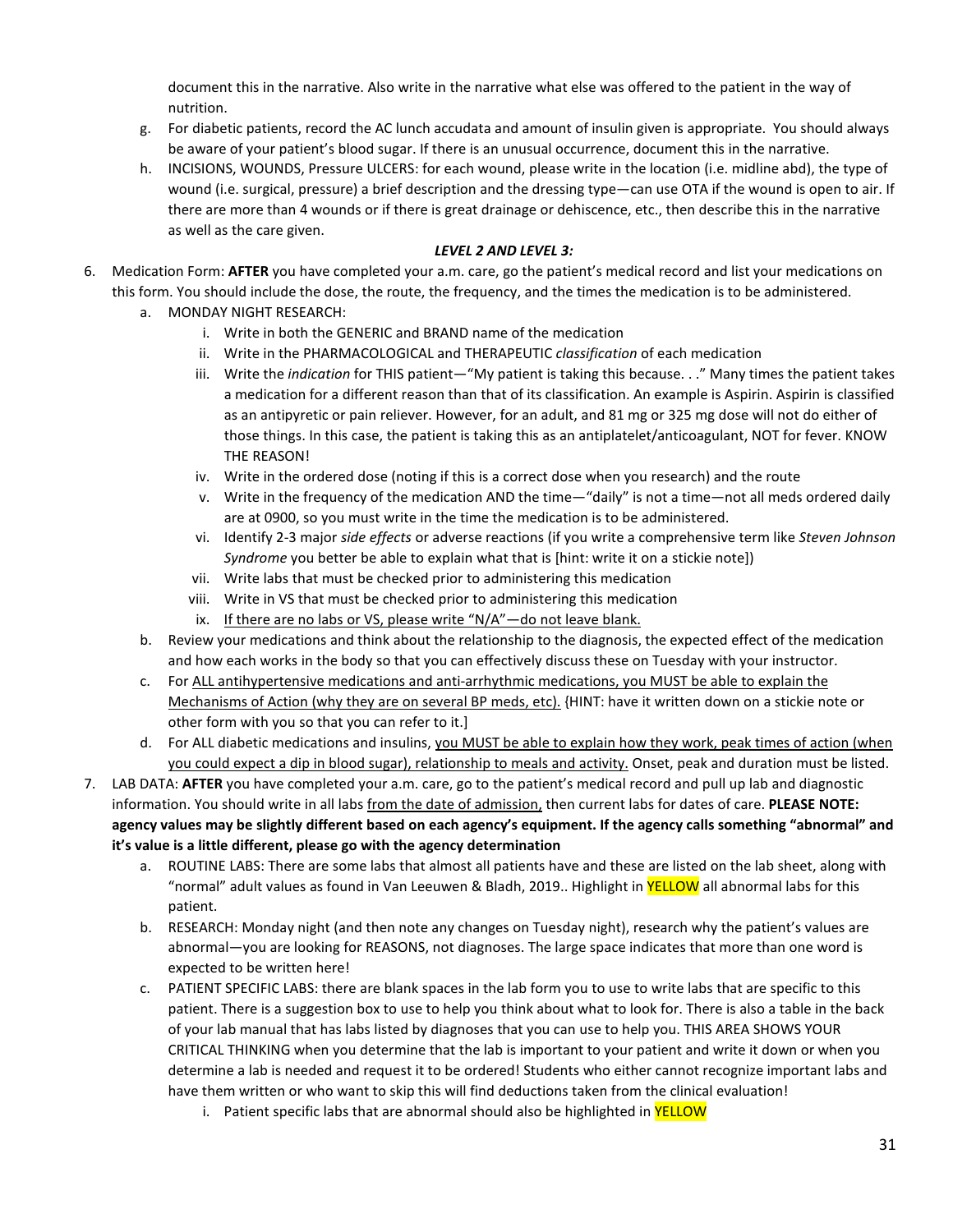- ii. Patient specific labs should also be researched and an explanation offered as to why it is abnormal
- d. Students are expected to discuss all labs as part of the student discussion with instructors.
- 8. Look at diagnostic studies (xrays, etc). Write in the dates they were ordered, and the "impression" from the radiologist under patient results. Determine why you think these were ordered.
- 9. **Turn in your completed chart pack(s) in a pocket folder to your clinical instructor's box NO LATER THAN 0800 each Wednesday**. The instructor will evaluate your completed documentation—it should all be complete. Incomplete chart packs will result in additional points deducted from the clinical evaluation. Once the chart packs have been reviewed, they will be placed in a pick-up box for you to retrieve your patient information to keep for your personal records.

### **Instructions for Student Clinic Notes for ALL CLINICS**

During each CLINIC rotation, the student is expected to follow the specific objectives and assist the nursing staff in caring for patients of the clinic.

### Instructions:

- 1. PRIOR to the clinic rotation, the student should review the objectives for that specific clinic to understand what type of work will be done in that clinic. A review of any procedure and/or diagnoses should be done related to that clinic the evening before the rotation.
- 2. Complete your white medication sheet PRIOR to the rotation. Review the sheet; you may be able to administer these medications.
- 3. After reviewing the objectives, the student should determine at least ONE (1) learning goal for this clinic. Remember **goals must be measurable** and **goals must have a time frame**. Since this is about you, the student, you are the focus of the goal; therefore, you can start with "I will . . ." There should be at least one learning goal for each day of the rotation. The goal **MUST BE MORE SPECIFIC** than "Today I will learn about this clinic." Please date each Learning Goal.
- 4. Some clinics have different areas for learning. If you worked in one specific area on the first day, you may ask to work in another area the next day. You should ask by saying that one of your learning goals for this clinic is something specific in the next area of the clinic. [Please note: staff may request that you stay in the same area; discuss this with your instructor.]
- 5. EACH DAY: Select one patient for study and learning from that clinic assignment. You will complete the Patient Profile, determine the interventions and teaching needed for that patient.
	- a. EACH evening after the rotation, research one professional article related to the day's chosen patient and write a summary of that article. The conclusion should include how this information pertains to your patient (see How to Write A Summary of An Article).
	- b. The research must be properly referenced. Appropriate journals are *The American Journal of Nursing, RN Magazine, Nursing 2019,* and *The Journal of Practical Nursing.* Appropriate websites include any source from the EBSCO database from the library or fadavis.com[; www.accessdata.fda.gov](http://www.accessdata.fda.gov/) ; cdc.gov or nih.gov. The first page of each article should be attached.
	- c. Monday's Patient Profile and article summary are due Tuesday morning; Tuesday's Patient Profile is due Wednesday morning. TURN BOTH in to the clinical instructor on Wednesday morning at 0800.
- 6. At the end of the rotation, you should
	- a. Evaluate your goals. Did you meet them? How? (evidence). If you didn't, why not? What could you have done differently?
	- b. Self-reflect on the care you gave to patients, how the patients/nurses/staff interacted/ your opinion of this clinic.
- 7. All writing must be neat and legible.

### PROCESS: Using the Student Clinic Notes

- 1. Print your name, the clinic, and the date at the top of the page.
- 2. Write your measurable learning goal
- 3. Identify the chosen patient for study for each day. Write the patient's initials, age, sex and chief complaint (CC) [why they came to the clinic]
- 4. Write the medical diagnosis
- 5. Write the home medications. Be sure to include the dosage, the route and the frequency with each medication.
- 6. Identify the subjective symptoms.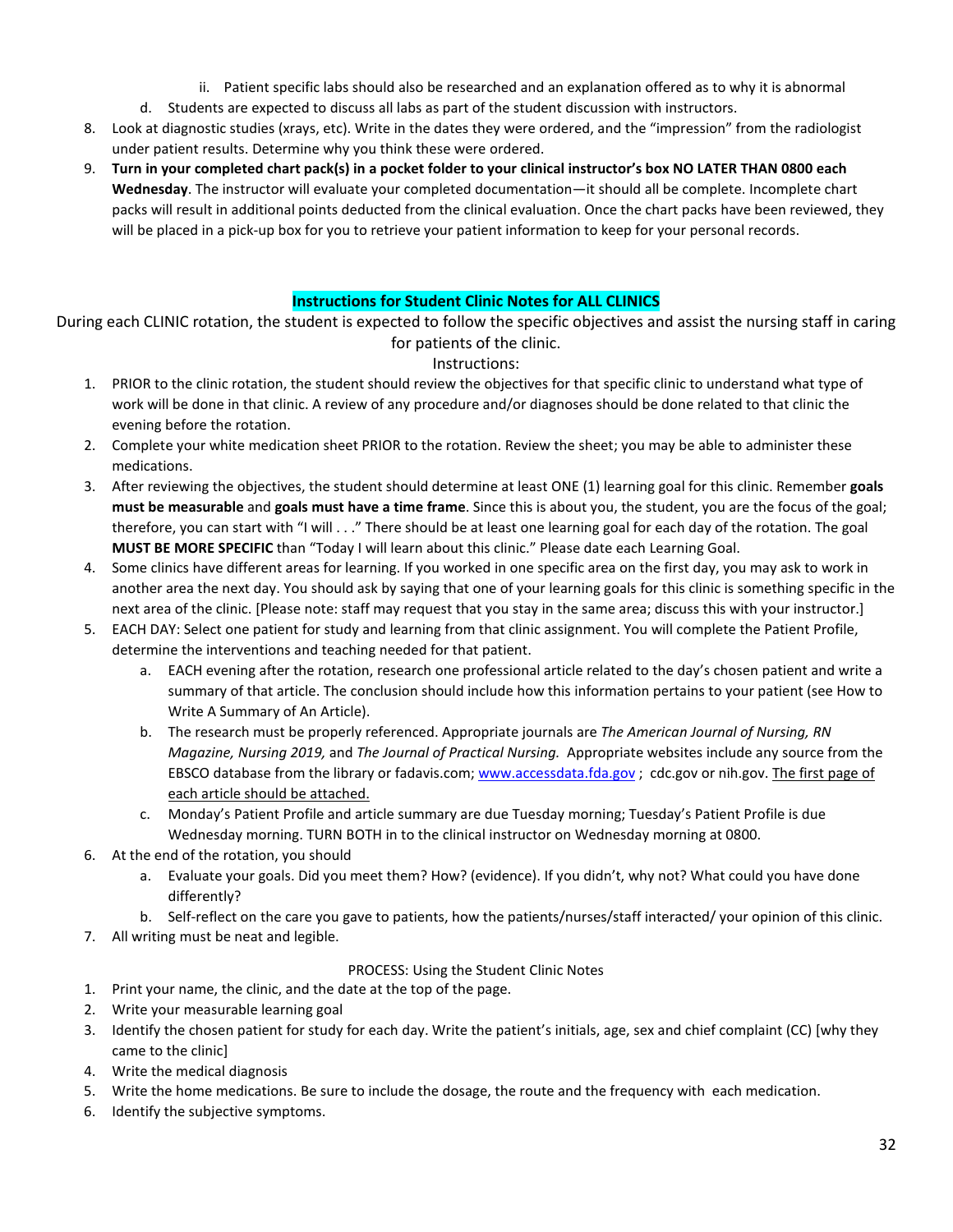- 7. Identify the objectives signs.
- 8. Write your nursing interventions for this patient. At home, write the rationale for each action and underline the rationale. Nursing interventions should be listed in order of priority.
- 9. Identify the patient teaching that is needed and/or done. If the teaching was done, please indicate it. If the teaching was not done, please give a reason and state when it should be done.
- 10. After you have found your research article, attach a summary of the article. Write your evaluation.
- 11. Write your self-reflection.
- 12. Include your medication log (see information on blackboard)
- 13. Create a Reference Page—references used for any patient information and for article research should be included.
- 14. Place work in a Pocket Folder along with your medication log and turn in each Wednesday a.m. by 0800. Please place your work in this order [10 point deduction off weekly clinic grade if you cannot follow instructions]:
	- a. Cover Page
	- b. White Med Sheet
	- c. Student Clinic Notes
	- d. Summaries attached to each Clinic Note
	- e. References attached to each Clinic Note
	- f. Copy of First Page of Article attached to each Clinic Note
	- g. Med Log

The **completed Chart Packs/ clinic notes** should be turned in for REVIEW on Wednesdays by 0800 to each clinical instructor's box outside the office as instructed by the individual clinical instructor. Failure to turn in the chart pack/clinic notes by 0800 will result in a 25-point deduction from the clinical grade, with a 20 point deduction each day thereafter. Additional points may be taken from the clinical grade if work is incomplete.

A student who is going to be absent on Wednesday MUST email the clinical instructor prior to 0800 to report that the chart pack/clinic note is not going to be turned in Wednesday by 0800 due to illness. On the first day back in class, the Chart Pack/clinic note must be turned in; failure to notify the instructor OR failure to turn in the chart pack/clinic note upon the return to school will result in a 45 point deduction, with a 20 point deduction each day thereafter.

A delay in a didactic course for the day DOES NOT PROHIBIT meeting the 0800 Wednesday deadline (in other words, if a theory class is delayed by an instructor for some reason, the expectation will still be that the Chart Pack is turned in by 0800 Wednesday). Failure to do so results in the above deductions.

If a grade of "0" is reached for the weekly clinical course grade, that "0" will stand against the clinical average.

After each is checked, the Chart Pack is returned to the student for safe-keeping. Some chart packs may become a part of the Clinical Case Study and/or Care Plan and will not be returned to the student in these assignments.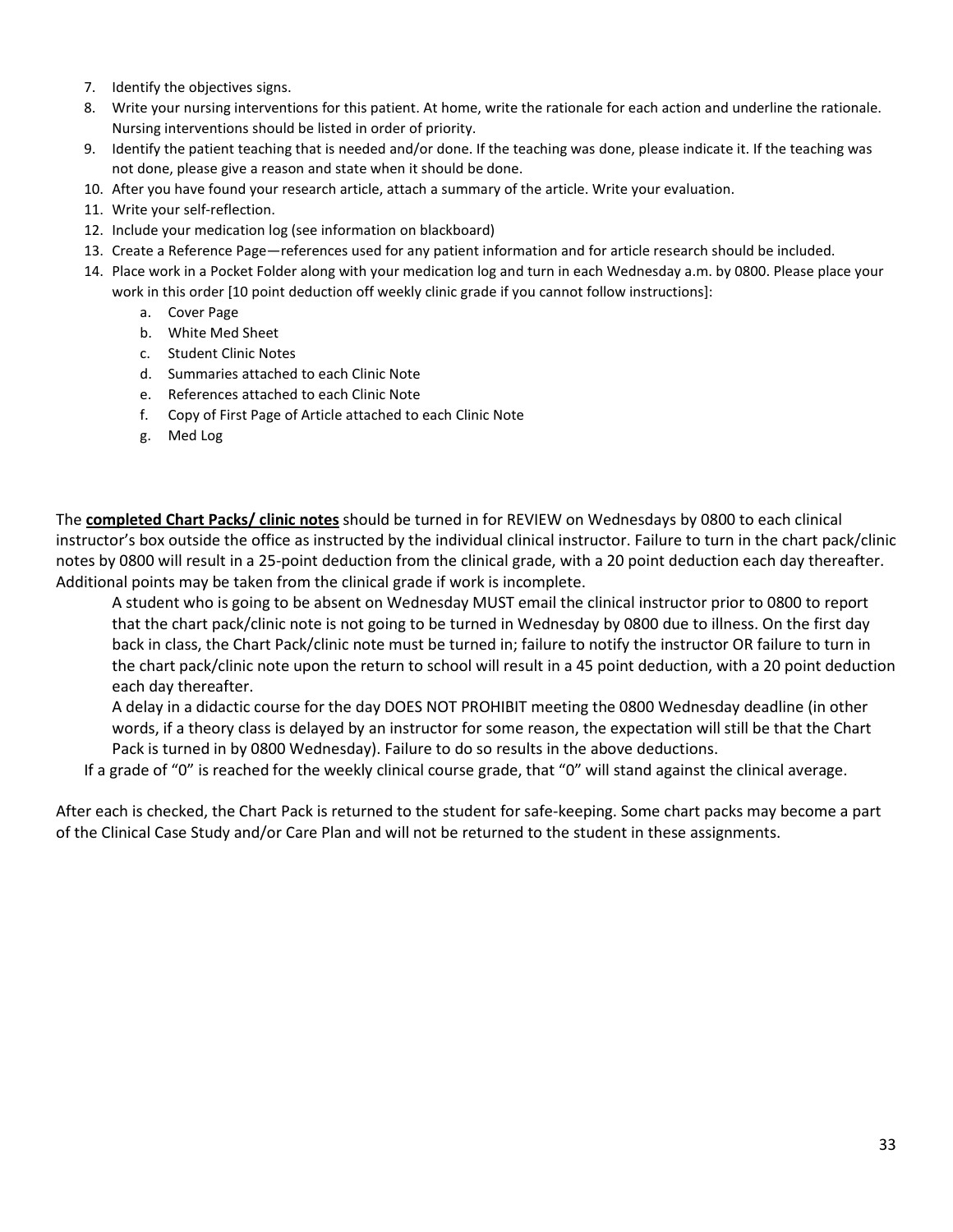#### **FRIDAY CLINICALS:**

The Friday Clinical Experiences are used to supplement current clinical practice in a variety of ways and to provide opportunity for students to enhance clinical skills, develop greater clinical judgment, and to have time to make appointments to see instructors. Various activities will be done on Fridays including vSims, labs, Case Studies, Care Plans and Clinical Tests. The time for Friday activities is from 8-4, with all assignments being submitted according to instructions given that day. Attendance is monitored. **Clinical Uniform is required for all activities at the school** (uniform is not required for vSims completed independently). Events are scheduled on a weekly basis.

As assigned, students will be required to practice/perform various nursing lab skills throughout the semester to assure competency. Students should continually be practicing their skills so that they become proficient. Should a student fail or miss a required lab, that student may not perform that particular skill until after remediation (on the student's own time), and then repeated check-off of the skill. Should the student not obtain proficiency of the skill by the end of the semester, the student fails the clinical course. Information about Friday Labs will be announced on BlackBoard.

### **ASSIGNMENT POLICY—Clinicals**

All assignments must be completed by the assigned due date and time. Late and/or incomplete work will not be accepted and a grade of zero will be recorded. Work submitted incorrectly will not be graded and a "0" recorded; the student must submit according to the instructions of the assignment.

It is the responsibility of the student to be informed of class progress and assignments and to come to clinical prepared to participate in patient care, to turn in any assignments due, and/or take the quiz or test scheduled for that day in Friday lab. Students will be required to write Care Plans and Case Studies as part of the clinical experience. Information about the assignments will be posted to BlackBoard.

# **Guidelines for Writing a Narrative Note in the Vocational Nursing Program**

Although modern technology has done away with much of the written head-to-toe assessment in actual patient documentation, the ability to put such an assessment together with clarity and detail enhances a student vocational nurse's critical thinking about the patient assessment process.

The following guidelines are to be used in writing the narrative note.

#### **General Writing Rules:**

- 1. Write on one side of the Narrative Note only. If you need more than one sheet of paper, continue writing on a second sheet, not on the back.
- 2. Handwriting must be legible—if it cannot be read, it has no value.
- 3. Treat this work as a LEGAL document—this means that it could be used in a court of law. Your Chart Pack could be subpoenaed.
- 4. This writing is about the patient—the focus is the patient and how the patient is, what the patient needs, does, wants, etc. The nurse signature indicates that the nurse is the one providing the care unless the nurse indicates in the writing that someone else provided care, so the writing must be clear.
	- a. If a sentence starts with a verb, then the subject *understood* is the patient.

#### *Example:*

Gave bed bath. Reported pain. *These legally read "The patient gave bed bath. The patient reported pain."*

b. If the subject of the sentence is not the patient, then the subject should be clearly identified.

*Example:*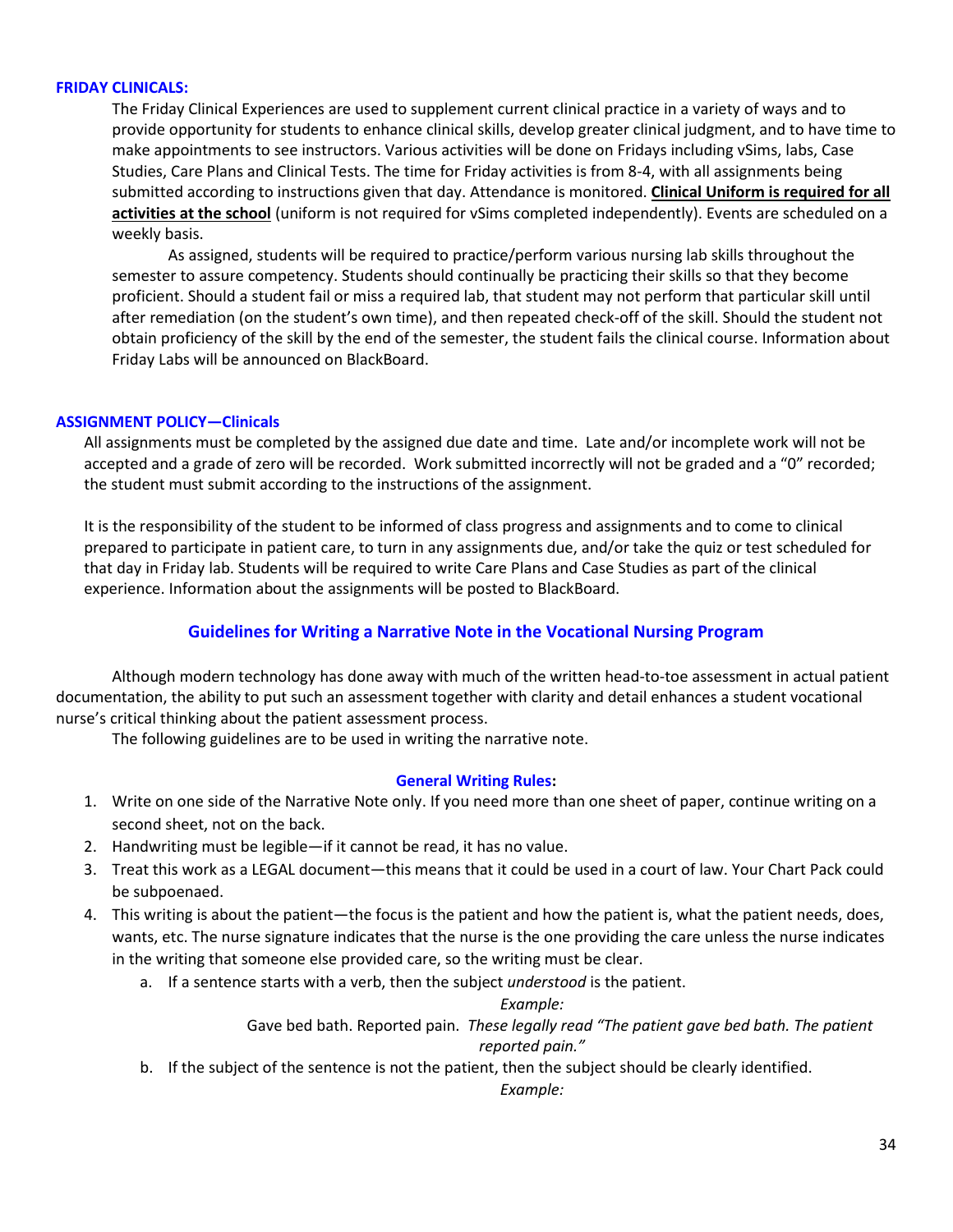Bed bath given. (Bed Bath is the subject). Pain reported to TPCN. (Pain is the subject of that sentence).

- c. Personal pronouns, *I, we, me, you, us*, should not be used in the narrative assessment.
- d. What the student thinks, feels, does, is not important in this writing except to write what happens to the patient as a result of the care given.
- 5. The date and time must initiate the writing, flush left of the page.
	- a. Each new entry should have the time
	- b. Military time should be used; therefore, no colon should be used in between the hour and minutes.

### *Example:*

*Incorrect:* 07:10 Report received, care assumed. . . .

- *Correct:* 0710 Report received, care assumed. . . .
- c. If a new page is started, re-write the date and time continued with that entry.
- 6. At the end of an entry, the student's first initial of the student's *legal* name and the full last name, along with the credential "SVN" must accompany the entry.
	- a. If the entire note is written as one entry, only the last line must be signed.
	- b. If the entry ends at the end of a page, sign off that entry on that page. Sign off the last entry on the new page.
- 7. If an entry ends midway through a line, line out the rest of the line to prevent someone else from coming after and writing in additional words.
- 8. If an error is made in writing, place one line through the error and write the student initials above the line, then continue with the writing. If there is not room to write the correction, place a line through the entire sentence and re-write the entire sentence.
	- a. DO NOT blacken out the writing—this indicates something to hide
	- b. DO NOT use white out—again, indicates something to hide
	- c. DO NOT write over—besides being sloppy, this indicates something to hide
- 9. Punctuation must be used. Periods must end sentences, commas must separate clauses.
- 10. This is written in narrative style, meaning a story. Therefore, you do not write a section, colon and then describe. You write the whole section as a story.

### *Example:*

*Incorrect:* Eyes: PERRLA. Ears: clear. Skin: warm and dry.

*Correct:* PERRLA. Ears clear. Skin warm and dry.

- 11. Use only approved abbreviations in this writing. The ampersand "&" is **NOT** an approved abbreviation for "and."
- 12. Spelling is important. You must be able to spell words, especially common words!
	- a. Most common errors include the use of "i" and "e" such as in receive.
		- *"I" before "e" except when it comes after "c" or when it sounds like "a" as in "neighbor" or "weigh."*
	- b. The patient has *bowel* sounds, not *bowl* sounds.

### **Specific Writing Criteria:**

- 1. The documentation needs to be "opened" or started with the initial opening statement that tells (a) how the nurse took over care, (b) identifies who the patient is and why the patient is there, and (c) tells how the nurse first found the patient.
	- *Example:*

0700 Report received and care assumed of a 74 year old male with diabetes, (L) BKA, weakness for Dr. Rabbit, supine in bed with eyes closed, respirations even and regular. *N. Nurse, SVN.*

**In this example, "report" and "care" are the subjects that start this sentence. The age is given to identify the patient as well as the diagnoses and physician. The patient was apparently sleeping, as indicated by stating that the eyes were closed and the respirations were even and regular (as opposed to dead with no**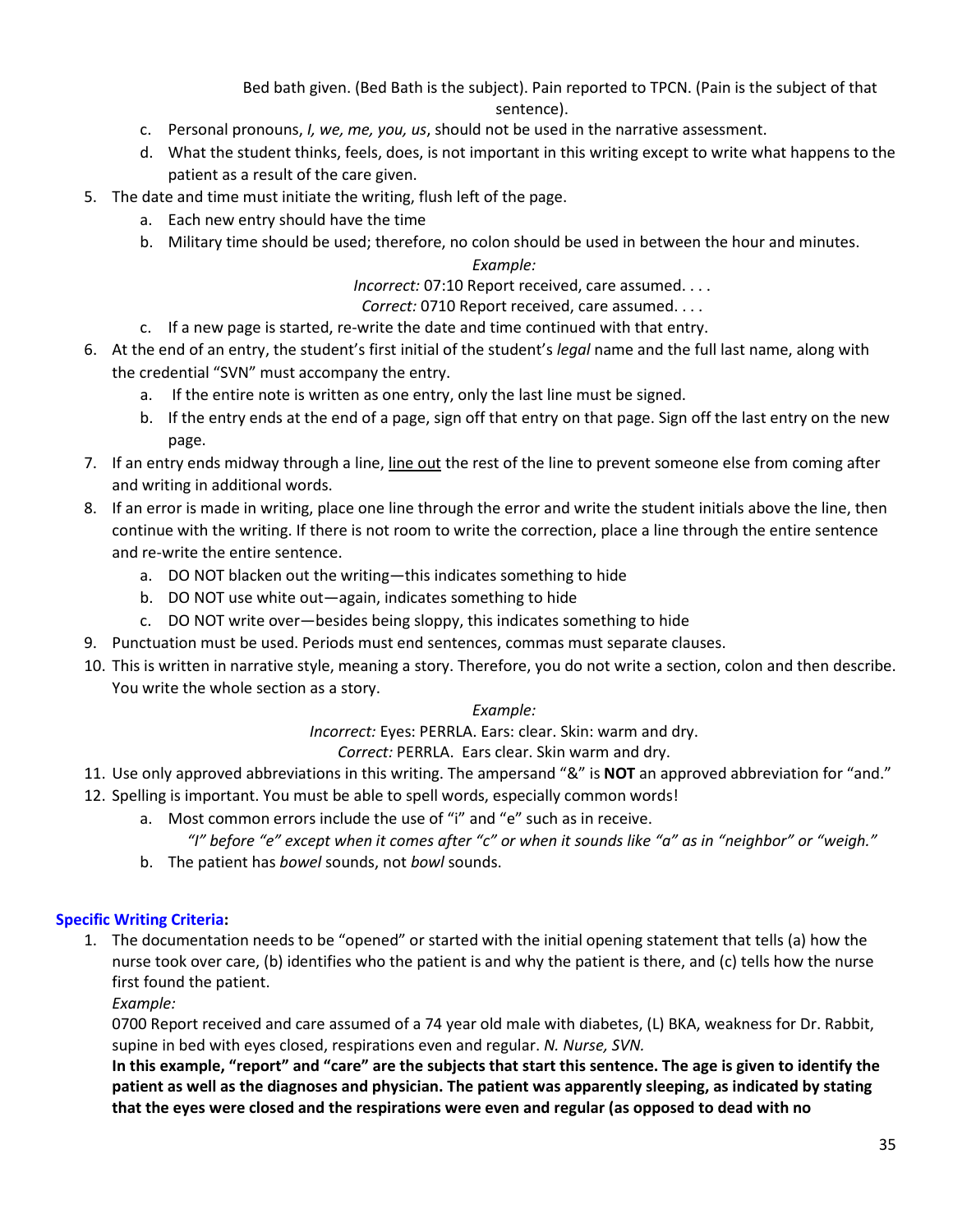**respirations). The statement would have been incorrect to say "sleeping" because the only way to be sure the patient was asleep would be to wake the patient up.**

- 2. The patient position should be clear. People "lie" and chickens "lay"—patients are in positions: supine, left or right lateral, Fowler's, prone, etc.
- 3. Complete Vital Signs should be written because they are "vital" to the patient.
- 4. Orientation should be specific—to say "x 3" is incorrect because there are many questions that could be asked to determine orientation.
	- a. The correct word is "oriented." **Orient** as a verb means to "find direction" or "give direction." The noun form of this kind of orienting is **orientation.**
	- b. Sometimes people in their speech will form an imagined verb from **orientation** and say **orientate** or make it a verb as **orientated.** At best, **orientate** is a back-formation used humorously to make the speaker sound pompous.
	- c. The correct word is the verb **orient.**
	- d. **Orientate** is more widely accepted in the U.K. than in the U.S.A., but it should be avoided in any formal or standard writing.
- 5. Describe what you see. Don't say "natural" or "normal" for skin color—unless you have seen the patient prior to the hospitalization, how do you know what is natural or normal?
- 6. Avoid using the word "normal"—who determines "normal"? Instead use the descriptive terms
	- a. Lung sounds are clear, adventitious, wheezes, rhonchi, rales, congested
	- b. Bowel sounds are present, normoactive, hypoactive, hyperactive, absent
	- c. Skin is pink, brown, tan, pale, ruddy.
- 7. If the patient says something that is important to document, use quotation marks to show that that information came directly from the patient.
- 8. Don't assume—if you find the patient on the floor, describe it but don't assume the patient fell (they have been known to deliberately get on the floor). Don't assume there is a bruise because of an injection.
- 9. Intravenous (IV) access can be through a peripheral vein such as those found in the arms or legs, a subclavian vein or a jugular vein. In most instances on a med-surg floor, the access is peripherally, usually in the lower arms. IVs can be continuous, meaning that they usually have 500-1000 mL bag of solution running continuously throughout care, OR IV access can be *intermittent,* meaning that the vein has an IV port, but solutions do not run all the time—usually for about 30 minutes several times a day for medications, only. Documentation of the IV access must be clear. For a CONTINUOUS IV, termed as "IV," there should be documentation of the solution, the amount, the rate, the pump being used (or if it is by gravity), and the site of the IV access with the access site described as to location, condition and dressing. An intermittent access is termed "INT". For the INT, the site should be described as to location, condition and dressing. When either is DC'd, the description of the removal and of the site should be included, as well as the dressing applied and instructions given to the patient about the DC.
- 10. If there is an *abnormal* condition or assessment, describe it and include what nursing actions were taken, including who was notified about the abnormality. If the patient reports pain, don't just document the pain. You must also document who you reported the pain to and what was done about it. The documentation should also indicate that you verified pain relief. If there is abnormal skin turgor, you must also include who was informed about it. If the IV infiltrates or develops phlebitis, you should document that it was DC'd (and by whom if it was not you), if it was restarted, and what was done about the injured vessel.
- 11. Describe wounds and/or dressings. Don't just say there is a wound present.
- 12. Decubitus prone areas—the back, the buttocks, the heels—should be specifically addressed.
- 13. If a foley catheter is present, the size and type of catheter, amount and color or urine should be clearly indicated. If the foley is connected to a Continuous Drainage Unit (CDU), that must be stated. The location of the CDU should be stated as well to show that the safety of the catheter was maintained.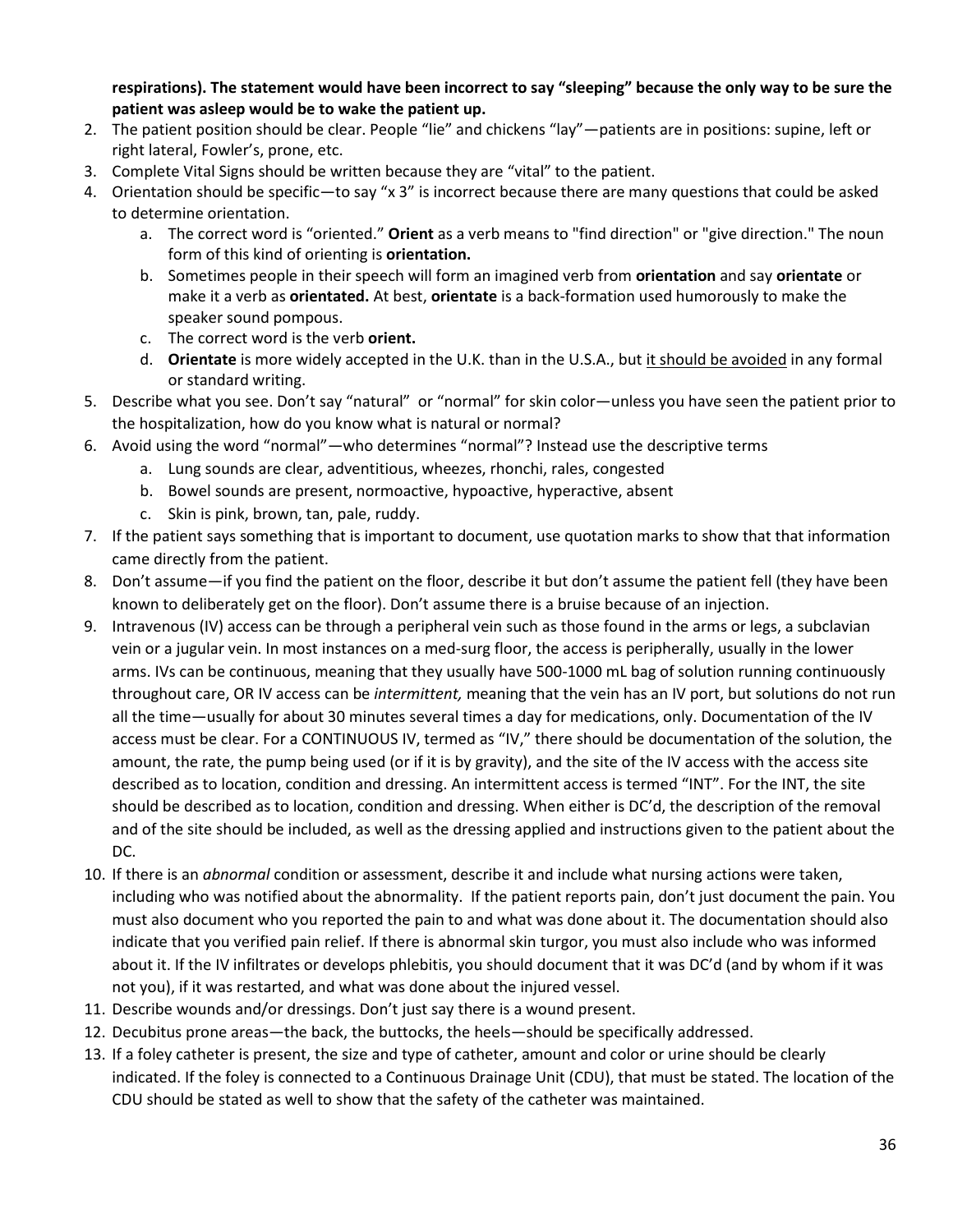14. Safety is a major issue in the hospital. All safety care should be noted in the documentation: ID bands, safety bands, allergy bands, restraint devices, side rails, call light, bed position, brakes, and any alarms. Sitters should be noted if they are part of the safety device. If family have been instructed to not leave the patient alone, family must be noted as part of the safety information.

# **Remember: the information that is documented must be RELEVANT to the patient care. Social conversations, TV shows, political/social views & opinions are ONLY relevant if they impact patient care! What YOU think, feel, believe, etc. is NOT relevant to this documentation.**

# **Your documentation should reflect the focus of nursing care—what patient problems you are doing something about!**

# **Organization and Specific information:**

Organization of the material is important—it helps the nurse remember what all to assess as well as helps the reader understand the assessment. Be logical in your writing; try to cover all of the same body system together rather than jumping around.

# SPECIFIC information:

- 1. The Head: includes mentation, orientation, communication, following instructions, eyes, ears, nose and throat, jugular vein distention, and swallowing.
- 2. The Chest: includes heart and lung sounds, apical pulse, respiratory effort, chest symmetry.
	- a. Lung sounds include bilaterally anteriorly and posteriorly, laterally. The student can choose to do the posterior lung sounds when the patient is turned for the posterior assessment, but can still write them all together. In a "normal" patient, there are 5 lobes of the lungs (not 4 quadrants).
	- b. The respiratory effort must also be noted as part of the assessment of the chest.
	- c. While cardiologists and expert nurses assess all of the heart value sounds, our program only requires that you assess S1 and S2 and the apical pulse rate.
- 3. The abdomen: You should listen for bowel sounds in all quadrants—you do not use the word "four" and "quadrant" together because this is redundant. Bowel sounds are either normoactive, hypoactive, hyperactive or absent. You also assess the softness and condition of the abdomen. You want to know when the last bowel movement was and get a description.
- 4. Extremities: This includes the skin condition, the turgor, capillary refill of both upper and lower extremities, pulses bilaterally, Homan's sign bilaterally in lower extremities and/or strength test in lower extremities. The medical term for the lower legs is "lower extremities"—not calf or calves (that is laymen's terms).
- 5. Perineum: You may not always assess the peri area if the patient has no problems and is a legally consenting adult. You may just ask the patient if there are any problems and check on when the patient is voiding, color and how much. If there is a foley catheter, you must assess the area. If there are any problems, you need to assess the area.
- 6. Back: Once the patient rolls over you can assess the back, buttocks and heels. You can listen for posterior lung sounds and note any problems in this area.

# **Computer Checklist**

# **History and Physical**

Go to Clinical Notes -> Hospital -> Physician -> History and Physical

- $\triangleright$  If History and Physical does not show up at this time, you may need to change your search dates.
- $\triangleright$  Right click on the Dates that are displayed and click change search criteria. Click on Admission to Current. This should make the history and physical accessible.

*If you are still unable to find the history and physical, you need to call your instructor!*

- $\triangleright$  Utilize the H&P to fill in your ISBAR with information you did not receive from your nurse or patient.
- $\triangleright$  Be sure to READ all the way to the bottom. You can skip over any lab and radiology results as you will be looking at that later under the Lab section.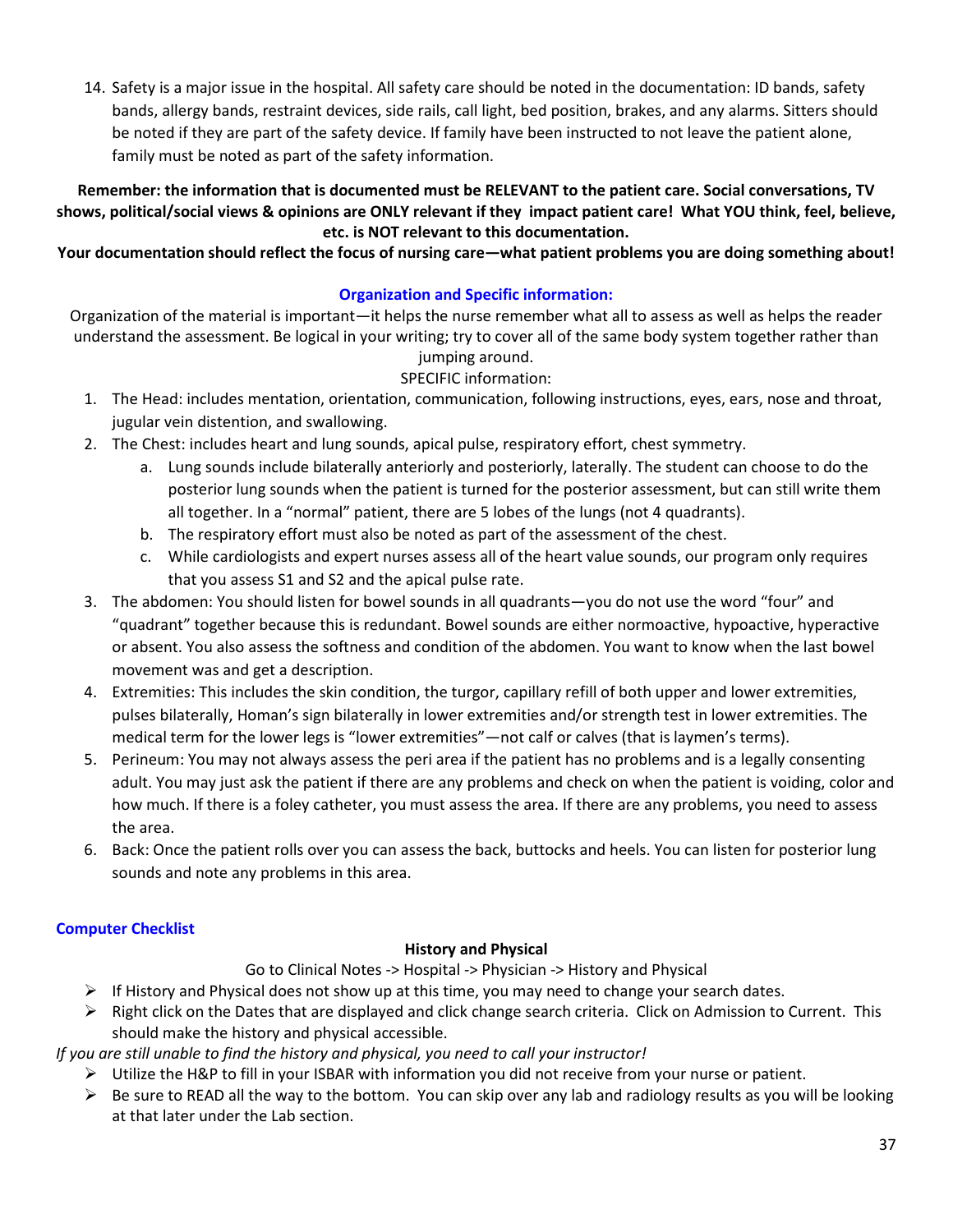$\triangleright$  At the bottom of the H&P is the Impression and Plan. This is where Physicians write what they believe is going on and will write the plan for treatment.

The H&P is documented within 24hrs of admission so be aware that these diagnoses can change and more may be added. This is why you will be looking next at your Progress notes for changes that have occurred since admission.

### **Progress Notes**

#### Clinical Notes -> Hospital -> Physician -> Progress Notes

- There is typically a progress note for every day of their stay during this admission. You should read at least the first and last progress note. If, when reading the progress note, you do not know how all of the sudden several diagnoses have changed or been added, you can skip back and read more of the progress notes.
- Again, you must read all the way to the bottom. At the bottom, you will find the Impression and Plan.

Use this information to fill in your ISBAR with current and past medical diagnoses. Also, fill in what is happening now. You can also see if they are planning discharge.

#### **MAR**

- 1. Get your White Medication Sheet from the chart pack.
- 2. Fill in the medication name, route, dose, frequency and times.

**This is not the time to fill in classification, indication, side effects, and V/S needed- that is for research**.

- 3. For Scheduled medications you will need to right click on the medication -> Order Info -> Additional Information. This should show you the times that the medication is scheduled. Be aware that if the med is BID- you are looking for 2 times, TID- 3 times, etc…
- 4. You only need to fill in frequency for PRN medications, not times because they are not scheduled at set times.

| Medication    | Classification | Indication | Dose/route          | Frequency/time       | Side effects | V/S |
|---------------|----------------|------------|---------------------|----------------------|--------------|-----|
| Furosemide    |                |            | $20 \text{ mg }$ PO | Daily                |              |     |
| (Lasix)       |                |            |                     | 0900                 |              |     |
| Acetaminophen |                |            | $500mg$ PO          | O <sub>4</sub> h PRN |              |     |
| (Tylenol)     |                |            |                     |                      |              |     |

Example of Scheduled vs. PRN:

#### **Orders**

- o Click on orders tab on left hand side of the screen.
- o Be sure to note any wound care, Ted Hose, SCDs, Oxygen, IV fluids, Accudatas, Diet, Fluid Restriction, Weight bearing restrictions, etc…

### **Flowsheets (Labs, Radiology, Nursing Plan of Care)**

Click on Flowsheets tab on left hand side of the screen. This will bring up a chart that looks similar to:

|                    | Labs 48 hours | ∟ab | Radiology | Nursing plan of care |
|--------------------|---------------|-----|-----------|----------------------|
| Complete blood     |               |     |           |                      |
| count              |               |     |           |                      |
| complete metabolic |               |     |           |                      |
| panel              |               |     |           |                      |
| Point of Care      |               |     |           |                      |
|                    |               |     |           |                      |

- Skip over the 48 hour labs and Click on the tab labeled Lab. This will show you the most recent labs.
- You will need to look at your patient's admission date and get your lab sheet from your chart pack. Fill in the labs from the date of admission.
- Then look at the most current labs and fill those labs in on the next column. You need to write this information in black ink.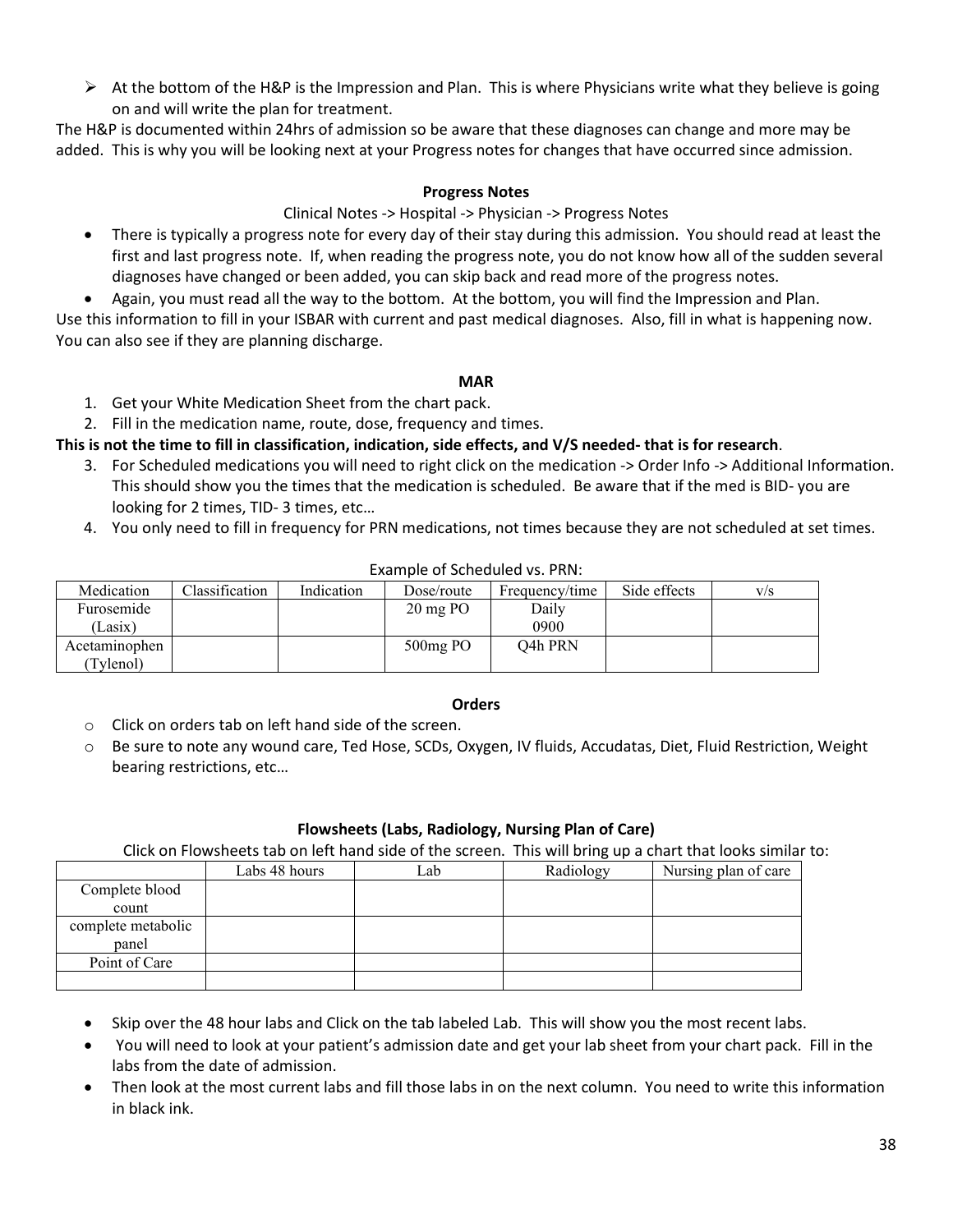- DO NOT write in the normal values or draw your high or low arrows in blue or red at this time. This is for you to do at home as research.
- Be sure to look at the left hand column (Complete Blood Count, Complete metabolic panel, etc.) You can toggle through the labs using this column.
- Make sure to note any Microbiology. This is where you will find cultures such as blood cultures, urine cultures, wound cultures.
- If your patient has accudatas, you will find them under Point of Care glucose.
- Next Click the Radiology Tab.
	- $\circ$  Get your Diagnostics paper from your chart pack and fill in any xrays, MRI, US, results from the current admission

### **COMPUTER USAGE AT CLINICAL AGENCIES:**

Clinical Computer Usage: Computer systems at the clinical sites are for the purposes of clinical work. Students may only use the agency computer systems for accessing important patient data the student needs for safe and effective patient care. **Students MAY NOT use the agency computer for personal usages such as checking emails (even SPC or instructorsent emails are prohibited on agency computers), Black Board, websites (including drug or diagnoses websites) or other personal usage. No "research" is to be done during the clinical period**. Students who engage in inappropriate computer usage will be placed on probation for the first offense and dismissed from the VNP for a subsequent offense. Refer to the Student Vocational Nurse Handbook.

As computer technology in the field of health occupations continues to become more popular, computers may be used in this course for Case Studies and Care Plans if the student chooses to use them. All students have access to computers and printers on the South Plains College campus. All registered students are supplied with a working email account from South Plains College.

### **ALL STUDENTS ARE EXPECTED TO KNOW THEIR SPC STUDENT USER NAME AND PASSWORD.**

#### **COMPUTER LAB USAGE**

The computer lab(s) on any campus may be used by students during scheduled open hours or as assigned by an instructor. Printer paper will not be provided for students to print materials but students may seek assistance from faculty or staff to request lab paper from the college if needed. Lack of computer lab paper is not an excuse for not completing assignments

### **GRADING POLICY**

Students must earn an overall grade of 75 or better in this course to pass this course, but have some specific grading criteria:

### **Final semester grades will be based on the following:**

- **A. Departmental Math Exam—**the student must pass the semester's departmental math exam by the third testing with an 80 or better on the exam. Students who do not achieve an 80 by the third testing fail the clinical course and are administratively withdrawn at that time, regardless of other grades. Students will not pass medications until this exam is passed.
- **B. Weekly clinical evaluation**—students will receive a weekly clinical evaluation based on the student's individual clinical performance and preparedness to practice nursing. The weekly ratings are averaged together for the length of the course. The student must have a 75 performance average in order to complete the course, and if not, fails the clinical course, regardless of other clinical grades. The weekly grade also includes clinical activities on Friday.
- **C. Written Work**: Students should strive for a 75 average on all required written work. All work must be turned in complete by the deadline according to the schedule. If work is not turned in, the weekly grade is a zero, however, the work must still be completed and turned in for the student to exit the course. This includes but is not limited to vSim work; Patho form and care plans, concept maps, case studies , worksheets etc. as assigned
- **D. Completion of Skills Checklist to 90% and Performance of both sterile skills**—four weeks prior to graduation, the student must have completed 90% of the skills checklist and must have performed the two sterile procedures at least once in order to graduate. Students who fail to complete 90% of the checklist OR who fail to complete both sterile skills, fail the clinical course, regardless of other clinical grades.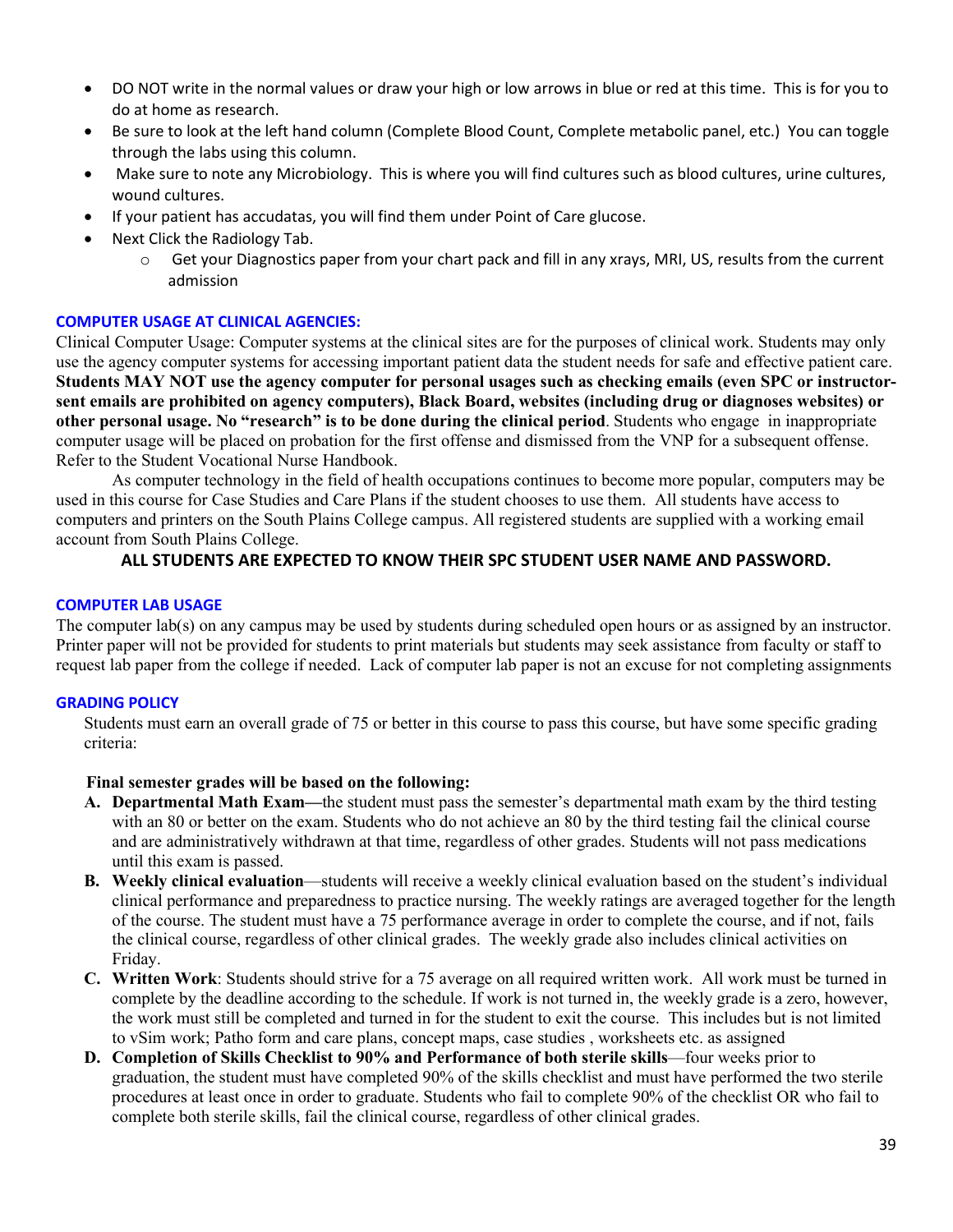- **E. CPR and Immunizations—**CPR and immunizations must be kept current. If CPR expires or if an immunization booster/update is required, the student may not attend clinicals, accruing absences. Should this put the student over the allowable absences, the student will fail the clinical course, regardless of other grades. If the student misses one day due to an expired CPR or immunization, that student will have to make up that day in the clinical setting. IT IS THE RESPONSIBILITY OF THE STUDENT TO MAINTAIN CPR AND IMMUNZATIONS.
- **F. Summative Evaluation—**at the end of the semester, the student will have a summative evaluation that states if the student met all expectations of the clinical experience. The student must have completed all assignments, remediation, clinical experiences and make up days in order to have a successful summary.

### **GRADING SCALE:**

 $90-100 = A$  $80-89 = B$ 

 $75-79 = C$ 

 $\langle 75 \rangle$  = F (There is no "D" in clinicals)

Please note: clinical grades are reported as whole numbers; decimals are dropped and are not rounded up.

### **GRADE BREAKDOWN**

Weekly Evaluations: 60% Written Work: 40%

### **COMMUNICATION POLICY**

Electronic communication between instructor and students in this course will utilize the South Plains College Blackboard and email systems. The instructor will not initiate communication using private email accounts. Students are encouraged to check SPC email on a regular basis. Students will also have access to assignments, web-links, handouts, and other vital material which will be delivered via Blackboard. Any student having difficulty accessing the Blackboard or their email should immediately contact the help

### **Email Policy**:

A. Students are expected to read and, if needed, respond in a timely manner to college e-mails. It is suggested that students check college e-mail daily to avoid missing time-sensitive or important college messages. Students may forward college e-mails to alternate e-mail addresses; however, SPC will not be held responsible for e-mails forwarded to alternate addresses.

B. A student's failure to receive or read official communications sent to the student's assigned e-mail address in a timely manner does not absolve the student from knowing and complying with the content of the official communication.

C. The official college e-mail address assigned to students can be revoked if it is determined the student is utilizing it inappropriately. College e-mail must not be used to send offensive or disruptive messages nor to display messages that violate state or federal law

D. Instructors make every attempt to respond to student emails *during regular college business hours* when faculty are on campus. Instructors *are not* required to answer emails after hours or on weekends.

E. Students who use email inappropriately to faculty, students, staff or others will be placed on probation for the first offense; dismissed from the program for a second offense.

F. When contacting faculty, please use the SPC email and NOT blackboard messaging.

**Texting Faculty**: Students should not text faculty via the faculty cell phone. Written communication should be by email, office phone, or personal notes. The faculty cell phone is for contact during the clinical hours ONLY and should not be used outside the clinical experience. Students who text faculty will be placed on probation for the first offense and dismissed from the program for the second offense.

**Cell Phones:** cell phones are PROHIBITED at any clinical setting, Simulation and during Zoom meetings. Students should not have cell phones on their person, in their back packs, pockets or other personal areas during clinicals. Cell phones should be left in the student vehicle so that there is no temptation to use. Students who violate this policy and have their cell phone out during the clinical day for any reason will be sent home as absent—no matter when the infraction is discovered. If this absent causes the student to exceed the allowable absences, the student fails the clinical course, regardless of other clinical grades. This is considered a professional violation. Please refer to the Student Handbook for more information.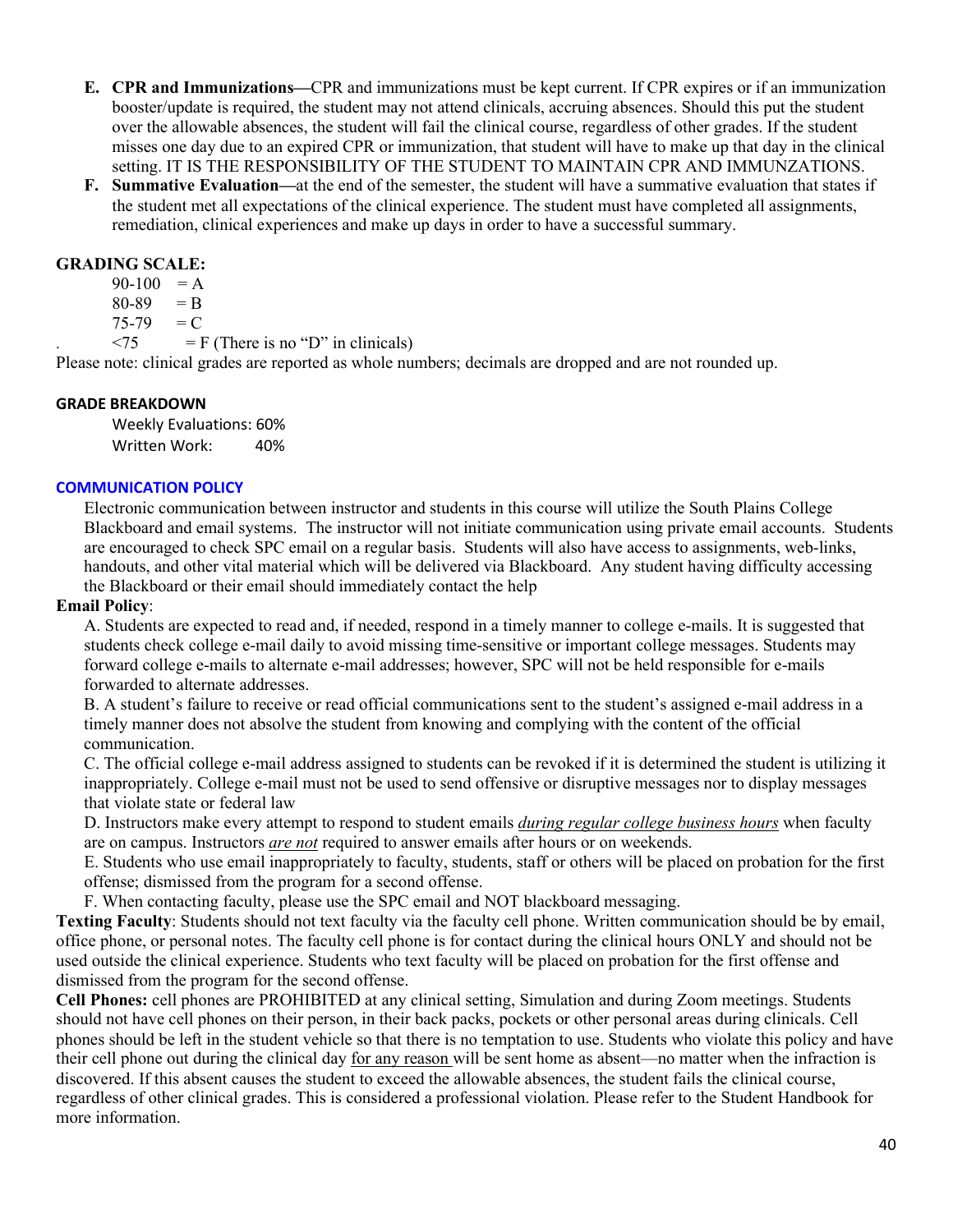### **Incidents/Investigative Reports/Generic Screens; for our purposes, the words Incident Report will be used.**

An Incident Report shall be completed for the following:

- a. All injuries that occur to a student during clinical experience.
- b. Any patient occurrence.

In the event of unusual occurrences involving students, employees of the clinical facility, patients and/or visitors, the following procedure should be followed:

- a. Notify the program coordinator or instructor.
- b. Notify nurse in charge of the clinical area where the incident occurred.
- c. Complete the clinical form with the assistance of an instructor and/or TPCN.
- d. Complete the SPC incident report form documenting the event for SPC records.
- 1. An unusual occurrence includes, but is not limited to incidents such as medication error, patient injury witnessed by a student, and student injury.
- 2. Students who become ill or get injured should contact the instructor immediately.
- 3. Students who choose to use the facility's emergency services will be required to pay for Emergency Room services and then file with SPC insurance and/or their own insurance carrier.
- 3. Students who are injured to the extent that they cannot meet clinical objectives must withdraw from the VNP and apply for readmission once the injury has healed and the student can meet the objectives.
- 4. Student Exposure Incidents: Should a student of the VNP at Reese have an exposure to blood or body fluids through needle stick or other means, the student should do the following:
	- a. Wash wound with warm, soapy water immediately. If splash is to eyes, the eyes should be rinsed with clear water or normal saline.
	- b. Notify the instructor as soon as possible.
	- c. Call the facility's Employee Health department and give the following information. (The instructor should assist with this phone call.)
		- 1) name, room number and medical record number of source of exposure
		- 2) physician's name
		- 3) state "I have had an exposure through…."
		- 4) phone number of student
- 5. Student Vocational Nurses DO NOT report to the facility's employee health (we are not employees).

# **Laboratory Experiences**

**Competency Labs:** The PSCCL (Pharmacology Skills Critical Competency Lab) occurs prior to medication administration rotations in this Level. Students must pass the PSCCL with 100% competency. Students have three (3) opportunities to pass the lab. If the student is unsuccessful upon the third try, the student fails the PSCCL and will have to withdraw from the program. The third PSCCL attempt is taped on video cassette.

*All lab rules apply (dress code, hair, hails, etc.) The student is expected to be in uniform for the competency labs.*

**Proficiency Labs:** Students must remain proficient in all nursing skills.

During the first weeks of Level II and before the end of Level III, all students may be required to pass a clinical skills competency lab in order to exit the clinical course to assure that all skills remain at the appropriate proficiency level.

Level III competency will cover all previously mastered Level I and II skills in a timed setting. Students must pass this lab in order to progress to outside/ off campus clinic rotations.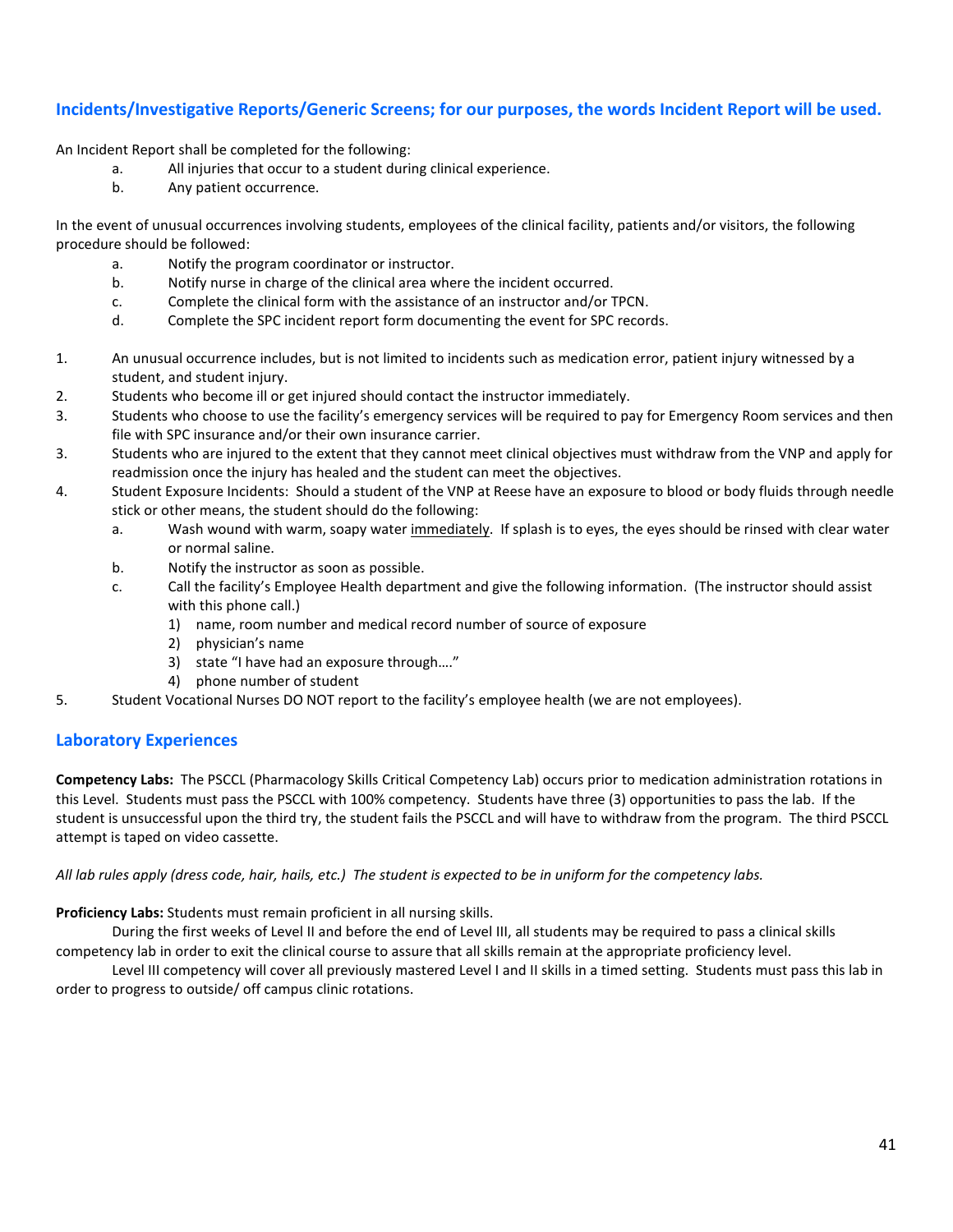# **Leaving the Clinical Unit**

**To avoid the charge/appearance of patient abandonment, students leaving the clinical setting will follow the rules of good conduct expected of Vocational Nurses:**

If the student must leave the unit for any reason (including end of the shift), the student must:

- 1. Notify the nurse in charge or other designated licensed nurse and give report to the nurse.
- 2. Contact the Vocational Nursing instructor when it is necessary to leave the hospital before the assigned hour to leave.
- 3. Not visit patients (this includes relatives) or other students on other units while in clinical practice. *Students who visit friends/relatives after clinical should be out of uniform.*
- 4. Students who leave the floor without authorization and without reporting off appropriately will come under full disciplinary action which could include dismissal from the VNP.

# **Limitations for Students in the Clinical Setting**

Students are expected to know and follow the Scope of Practice for LVNs as well as for SVNS and facility policies. There are some skills and procedures that are dictated by facilities as to who can perform them and under what circumstances. Students will be able to perform additional skills in this level and in Level 3.

Vocational Nursing Students **cannot** perform the following procedures:

- 1. Start an IV, prepare or administer IV medications such as IV piggyback, IV push, or chemotherapy drugs, blood or blood products.
- 2. Perform IV site care or change IV dressings on central lines.
- 3. Take report on patients transferred from critical care areas or the recovery room.
- 4. Remove or shorten surgical drains.
- 5. Take physician's orders verbally or on the telephone. This includes pre-op orders from surgery.
- 6. Take CVP readings.
- 7. Adjust the angle of flexion or CPM apparatus.
- 8. Remove hemovac, JP, or T-tube.
- 9. Remove a fecal impaction.
- 11. DC chest tubes or central line
- 12. Insert NG tube
- 13. Photocopy ANY part of the patient record!!!

Once students have completed the specific classroom course AND/OR lab, they can do the following procedures with a written physician's order and always with supervision:

- 1. Prime a peripheral IV bottle or bag after successful completion of IV Therapy lab.
- 2. Discontinue peripheral IVs.
- 3. Perform venipuncture after venipuncture lab at Arthritis Associates or Cardiology Clinic at TTUHSC (not at UMC or CHS facilities) if they meet the IV therapy course criteria and have faculty approval.
- 4. Administer medications or do procedures involving medications after satisfactory completion of medication administration rotation. This includes suppositories, eye and ear instillations, and tube feedings which have medications in the formula. 5. Discontinue N/G tube after skills lab with TPCN supervision.
- 
- 6. Remove staples after skills lab *always with instructor supervision.*
- 7. Perform tracheotomy suctioning and care after successful completion of skills lab in ICU with TPCN supervision.
- 8. N/G irrigation and tube feedings after skills with TPCN supervision.
- 9. Perform bladder irrigation and bladder scans.
- 11. Perform wet-to-dry dressings (but NO packing)
- 12. Perform fingerstick blood glucose tests at Ambulatory Clinics ONLY (not at UMC or CHS facilities)
- 13. Remove sutures at Ambulatory Clinics ONLY (not at UMC or CHS facilities) always with nurse supervision
- 14. Perform EKGs at Ambulatory Clinics
- 15. Other skills as noted on specific clinical objectives.

It is the student's responsibility to assure that there is adequate supervision for these skills!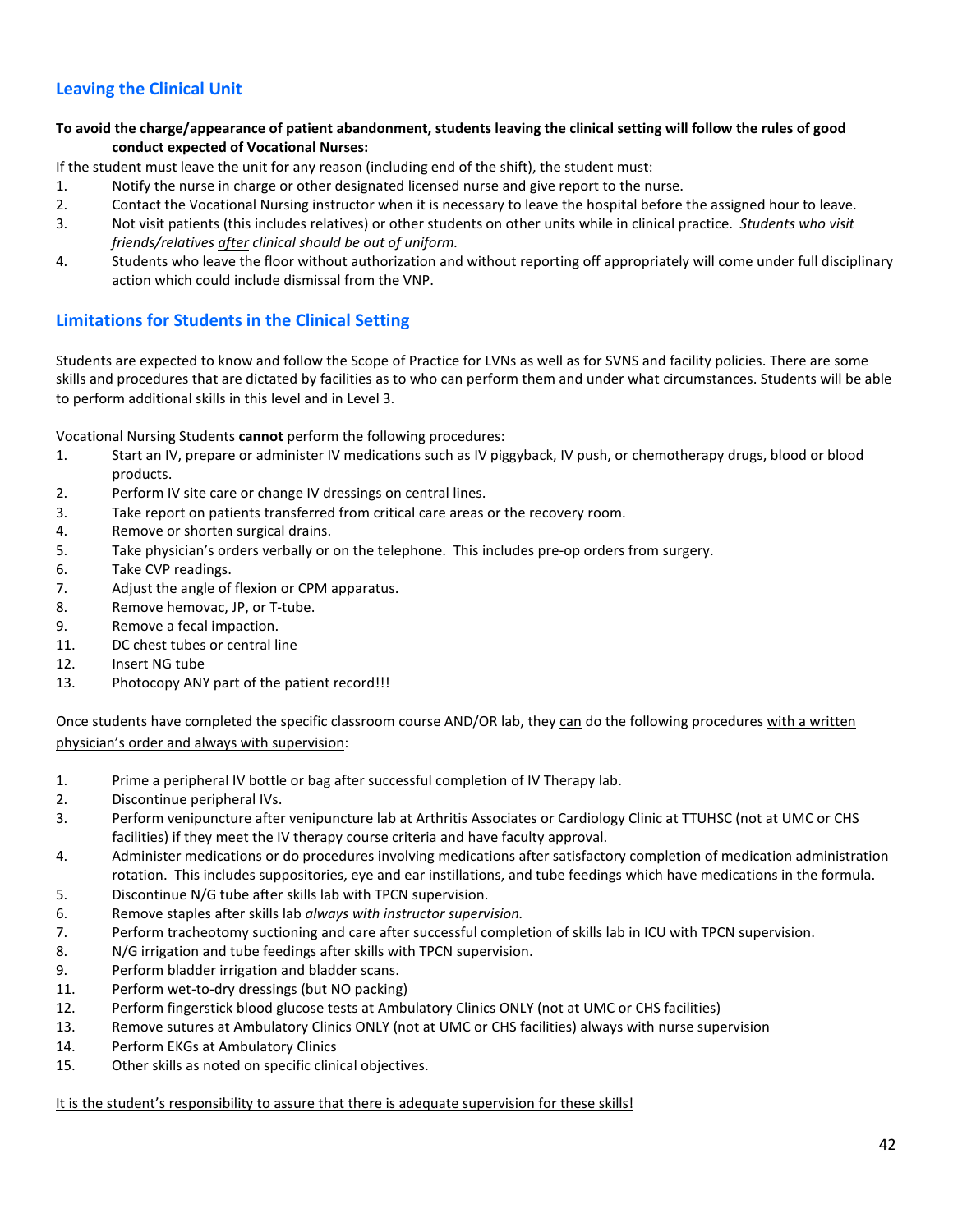# **Safe Clinical Practice**

Students are expected to demonstrate growth in clinical practice through application of knowledge and skills (SCOPE OF PRACTICE\_ from previous and concurrent courses, to demonstrate growth in clinical practice as they progress through courses and to meet clinical expectations outlined in this syllabus, and to prepare for clinical practice in order to provide safe, competent care

The purpose of this educational program is to make safe, effective vocational nurses. This aim is achieved through the various theory, lab, simulation and clinical experiences. Clinical supervision is provided by professional nursing educators to assure as much safety for the patient as possible.

**Students who engage in unsafe nursing practice, either by omission or commission of acts, may be withdrawn from the nursing program, whether or not actual harm to a patient occurred, depending on the situation.** The determination will be made by the VESC. It is the potential harm to the patient from a student's action or inaction that is the basis for this determination. In most cases, students are given opportunities to improve; however, **a deliberate act of unsafe nursing practice (such as lying about patient care practices) is grounds for immediate dismissal.**

#### **Smoking in Clinical Setting**

*There is NO SMOKING for students while at UMC! All smoking areas at UMC are for patients and visitors only!* Violation of the smoking policy is grounds for dismissal from the VNP.

# **Telephone Calls in the Clinical Setting**

#### **PROCEDURE:**

- 1. If an emergency arises, the student's family MUST call the SPC Vocational Nursing Office at 806-716-4626. A message will be relayed to the student in clinicals. **However, there may be times that no one is available to take the emergency message. Students should arrange with other adults to act on behalf of the student for emergencies!**
- 3. **It is the student's responsibility to inform family members and assure that this policy is followed.** The clinical facilities do not have access to your records or schedules and will not be able to assist your family member in locating you!
- 4. When answering the phone on a unit, be courteous at all times. When you answer the phone, you must identify the unit, your name, and your title.

Example: "East 5, Sue Smith, Student Vocational Nurse."

- 5. If you are able to answer the request, please indicate to the caller that you will do the request and complete that request as soon as possible.
- 6. If you are unable to answer a request, refer the matter to the charge nurse. Be sure to explain any delays to the person calling.
- 7. **NEVER** give out patient information over the phone, take a doctor's order, lab reports, reports from critical care or surgery, pre-op orders from surgery. **NEVER** phone the physician for orders or to give lab results. (Remember HIPAA.)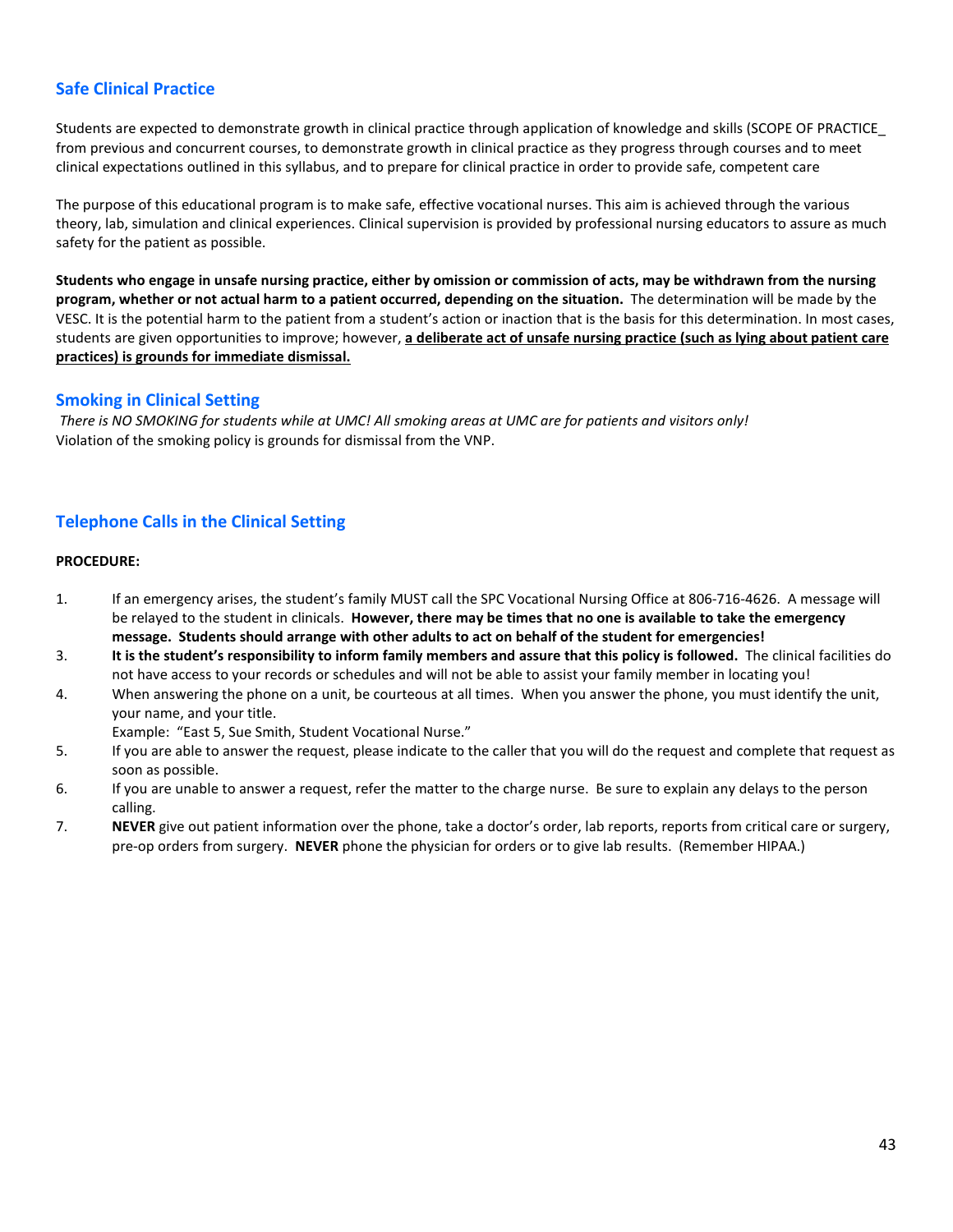# **Unprepared Students (for Nursing Care)**

#### **Students must research patient care information prior to the clinical experience and during the clinical experience to assure safe and therapeutic patient-centered care.**

#### **Unprepared Criteria:**

- 1. A student who does NOT have clinical objectives, syllabus and student handbook with him/her is unprepared. These documents assist the student in knowing clinical expectations, school policies, etc.
- 2. A student is not prepared who:
	- a. cannot discuss the nursing report.
		- b. has not assessed his/her patient and begun giving care.
		- c. is not assisting a TPC nurse with patient care.
		- d. is not ready to perform procedures on the unit.
		- e. cannot discuss the plan of care and/or
		- f. does not have required research
		- g. has not read the unit objectives and knows what to do on that unit
- 3. A student who fails to follow up with instructor instructions in the clinical setting is unprepared. For example, if an instructor tells the student to add more information to the student research, and the student chooses not to add the information, then the student is unprepared.
- 4. A student who does not meet previous level objectives is unprepared.

As a student progresses, he/she is expected to understand and relate more of the data to the disease process. For example, a student in the third semester who could not perform and discuss the assessment (a first semester skill) would b considered unprepared.

A student is evaluated with the same expectations as other students at the same level.

\*\*Students who have these things but have difficulty understanding them are not considered "unprepared." The student should ask for assistance in understanding this information.

Students who are unprepared are unsafe. **Unsafe students are sent home with an absence.** 

### **Time Management of Clinical Day**

#### **Clinical Day 1 Time Frame:** Task/Skill/Activity 0645-0715 Co with Assigned N Go with Assigned Nurse for Report a) Note: Name, age, physician, diagnoses, safety level, allergies, code status, voiding/BM status, activity, diet, oxygen, incisions/wounds/drains, IV sites-solutions, rates; Ordered tests, results from previous tests, Accudatas on diabetics Choose Patient(s) a) Decide which patient(s) you will care for and note it on the yellow student assignment sheet in the breakroom. b) Introduce yourself and identify your role as a student vocational nurse and let them know what care you will be providing. (will change depending on semester) c) Make beginning entry in nurses' narrative ex. - Report received, Care assumed of \_\_\_\_year old \_\_\_\_\_\_\_ (gender) admitted with \_\_\_\_\_\_ (diagnoses) under the care of Dr. \_\_\_\_ (physician's name). Resting in bed, eyes closed, respirations even and unlabored. (a note to show that you actually saw the patient(s) at this time and that they are alive) 0715-0900 Assessment, AM Care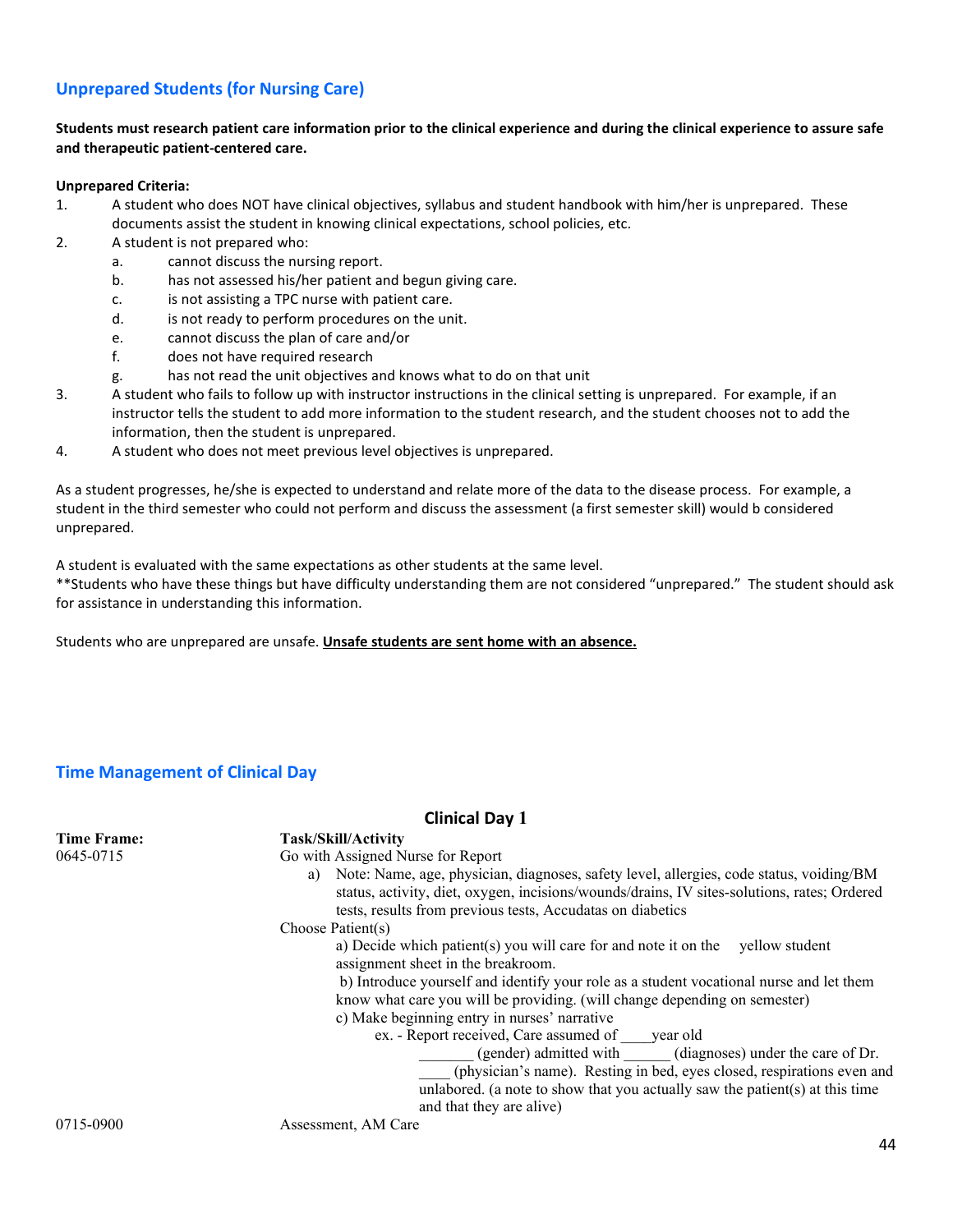|                                                                   | a) Complete Head to toe assessment<br>b) Inform TPCN and PCA of vital signs                                                                                                                                                                                                                                           |
|-------------------------------------------------------------------|-----------------------------------------------------------------------------------------------------------------------------------------------------------------------------------------------------------------------------------------------------------------------------------------------------------------------|
|                                                                   | c) Inform TPCN of any abnormalities noted in the assessment<br>d) Document Head to toe assessment                                                                                                                                                                                                                     |
|                                                                   | e) Start the Activity/I&O sheet<br>f) Complete the ISBAR with information gathered from report                                                                                                                                                                                                                        |
|                                                                   | - IF you did not receive certain information in report that is needed to complete the                                                                                                                                                                                                                                 |
|                                                                   | ISBAR, you need to ask the patient.<br>- You should be talking to your patients as you are performing the head to toe<br>assessment.                                                                                                                                                                                  |
|                                                                   | g) Set up meal tray for patient(s) and assist with breakfast if applicable<br>h) Once your patient is taken care of, you may help out on the unit by answering call<br>lights and helping other students and nurses.                                                                                                  |
|                                                                   | *** Be aware that if you are standing around at the nurse's station, you will be required<br>to answer the call lights. It is recommended that you document your assessment in the<br>patient's room so that it will be complete by 0930.                                                                             |
|                                                                   | i) Complete AM care- oral care, bathing, grooming, ROM, linen change<br>j) Get on computer to look up History and Physical in order to complete any missing<br>information of the ISBAR that you were unable to collect from the nurse or the patient<br>*** This is not the time to gather information for Research! |
|                                                                   | *** Assessment must be completed and documented prior to getting on the computer.                                                                                                                                                                                                                                     |
| 0900-0930                                                         | Seek instructor to present information                                                                                                                                                                                                                                                                                |
|                                                                   | a) The following must be completed by 0930:                                                                                                                                                                                                                                                                           |
|                                                                   | Head to toe assessment documented<br>Braden Scale Completed                                                                                                                                                                                                                                                           |
|                                                                   | ISBAR completed                                                                                                                                                                                                                                                                                                       |
|                                                                   | Activity and I&O sheet initiated                                                                                                                                                                                                                                                                                      |
|                                                                   | b) Be prepared to give report about your patient(s)                                                                                                                                                                                                                                                                   |
|                                                                   | ***If instructor is busy with another student, you should give the required materials to the instructor so that they can see that the<br>information is completed even though they may not be able to go over it with you at this time. It is not the responsibility of the                                           |
| instructor to come and find you in order to get your information. | c) Update Charts (must chart at least every 2 hours in nurse's narrative and<br><b>Activity Sheet</b> )                                                                                                                                                                                                               |
|                                                                   | d) Look at orders: Note orders that will affect your care.                                                                                                                                                                                                                                                            |
|                                                                   | Ex.- TEDs, SCDs, Dressing changes, Diet, Fluid Restrictions, Accudatas                                                                                                                                                                                                                                                |
| 1000-1100                                                         | Finish up AM care                                                                                                                                                                                                                                                                                                     |
|                                                                   | Follow the nurse<br>Assist with other patient care activities                                                                                                                                                                                                                                                         |
|                                                                   | <b>Update Charts</b>                                                                                                                                                                                                                                                                                                  |
| 1100-1130                                                         | Take vital signs and report them to the TPCN and PCA                                                                                                                                                                                                                                                                  |
|                                                                   | If patient lunch is available, help set up or assist with lunch as needed                                                                                                                                                                                                                                             |
| 1130                                                              | Lunch-                                                                                                                                                                                                                                                                                                                |
| (time may vary due to                                             | 30 Minutes total time. Report to TPCN before leaving to lunch                                                                                                                                                                                                                                                         |
| patient care responsibilities)                                    |                                                                                                                                                                                                                                                                                                                       |
| 1200-1300                                                         | Check on patient(s), update charts, activity and I&O sheet<br>Assist with patient activity                                                                                                                                                                                                                            |
| 1300-1330                                                         | Get on the computer and gather information for research.                                                                                                                                                                                                                                                              |
|                                                                   | *** Patient care is priority. This should take no longer than 30 minutes. This time is only for gathering information                                                                                                                                                                                                 |
|                                                                   | from the chart. Medication sheet: Medication, dose, route, frequency, times; Labs: only the lab results, do not fill in normal ranges,<br>analysis, write in black pen. At home, you complete the rest for research. See Computer checklist.                                                                          |
| 1330-1430                                                         | Answer call lights                                                                                                                                                                                                                                                                                                    |

Follow nurse Be sure room is clean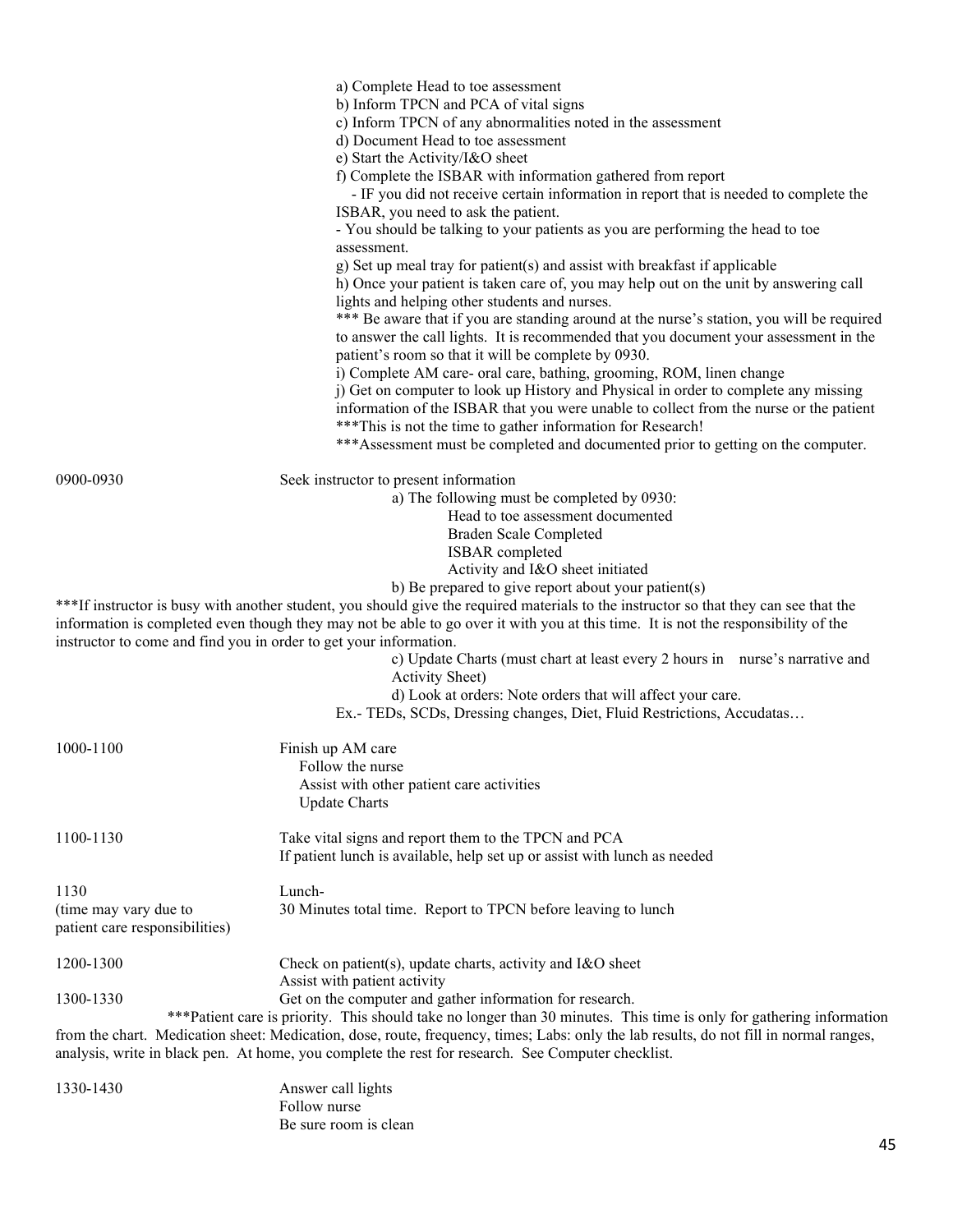|           | Fresh water is given if pt. isn't NPO<br>You should do a check on your patient(s) at least every 2 hours for pain, toileting, positioning, and<br>safety checks<br>Ask TPCN to sign off on any completed skills |
|-----------|-----------------------------------------------------------------------------------------------------------------------------------------------------------------------------------------------------------------|
|           | *For level 2 and 3, after PSCCL-Do medication teaching with patient.                                                                                                                                            |
| 1430-1500 | Empty Foleys, make sure patient is clean and dry, room is clean, trash cans are not full, fresh<br>water available, Update activity sheets and total I&Os,                                                      |
|           | Report off to TPCN and make "Care Relinquished" ending note in narrative.                                                                                                                                       |
| 1515      | Leave the unit and go clock out<br>*Do not leave the unit until 1515. Do not camp out in the breakroom with your backpacks on<br>waiting for the clock to turn 1515.                                            |

# **Clinical Day 2**

| <b>Time Frame:</b><br>0645-0715                                                                                                                                                                                                                                                                                                                                                                                                               | Task/Skill/Activity<br>Go with Assigned Nurse for Report<br>b) Note: Name, age, physician, diagnoses, safety level, allergies, code status, voiding/BM<br>status, activity, diet, oxygen, incisions/wounds/drains, IV sites-solutions, rates; Ordered<br>tests, results from previous tests, Accudatas on diabetics (any changes from day 1?)<br>Choose Patient(s) if your patient went home:<br>a) Decide which patient(s) you will care for and note it on the yellow student<br>assignment sheet in the breakroom.<br>b) Introduce yourself and identify your role as a student vocational nurse and let them<br>know what care you will be providing. (will change depending on semester)<br>c) Make beginning entry in nurses' narrative<br>ex. - Report received, Care assumed of<br>year old<br>(gender) admitted with<br>(diagnoses) under the care of Dr.<br>(physician's name). Resting in bed, eyes closed, respirations even and<br>unlabored. (a note to show that you actually saw the patient(s) at this time<br>and that they are alive) |
|-----------------------------------------------------------------------------------------------------------------------------------------------------------------------------------------------------------------------------------------------------------------------------------------------------------------------------------------------------------------------------------------------------------------------------------------------|----------------------------------------------------------------------------------------------------------------------------------------------------------------------------------------------------------------------------------------------------------------------------------------------------------------------------------------------------------------------------------------------------------------------------------------------------------------------------------------------------------------------------------------------------------------------------------------------------------------------------------------------------------------------------------------------------------------------------------------------------------------------------------------------------------------------------------------------------------------------------------------------------------------------------------------------------------------------------------------------------------------------------------------------------------|
| 0715-0900                                                                                                                                                                                                                                                                                                                                                                                                                                     | Assessment, AM Care<br>a) Complete Head to toe assessment<br>b) Inform TPCN and PCA of vital signs<br>c) Inform TPCN of any abnormalities noted in the assessment<br>d) Document Head to toe assessment<br>e) Start the Activity/I&O sheet<br>f) Complete the ISBAR with information gathered from report<br>- IF you did not receive certain information in report that is needed to complete the<br>ISBAR, you need to ask the patient.                                                                                                                                                                                                                                                                                                                                                                                                                                                                                                                                                                                                                |
| If giving meds:<br>Inform TPCN and ask her to pull<br>your medications from the pyxis.<br>Check the chart to find any new<br>med orders and any labs that are<br>needed for meds you are giving.<br>Seek out instructor to let them<br>know when you are ready to give<br>your meds. Assessment should<br>still be complete and documented<br>prior to giving your medications.<br>For further instruction see PSCCL<br>folder on Blackboard. | - You should be talking to your patients as you are performing the head to toe<br>assessment.<br>g) Set up meal tray for patient(s) and assist with breakfast if applicable<br>h) Once your patient is taken care of, you may help out on the unit by answering call<br>lights and helping other students and nurses.<br>*** Be aware that if you are standing around at the nurse's station, you will be required<br>to answer the call lights. It is recommended that you document your assessment in the<br>patient's room so that it will be complete by 0930.<br>j) Complete AM care- oral care, bathing, grooming, ROM, linens<br>k) Get on computer to look up History and Physical and progress notes in order to<br>complete any missing information of the ISBAR that you were unable to collect from the<br>nurse or the patient<br>*** This is not the time to gather information for Research!<br>*** Assessment must be completed and documented prior to getting on the computer.                                                         |

Seek instructor to present information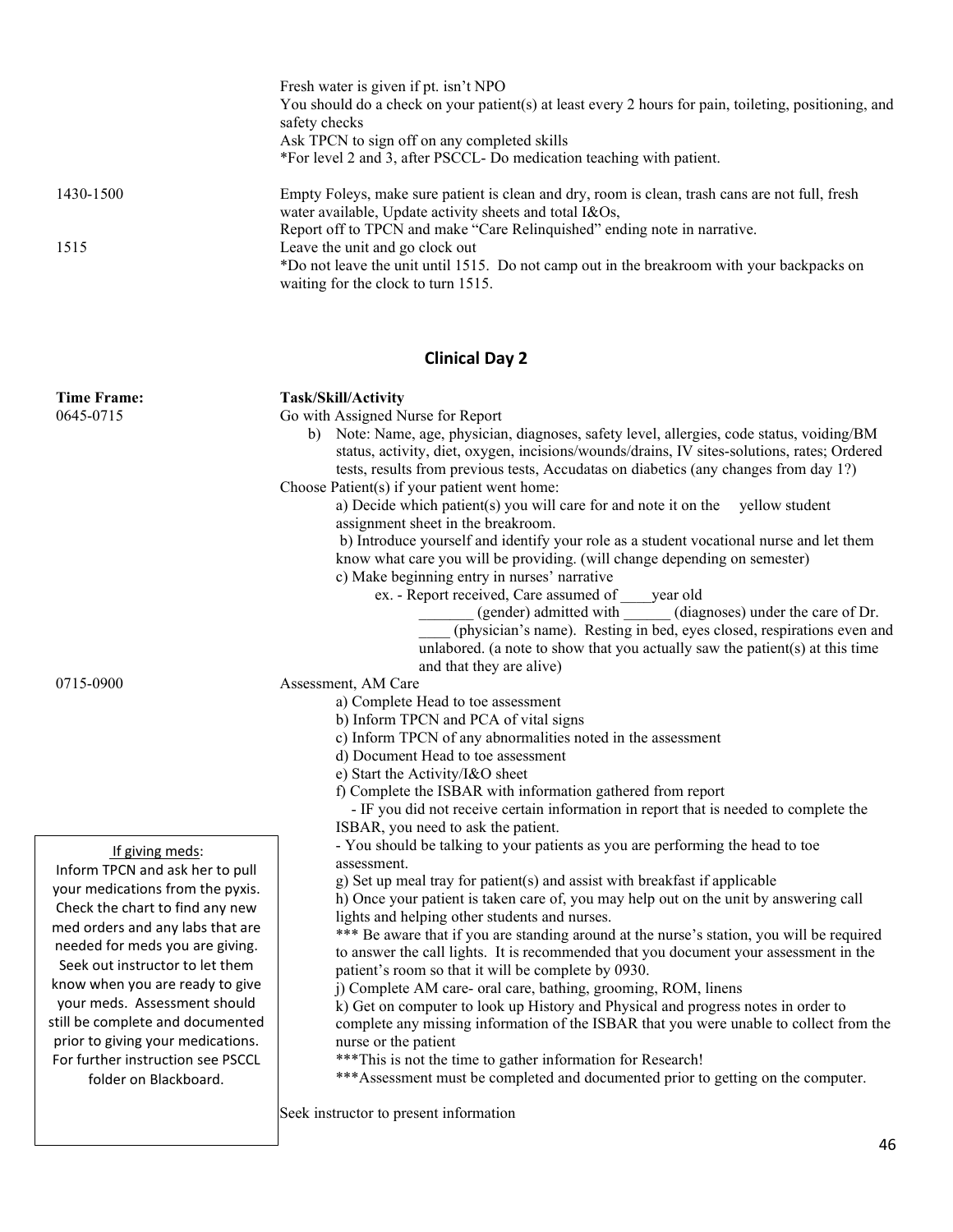|                                                         | a) The following must be completed by 0930:                                                                                           |
|---------------------------------------------------------|---------------------------------------------------------------------------------------------------------------------------------------|
|                                                         | Head to toe assessment documented                                                                                                     |
|                                                         | Braden Scale Completed                                                                                                                |
|                                                         | ISBAR completed                                                                                                                       |
|                                                         | Activity and I&O sheet initiated                                                                                                      |
|                                                         | b) Be prepared to give report about your patient(s)                                                                                   |
|                                                         | ***If instructor is busy with another student, you should give the required materials to the instructor so that they can see that the |
|                                                         | information is completed even though they may not be able to go over it with you at this time. It is not the responsibility of the    |
|                                                         | instructor to come and find you in order to get your information.                                                                     |
|                                                         | c) Update Charts (must chart at least every 2 hours in nurse's narrative and                                                          |
|                                                         | Activity Sheet)                                                                                                                       |
|                                                         | d) Look at orders: Note orders that will affect your care.                                                                            |
|                                                         | Ex.- TEDs, SCDs, Dressing changes, Diet, Fluid Restrictions, Accudatas                                                                |
| 1000-1100                                               | Finish up AM care                                                                                                                     |
|                                                         | Follow the nurse                                                                                                                      |
|                                                         | Assist with other patient care activities                                                                                             |
|                                                         | <b>Update Charts</b>                                                                                                                  |
| 1100-1130                                               | Take vital signs and report them to the TPCN and PCA                                                                                  |
|                                                         | If patient lunch is available, help set up or assist with lunch as needed                                                             |
| 1130                                                    | Lunch-                                                                                                                                |
| (time may vary due to<br>patient care responsibilities) | 30 Minutes total time. Report to TPCN before leaving to lunch                                                                         |
|                                                         |                                                                                                                                       |
| 1200-1300                                               | Check on patient(s), update charts, activity and I&O sheet                                                                            |
|                                                         | Assist with patient activity                                                                                                          |
| 1300-1430                                               | Answer call lights                                                                                                                    |
|                                                         | Follow nurse                                                                                                                          |
|                                                         | Be sure room is clean                                                                                                                 |
|                                                         | Fresh water is given if pt. isn't NPO                                                                                                 |
|                                                         | You should do a check on your patient(s) at least every 2 hours for pain, toileting, positioning, and                                 |
|                                                         | safety checks                                                                                                                         |
|                                                         | Ask TPCN to sign off on any completed skills                                                                                          |
| 1430-1500                                               | Empty Foleys, make sure patient is clean and dry, room is clean, trash cans are not full, fresh                                       |
|                                                         | water available, Update activity sheets and total I&Os,                                                                               |
|                                                         | Report off to TPCN and make "Care Relinquished" ending note in nurse's narrative.                                                     |
| 1515                                                    | Leave the unit and go clock out. Do not leave the unit until 1515. Students who leave the floor                                       |
|                                                         | BEFORE 1515 are marked ABSENT for the entire day!                                                                                     |

### **Witnessing Documents**

Student Vocational Nurses do not witness any legal documents, such as a surgical permit, blood permit, etc. While the student may be present during the discussion, the student must make clear to physicians and staff that the student will NOT be able to sign the legal document as a witness.

Additionally, Student Vocational Nurses cannot interpret for the purpose of informed consent for any legal document. Informed consent (surgical permits, blood permits, etc) require that the patient fully understand and agree to the procedure based on the explanation of the physician. Because there is room for error in translation from one language to another, only certified interpreters should perform this service and not students. It is acceptable practice to interpret during routine nursing procedures, but not for legal purposes.

#### **STUDENT CONDUCT—Please refer to the Student Vocational Nursing Handbook for all Program Rules & Policies**

Rules and regulations relating to the students at South Plains College are made with the view of protecting the best interests of the individual, the general welfare of the entire student body and the educational objectives of the college. As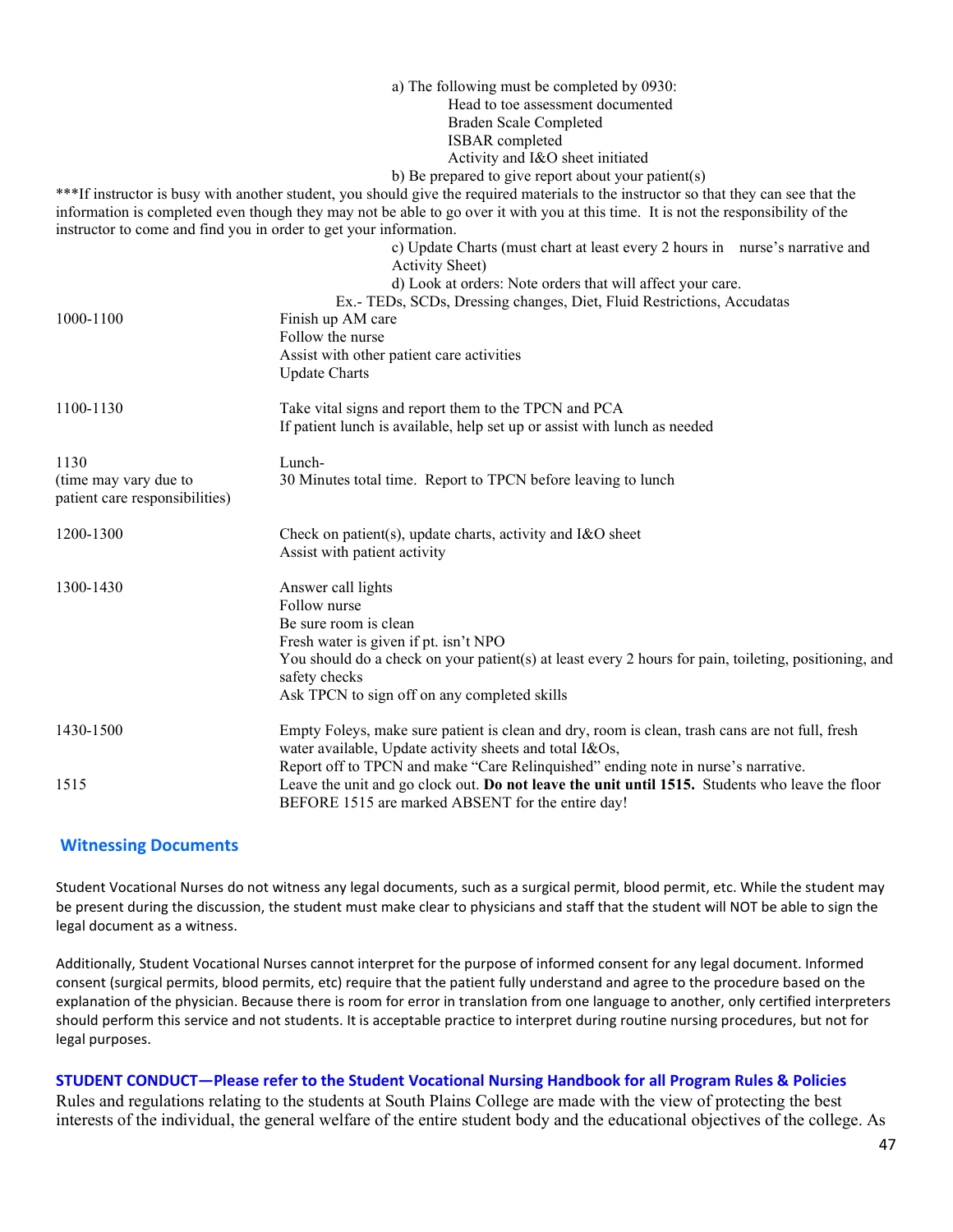in any segment of society, a college community must be guided by standards that are stringent enough to prevent disorder, yet moderate enough to provide an atmosphere conducive to intellectual and personal development.

A high standard of conduct is expected of all students. When a student enrolls at South Plains College, it is assumed that the student accepts the obligations of performance and behavior imposed by the college relevant to its lawful missions, processes and functions. Obedience to the law, respect for properly constituted authority, personal honor, integrity and common sense guide the actions of each member of the college community both in and out of the classroom.

Students are subject to federal, state and local laws, as well as South Plains College rules and regulations. A student is not entitled to greater immunities or privileges before the law than those enjoyed by other citizens. Students are subject to such reasonable disciplinary action as the administration of the college may consider appropriate, including suspension and expulsion in appropriate cases for breach of federal, state or local laws, or college rules and regulations. This principle extends to conduct off-campus which is likely to have adverse effects on the college or on the educational process which identifies the offender as an unfit associate for fellow students.

Any student who fails to perform according to expected standards may be asked to withdraw.

Rules and regulations regarding student conduct appear in the current Student Guide and in the Vocational Nursing Student Handbook.

#### **COURSE DISCLAIMER**

#### **ACCOMMODATIONS**

#### **DIVERSITY STATEMENT**

In this class, the teacher will establish and support an environment that values and nurtures individual and group differences and encourages engagement and interaction. Understanding and respecting multiple experiences and perspectives will serve to challenge and stimulate all of us to learn about others, about the larger world and about ourselves. By promoting diversity and intellectual exchange, we will not only mirror society as it is, but also model society as it should and can be.

#### **DISABILITIES STATEMENT**

Students with disabilities, including but not limited to physical, psychiatric, or learning disabilities, who wish to request accommodations in this class should notify the Disability Services Office early in the semester so that the appropriate arrangements may be made. In accordance with federal law, a student requesting accommodations must provide acceptable documentation of his/her disability to the Disability Services Office. For more information, call or visit the Disability Services Office at Levelland Student Health & Wellness Center 806-716-2577, Reese Center (also covers ATC) Building 8: 806-716-4675, Plainview Center Main Office: 806-716-4302 or 806-296-9611, or the Health and Wellness main number at 806-716-2529.

#### **CAMPUS CARRY**

Campus Concealed Carry - Texas Senate Bill - 11 (Government Code 411.2031, et al.) authorizes the carrying of a concealed handgun in South Plains College buildings only by persons who have been issued and are in possession of a Texas License to Carry a Handgun. Qualified law enforcement officers or those who are otherwise authorized to carry a concealed handgun in the State of Texas are also permitted to do so. Pursuant to Penal Code (PC) 46.035 and South Plains College policy, license holders may not carry a concealed handgun in restricted locations. For a list of locations, please refer to the SPC policy at:

[\(http://www.southplainscollege.edu/human\\_resources/policy\\_procedure/hhc.php\)](http://www.southplainscollege.edu/human_resources/policy_procedure/hhc.php) 

Pursuant to PC 46.035, the open carrying of handguns is prohibited on all South Plains College campuses. Report violations to the College Police Department at 806- 716-2396 or 9-1-1.

#### **PREGNANCY ACCOMMODATIONS STATEMENT**

If you are pregnant, or have given birth been within six months, under Title IX you have a right to reasonable accommodations to help continue your education. Students who wish to request accommodations must contact the Health and Wellness Center at 806-716-2529 to initiate the process.

#### **FOUNDATION SKILLS**

#### **BASIC SKILLS–Reads, Writes, Performs Arithmetic and Mathematical Operations, Listens and Speaks**

F-1 Reading–locates, understands, and interprets written information in prose and in documents such as manuals, graphs, and schedules.

F-2 Writing–communicates thoughts, ideas, information and messages in writing and creates documents such as letters, directions, manuals, reports, graphs, and flow charts.

F-3 Arithmetic–performs basic computations; uses basic numerical concepts such as whole numbers, etc.

F-4 Mathematics–approaches practical problems by choosing appropriately from a variety of mathematical techniques.

F-5 Listening–receives, attends to, interprets, and responds to verbal messages and other cues.

F-6 Speaking–organizes ideas and communicates orally.

#### **THINKING SKILLS–Thinks Creatively, Makes Decisions, Solves Problems, Visualizes and Knows How to Learn and Reason**

F-7 Creative Thinking–generates new ideas.

F-8 Decision-Making–specifies goals and constraints, generates alternatives, considers risks, evaluates and chooses best alternative.

- F-9 Problem Solving–recognizes problems, devises and implements plan of action.
- F-10 Seeing Things in the Mind's Eye–organizes and processes symbols, pictures, graphs, objects, and other information.
- F-11 Knowing How to Learn–uses efficient learning techniques to acquire and apply new knowledge and skills.

F-12 Reasoning–discovers a rule or principle underlying the relationship between two or more objects and applies it when solving a problem.

#### **PERSONAL QUALITIES–Displays Responsibility, Self-Esteem, Sociability, Self-Management, Integrity and Honesty**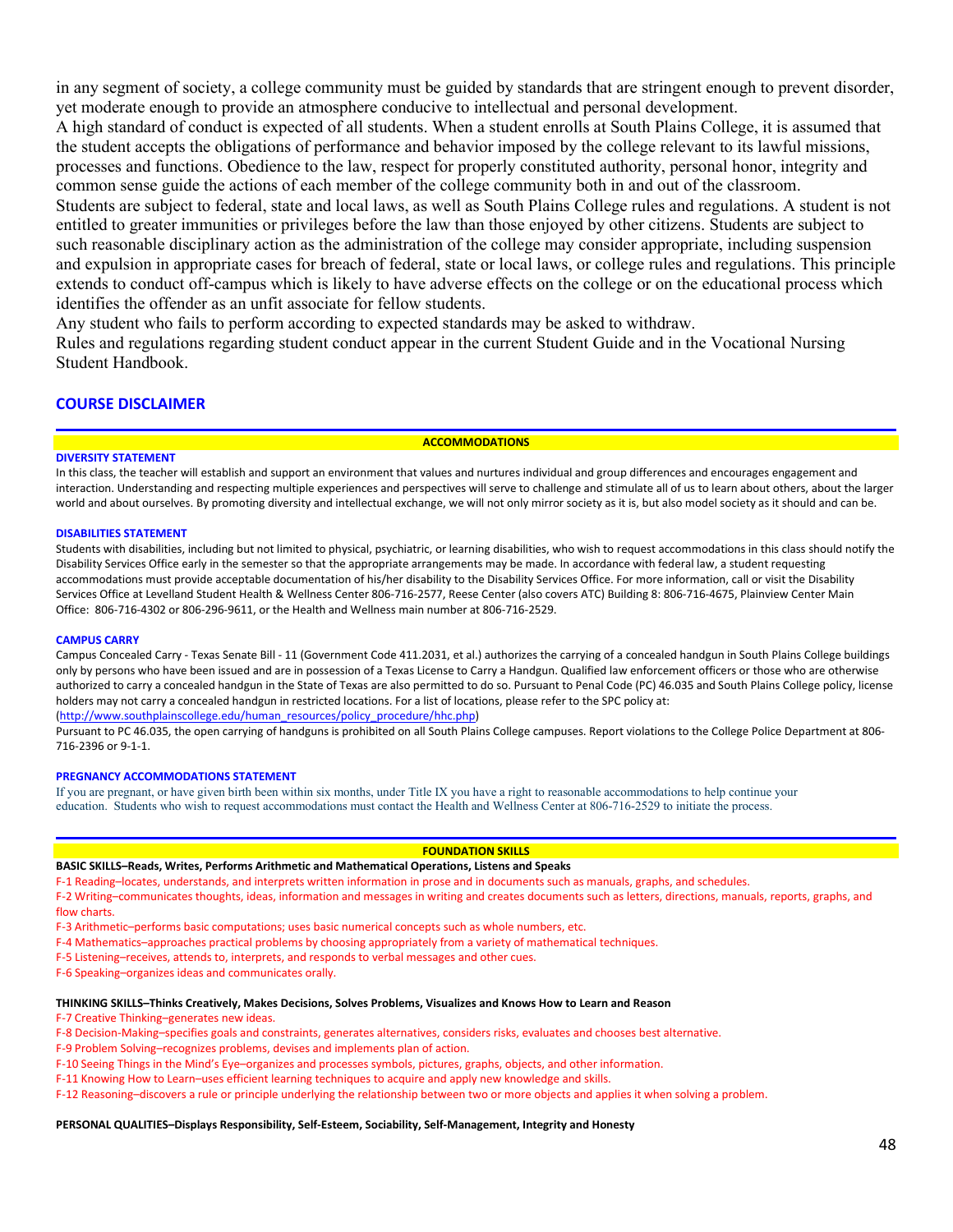#### F-13 Responsibility–exerts a high level of effort and perseveres towards goal attainment.

F-14 Self-Esteem–believes in own self-worth and maintains a positive view of self.

F-15 Sociability–demonstrates understanding, friendliness, adaptability, empathy and politeness in group settings.

F-16 Self-Management–assesses self accurately, sets personal goals, monitors progress and exhibits self-control.

F-17 Integrity/Honesty–chooses ethical courses of action.

#### **SCANS COMPETENCIES**

C-1 **TIME** - Selects goal - relevant activities, ranks them, allocates time, prepares and follows schedules.

C-2 **MONEY** - Uses or prepares budgets, makes forecasts, keeps records and makes adjustments to meet objectives.

C-3 **MATERIALS AND FACILITIES** - Acquires, stores, allocates, and uses materials or space efficiently.

C-4 **HUMAN RESOURCES** - Assesses skills and distributes work accordingly, evaluates performances and provides feedback.

#### **INFORMATION - Acquires and Uses Information**

C-5 Acquires and evaluates information.

C-6 Organizes and maintains information.

C-7 Interprets and communicates information.

C-8 Uses computers to process information.

#### **INTERPERSONAL–Works With Others**

C-9 Participates as a member of a team and contributes to group effort.

C-10 Teaches others new skills.

C-11 Serves Clients/Customers–works to satisfy customer's expectations.

C-12 Exercises Leadership–communicates ideas to justify position, persuades and convinces others, responsibly challenges existing procedures and policies.

C-13 Negotiates-works toward agreements involving exchanges of resources; resolves divergent interests.

C-14 Works With Diversity–works well with men and women from diverse backgrounds.

#### **SYSTEMS–Understands Complex Interrelationships**

C-15 Understands Systems–knows how social, organizational, and technological systems work and operates effectively with them.

C-16 Monitors and Corrects Performance–distinguishes trends, predicts impacts on system operations, diagnoses systems performance and corrects malfunctions.

C-17 Improves or Designs Systems–suggests modifications to existing systems and develops new or alternative systems to improve performance.

#### **TECHNOLOGY–Works with a Variety of Technologies**

C-18 Selects Technology–chooses procedures, tools, or equipment, including computers and related technologies.

C-19 Applies Technology to Task–understands overall intent and proper procedures for setup and operation of equipment.

C-20 Maintains and Troubleshoots Equipment–prevents, identifies, or solves problems with equipment, including computers and other technologies.

#### **Course Schedule—refer to Black Board**